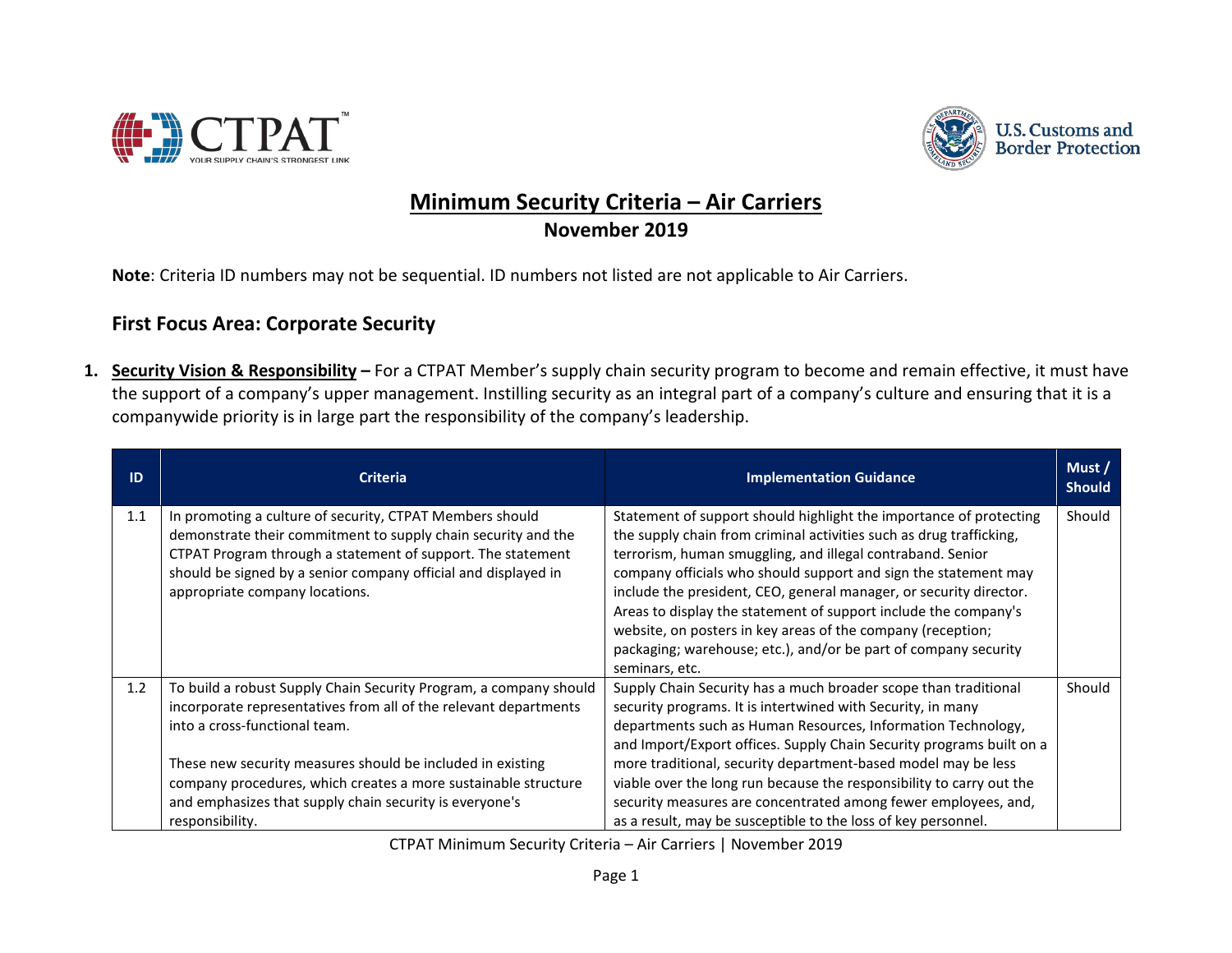| ID  | <b>Criteria</b>                                                                                                                                                                                                                                                                                                                                                                                                                                                                                                                 | <b>Implementation Guidance</b>                                                                                                                                                                                                                                                                                                                                                                                                                                                                                                                                                                                                                                                                                                                                                                                                                                                                                                                                                                                                                                                                                                                                                                                                                                                                                                                                                                                                                                                                                                                        | Must /<br><b>Should</b> |
|-----|---------------------------------------------------------------------------------------------------------------------------------------------------------------------------------------------------------------------------------------------------------------------------------------------------------------------------------------------------------------------------------------------------------------------------------------------------------------------------------------------------------------------------------|-------------------------------------------------------------------------------------------------------------------------------------------------------------------------------------------------------------------------------------------------------------------------------------------------------------------------------------------------------------------------------------------------------------------------------------------------------------------------------------------------------------------------------------------------------------------------------------------------------------------------------------------------------------------------------------------------------------------------------------------------------------------------------------------------------------------------------------------------------------------------------------------------------------------------------------------------------------------------------------------------------------------------------------------------------------------------------------------------------------------------------------------------------------------------------------------------------------------------------------------------------------------------------------------------------------------------------------------------------------------------------------------------------------------------------------------------------------------------------------------------------------------------------------------------------|-------------------------|
| 1.3 | The supply chain security program must be designed with,<br>supported by, and implemented by an appropriate written review<br>component. The purpose of this review component is to document<br>that a system is in place whereby personnel are held accountable<br>for their responsibilities and all security procedures outlined by the<br>security program are being carried out as designed. The review<br>plan must be updated as needed based on pertinent changes in an<br>organization's operations and level of risk. | The goal of a review for CTPAT purposes is to ensure that its<br>employees are following the company's security procedures. The<br>review process does not have to be complex. The Member decides<br>the scope of reviews and how in-depth they will be - based on its<br>role in the supply chain, business model, level of risk, and variations<br>between specific locations/sites.<br>Smaller companies may create a very simple review methodology;<br>whereas, a large multi-national conglomerate may need a more<br>extensive process, and may need to consider various factors such as<br>local legal requirements, etc. Some large companies may already<br>have a staff of auditors that could be leveraged to help with security<br>reviews.<br>A Member may choose to use smaller targeted reviews directed at<br>specific procedures. Specialized areas that are key to supply chain<br>security such as inspections and seal controls may undergo reviews<br>specific to those areas. However, it is useful to conduct an overall<br>general review periodically to ensure that all areas of the security<br>program are working as designed. If a member is already<br>conducting reviews as part of its annual review, that process could<br>suffice to meet this criterion.<br>For members with high-risk supply chains (determined by their risk<br>assessment), simulation or tabletop exercises may be included in the<br>review program to ensure personnel will know how to react in the<br>event of a real security incident. | Must                    |
| 1.4 | The company's point(s) of contact (POC) to CTPAT must be<br>knowledgeable about CTPAT program requirements. These<br>individuals need to provide regular updates to upper management<br>on issues related to the program, including the progress or<br>outcomes of any audits, security related exercises, and CTPAT<br>validations.                                                                                                                                                                                            | CTPAT expects the designated POC to be a proactive individual who<br>engages and is responsive to his or her Supply Chain Security<br>Specialist. Members may identify additional individuals who may<br>help support this function by listing them as contacts in the CTPAT<br>Portal.                                                                                                                                                                                                                                                                                                                                                                                                                                                                                                                                                                                                                                                                                                                                                                                                                                                                                                                                                                                                                                                                                                                                                                                                                                                               | Must                    |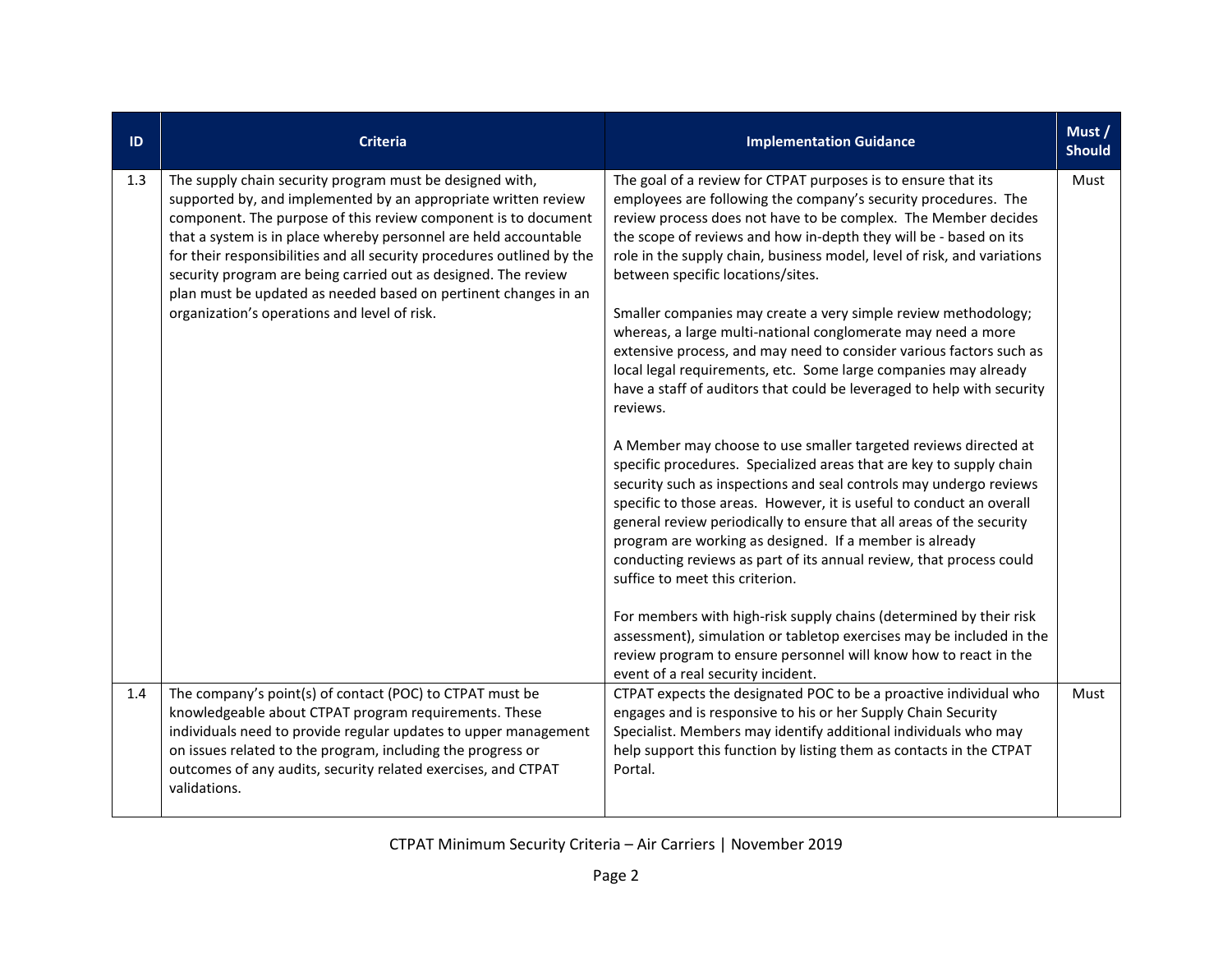**2. Risk Assessment –** The continuing threat of terrorist groups and criminal organizations targeting supply chains underscores the need for Members to assess existing and potential exposure to these evolving threats. CTPAT recognizes that when a company has multiple supply chains with numerous business partners, it faces greater complexity in securing those supply chains. When a company has numerous supply chains, it should focus on geographical areas/supply chains that have higher risk.

When determining risk within their supply chains, Members must consider various factors such as the business model, geographic location of suppliers, and other aspects that may be unique to a specific supply chain.

**Key Definition: Risk –** A measure of potential harm from an undesirable event that encompasses threat, vulnerability, and consequence. What determines the level of risk is how likely it is that a threat will happen. A high probability of an occurrence will usually equate to a high level of risk. Risk may not be eliminated, but it can be mitigated by managing it – lowering the vulnerability or the overall impact on the business.

|                                                                                                                                                                                                                                                                                                                                                                                                                                                                                   |                                                                                                                                                                                                                                                                                                                                                                                                                                                                                                                                                                                                                                                                                                                                                                                                                                                                                                                                                                                                                                                                                                                                                                                                                                                                                                                           | <b>Should</b> |
|-----------------------------------------------------------------------------------------------------------------------------------------------------------------------------------------------------------------------------------------------------------------------------------------------------------------------------------------------------------------------------------------------------------------------------------------------------------------------------------|---------------------------------------------------------------------------------------------------------------------------------------------------------------------------------------------------------------------------------------------------------------------------------------------------------------------------------------------------------------------------------------------------------------------------------------------------------------------------------------------------------------------------------------------------------------------------------------------------------------------------------------------------------------------------------------------------------------------------------------------------------------------------------------------------------------------------------------------------------------------------------------------------------------------------------------------------------------------------------------------------------------------------------------------------------------------------------------------------------------------------------------------------------------------------------------------------------------------------------------------------------------------------------------------------------------------------|---------------|
| <b>CTPAT Members must conduct</b><br>and document the amount of<br>risk in their supply chains.<br><b>CTPAT Members must conduct</b><br>an overall risk assessment (RA)<br>to identify where security<br>vulnerabilities may exist. The RA<br>must identify threats, assess<br>risks, and incorporate<br>sustainable measures to<br>mitigate vulnerabilities. The<br>member must take into account<br>CTPAT requirements specific to<br>the member's role in the supply<br>chain. | The overall risk assessment (RA) is made up of two key parts. The first part is a self-assessment of the<br>Member's supply chain security practices, procedures, and policies within the facilities that it controls<br>to verify its adherence to CTPAT's minimum-security criteria, and an overall management review of<br>how it is managing risk.<br>The second part of the RA is the international risk assessment. This portion of the RA includes the<br>identification of geographical threat(s) based on the Member's business model and role in the supply<br>chain. When looking at the possible impact of each threat on the security of the member's supply<br>chain, the member needs a method to assess or differentiate between levels of risk. A simple method<br>is assigning the level of risk between low, medium, and high.<br>CTPAT developed the Five Step Risk Assessment guide as an aid to conducting the international risk<br>assessment portion of a member's overall risk assessment, and it can be found on U.S. Customs and<br>Border Protection's website at https://www.cbp.gov/sites/default/files/documents/C-<br>TPAT%27s%20Five%20Step%20Risk%20Assessment%20Process.pdf<br>For Members with extensive supply chains, the primary focus is expected to be on areas of higher risk. | Must          |
|                                                                                                                                                                                                                                                                                                                                                                                                                                                                                   |                                                                                                                                                                                                                                                                                                                                                                                                                                                                                                                                                                                                                                                                                                                                                                                                                                                                                                                                                                                                                                                                                                                                                                                                                                                                                                                           |               |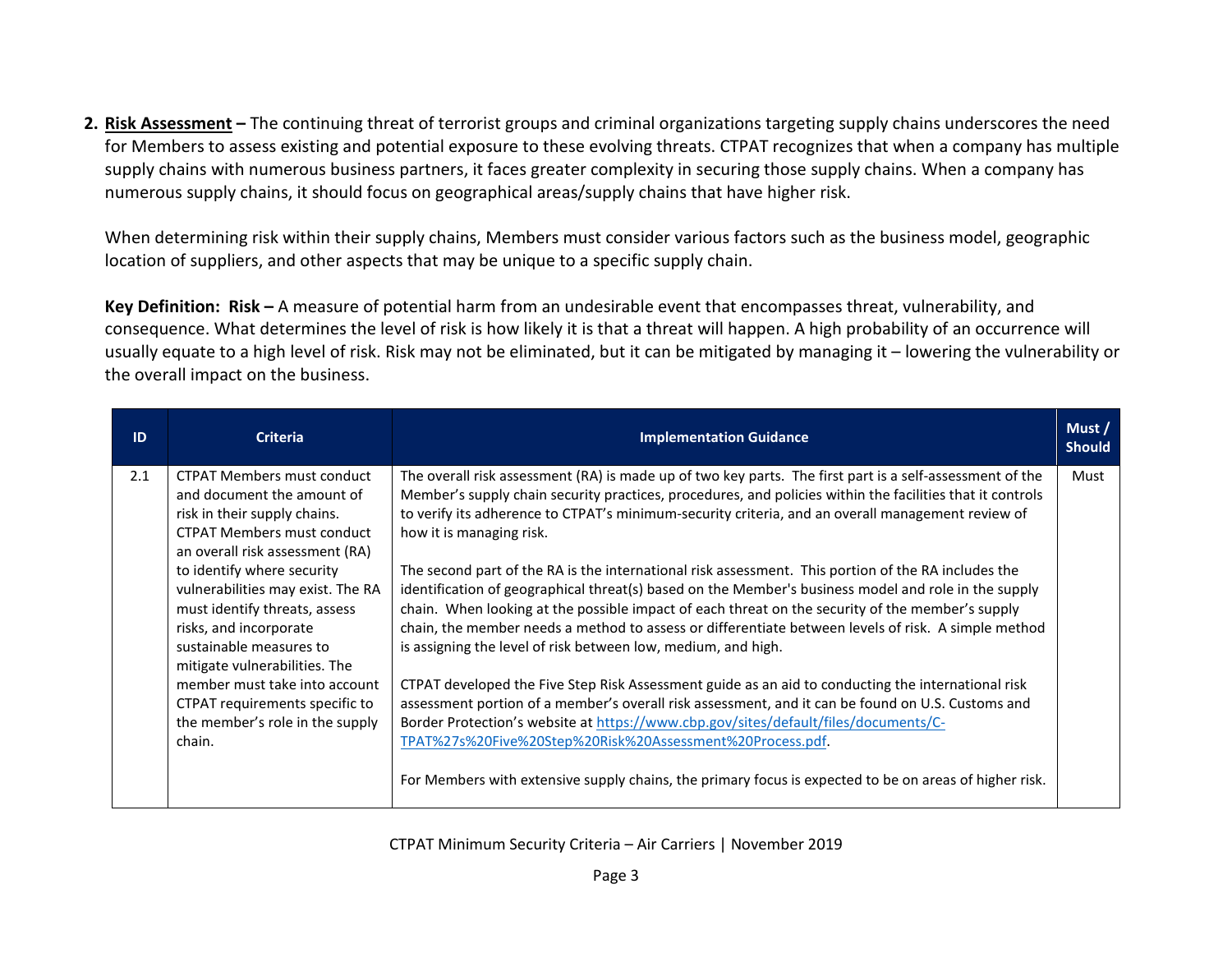| ID  | <b>Criteria</b>                                                                                                                                                                    | <b>Implementation Guidance</b>                                                                                                                                                                                                                                                                                                                                                                       | Must /<br><b>Should</b> |
|-----|------------------------------------------------------------------------------------------------------------------------------------------------------------------------------------|------------------------------------------------------------------------------------------------------------------------------------------------------------------------------------------------------------------------------------------------------------------------------------------------------------------------------------------------------------------------------------------------------|-------------------------|
| 2.3 | Risk assessments must be<br>reviewed annually, or more<br>frequently as risk factors<br>dictate.                                                                                   | Circumstances that may require a risk assessment to be reviewed more frequently than once a year<br>include an increased threat level from a specific country, periods of heightened alert, following a<br>security breach or incident, changes in business partners, and/or changes in corporate<br>structure/ownership such as mergers and acquisitions etc.                                       | Must                    |
| 2.4 | <b>CTPAT Members should have</b><br>written procedures in place that<br>address crisis management,<br>business continuity, security<br>recovery plans, and business<br>resumption. | A crisis may include the disruption of the movement of trade data due to a cyberattack, a fire, or a<br>carrier driver being hijacked by armed individuals. Based on risk and where the Member operates or<br>sources from, contingency plans may include additional security notifications or support; and how to<br>recover what was destroyed or stolen to return to normal operating conditions. | Should                  |

**3. Business Partners –** CTPAT Members engage with a variety of business partners, both domestically and internationally. For those business partners who directly handle cargo and/or import/export documentation, it is crucial for the Member to ensure that these business partners have appropriate security measures in place to secure the goods throughout the international supply chain. When business partners subcontract certain functions, an additional layer of complexity is added to the equation, which must be considered when conducting a risk analysis of a supply chain.

**Key Definition: Business Partner –** A business partner is any individual or company whose actions may affect the chain of custody security of goods being imported to or exported from the United States via a CTPAT Member's supply chain. A business partner may be any party that provides a service to fulfil a need within a company's international supply chain. These roles include all parties (both directly and indirectly) involved in the purchase, document preparation, facilitation, handling, storage, and/or movement of cargo for, or on behalf, of a CTPAT Importer or Exporter Member. Two examples of indirect partners are subcontracted carriers and overseas consolidation warehouses – arranged for by an agent/logistics provider.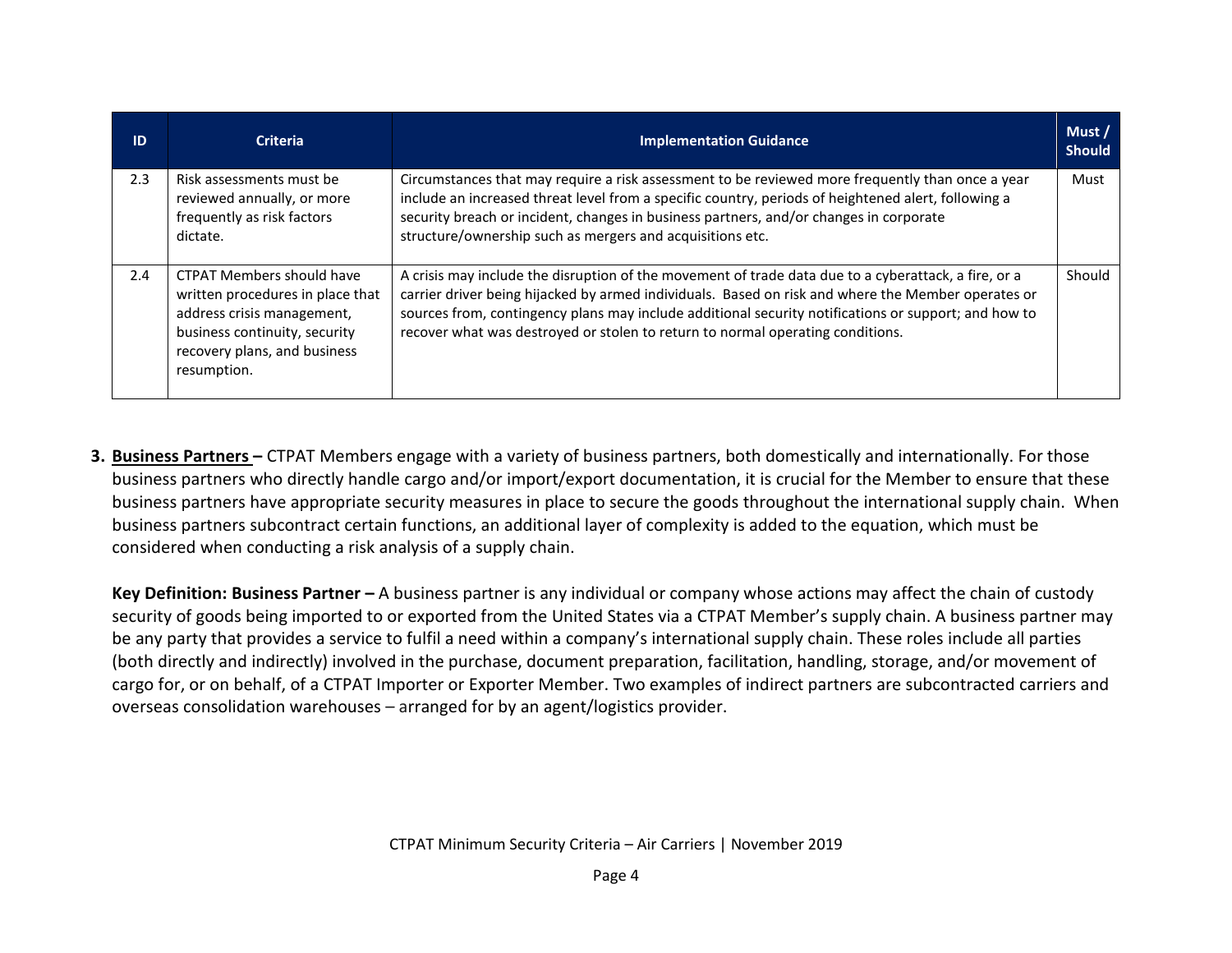| ID  | <b>Criteria</b>                                                                                                                                                                                                                                                                                                                                                                                                            | <b>Implementation Guidance</b>                                                                                                                                                                                                                                                                                                                                                                                                                                                                                                                                                                                                                                                                                                                                                                                                                                                                                                             | Must/<br><b>Should</b> |
|-----|----------------------------------------------------------------------------------------------------------------------------------------------------------------------------------------------------------------------------------------------------------------------------------------------------------------------------------------------------------------------------------------------------------------------------|--------------------------------------------------------------------------------------------------------------------------------------------------------------------------------------------------------------------------------------------------------------------------------------------------------------------------------------------------------------------------------------------------------------------------------------------------------------------------------------------------------------------------------------------------------------------------------------------------------------------------------------------------------------------------------------------------------------------------------------------------------------------------------------------------------------------------------------------------------------------------------------------------------------------------------------------|------------------------|
| 3.1 | CTPAT Members must have a written, risk based process for<br>screening new business partners and for monitoring current<br>partners. A factor that Members should include in this process is<br>checks on activity related to money laundering and terrorist<br>funding. To assist with this process, please consult CTPAT's<br>Warning Indicators for Trade-Based Money Laundering and<br>Terrorism Financing Activities. | The following are examples of some of the vetting elements that<br>can help determine if a company is legitimate:<br>• Verifying the company's business address and how long they<br>have been at that address;<br>• Conducting research on the internet on both the company and<br>its principals;<br>• Checking business references; and<br>• Requesting a credit report.<br>Examples of business partners that need to be screened are direct<br>business partners such as manufacturers, product suppliers,<br>pertinent vendors/service providers, and transportation/logistics<br>providers. Any vendors/service providers that are directly related<br>to the company's supply chain and/or handle sensitive<br>information/equipment are also included on the list to be<br>screened; this includes brokers or contracted IT providers. How<br>in-depth to make the screening depends on the level of risk in the<br>supply chain. | Must                   |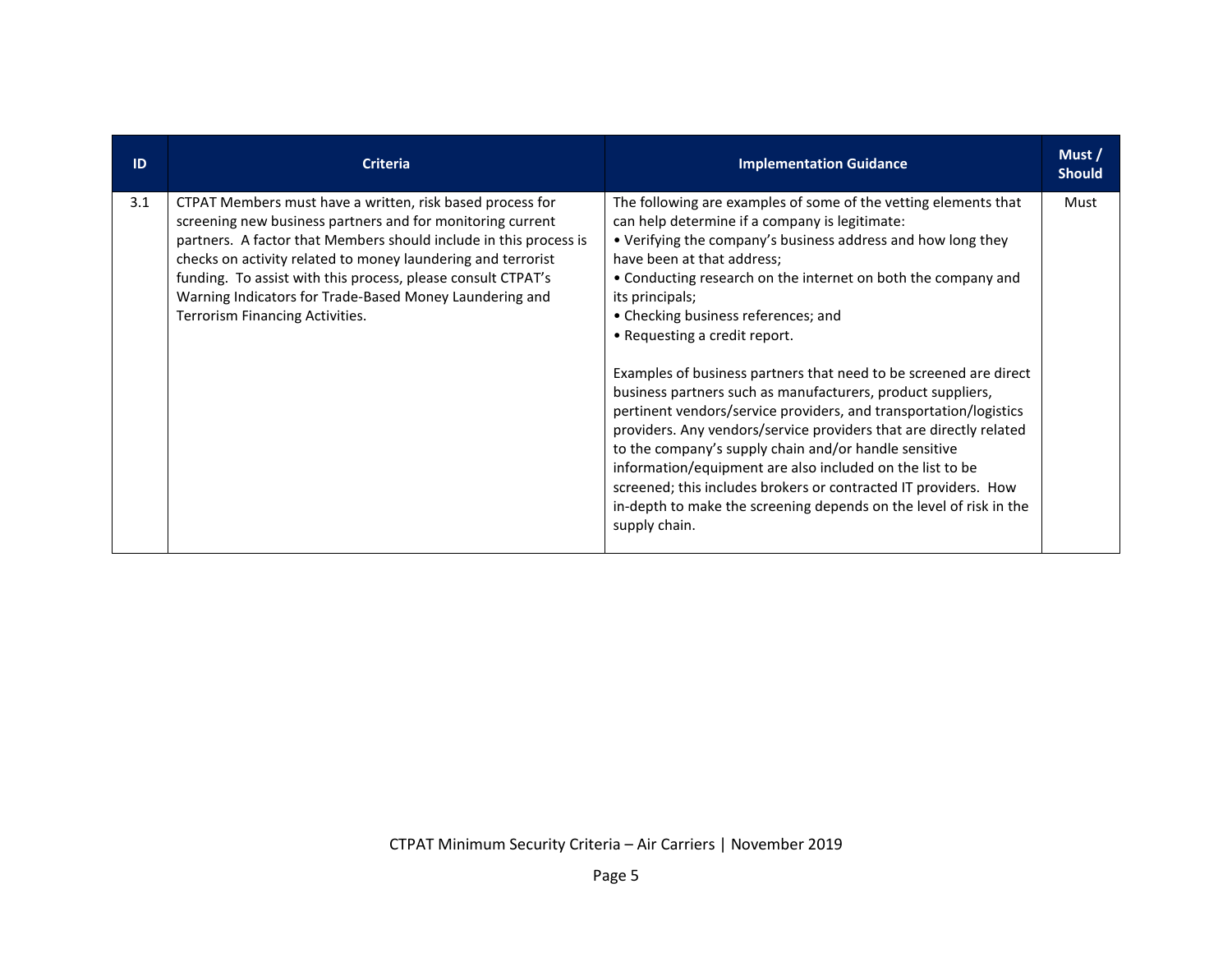| ID  | <b>Criteria</b>                                                                                                                                                                                                                                                                                                                                                                                                                                                                                                                                                          | <b>Implementation Guidance</b>                                                                                                                                                                                                                                                                                                                                                                                                                                                                                                                                                                                                                                                                                                                                                                                                                                                                                                                                       | Must /<br><b>Should</b> |
|-----|--------------------------------------------------------------------------------------------------------------------------------------------------------------------------------------------------------------------------------------------------------------------------------------------------------------------------------------------------------------------------------------------------------------------------------------------------------------------------------------------------------------------------------------------------------------------------|----------------------------------------------------------------------------------------------------------------------------------------------------------------------------------------------------------------------------------------------------------------------------------------------------------------------------------------------------------------------------------------------------------------------------------------------------------------------------------------------------------------------------------------------------------------------------------------------------------------------------------------------------------------------------------------------------------------------------------------------------------------------------------------------------------------------------------------------------------------------------------------------------------------------------------------------------------------------|-------------------------|
| 3.4 | The business partner screening process must take into account<br>whether a partner is a CTPAT Member or a member in an<br>approved Authorized Economic Operator (AEO) program with a<br>Mutual Recognition Arrangement (MRA) with the United States<br>(or an approved MRA). Certification in either CTPAT or an<br>approved AEO is acceptable proof for meeting program<br>requirements for business partners, and Members must obtain<br>evidence of the certification and continue to monitor these<br>business partners to ensure they maintain their certification. | Business partners' CTPAT certification may be ascertained via the<br>CTPAT Portal's Status Verification Interface system.<br>If the business partner certification is from a foreign AEO program<br>under an MRA with the United States, the foreign AEO<br>certification will include the security component. Members may<br>visit the foreign Customs administration's website where the<br>names of the AEOs of that Customs administration are listed, or<br>request the certification directly from their business partners.<br>Current United States MRAs include: New Zealand, Canada,<br>Jordan, Japan, South Korea, the European Union (28 member<br>states), Taiwan, Israel, Mexico, Singapore, the Dominican<br>Republic, and Peru.                                                                                                                                                                                                                       | Must                    |
| 3.5 | When a CTPAT Member outsources or contracts elements of its<br>supply chain, the Member must exercise due diligence (via visits,<br>questionnaires, etc.) to ensure these business partners have<br>security measures in place that meet or exceed CTPAT's Minimum<br>Security Criteria (MSC).                                                                                                                                                                                                                                                                           | Importers and exporters tend to outsource a large portion of their<br>supply chain activities. Importers (and some exporters) are the<br>parties in these transactions that usually have leverage over their<br>business partners and can require that security measures are<br>implemented throughout their supply chains, as warranted. For<br>those business partners that are not CTPAT or accepted MRA<br>members, the CTPAT Member will exercise due diligence to<br>ensure (when it has the leverage to do so) that these business<br>partners meet the program's applicable security criteria.<br>To verify adherence to security requirements, importers conduct<br>security assessments of their business partners. The process to<br>determine how much information is to be gathered regarding a<br>business partner's security program is based on the Member's risk<br>assessment, and if numerous supply chains, high-risk areas are<br>the priority. | Must                    |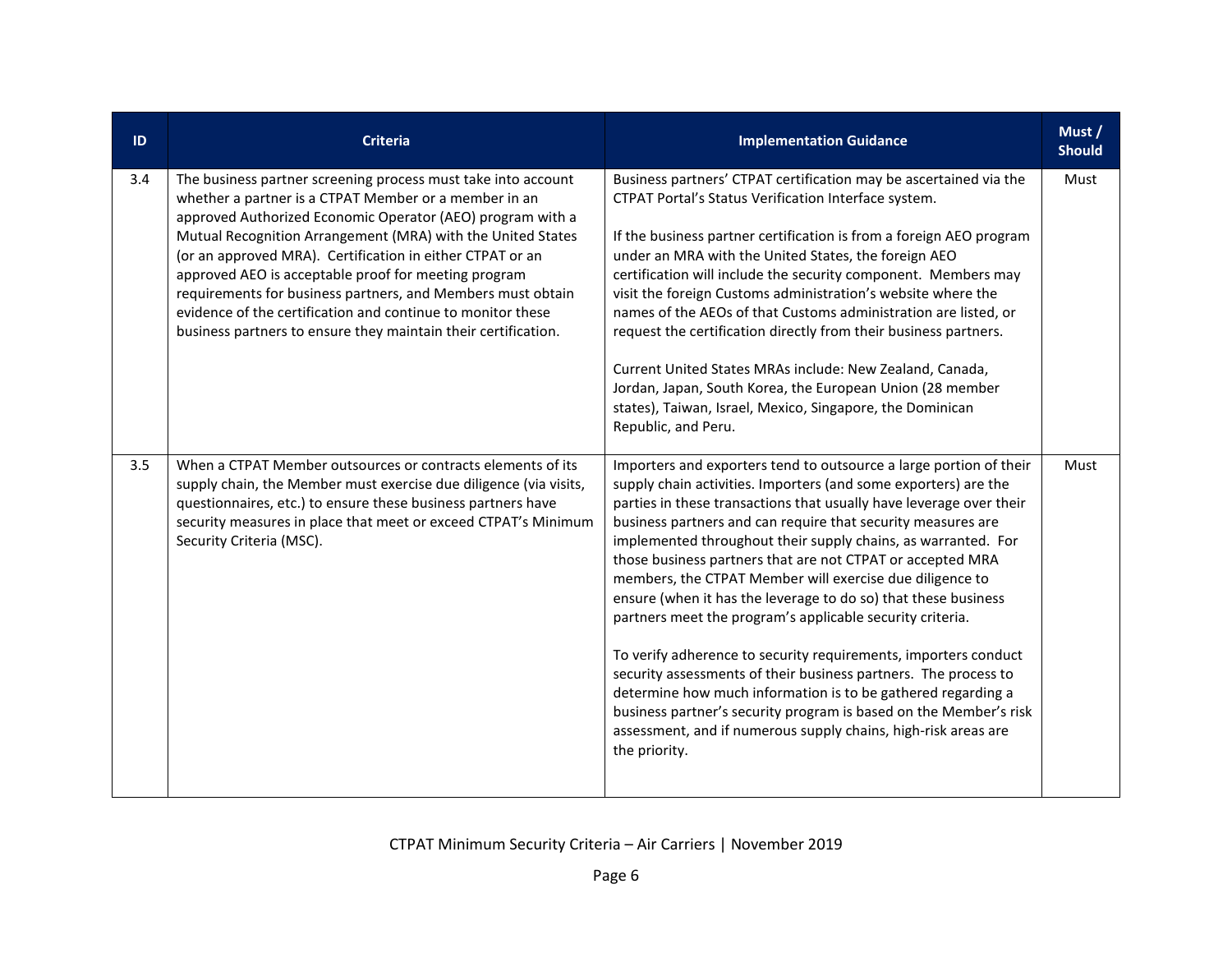| ID | <b>Criteria</b> | <b>Implementation Guidance</b>                                                                                                                                                                                                                                                                                                                                                                                                                                                                                                                                                                                                                                                                                                                                                                                                                                                                                                                                                                                                                                                                                                                                                                                                                                                                                                                                                                                                                                                                                                                              | Must /<br><b>Should</b> |
|----|-----------------|-------------------------------------------------------------------------------------------------------------------------------------------------------------------------------------------------------------------------------------------------------------------------------------------------------------------------------------------------------------------------------------------------------------------------------------------------------------------------------------------------------------------------------------------------------------------------------------------------------------------------------------------------------------------------------------------------------------------------------------------------------------------------------------------------------------------------------------------------------------------------------------------------------------------------------------------------------------------------------------------------------------------------------------------------------------------------------------------------------------------------------------------------------------------------------------------------------------------------------------------------------------------------------------------------------------------------------------------------------------------------------------------------------------------------------------------------------------------------------------------------------------------------------------------------------------|-------------------------|
|    |                 | Determining if a business partner is compliant with the MSC can<br>be accomplished in several ways. Based on risk, the company<br>may conduct an onsite audit at the facility, hire a<br>contractor/service provider to conduct an onsite audit, or use a<br>security questionnaire. If security questionnaires are used, the<br>level of risk will determine the amount of detail or evidence<br>required to be collected. More details may be required from<br>companies located in high-risk areas. If a Member is sending a<br>security questionnaire to its business partners, consider requiring<br>the following items:<br>.Name and title of the person(s) completing it;<br>•Date completed;<br>• Signature of the individual(s) who completed the document;<br>•* Signature of a senior company official, security supervisor, or<br>authorized company representative to attest to the accuracy of<br>the questionnaire;<br>• Provide enough detail in responses to determine compliance;<br>and<br>. Based on risk, and if allowed by local security protocols, include<br>photographic evidence, copies of policies/procedures, and copies<br>of completed forms like Instruments of International Traffic<br>inspection checklists and/or guard logs.<br>*Signatures may be electronic. If a signature is difficult to<br>obtain/verify, the respondent may attest to the questionnaire's<br>validity via email, and that the responses and any supporting<br>evidence was approved by a supervisor/manager (name and title<br>are required). |                         |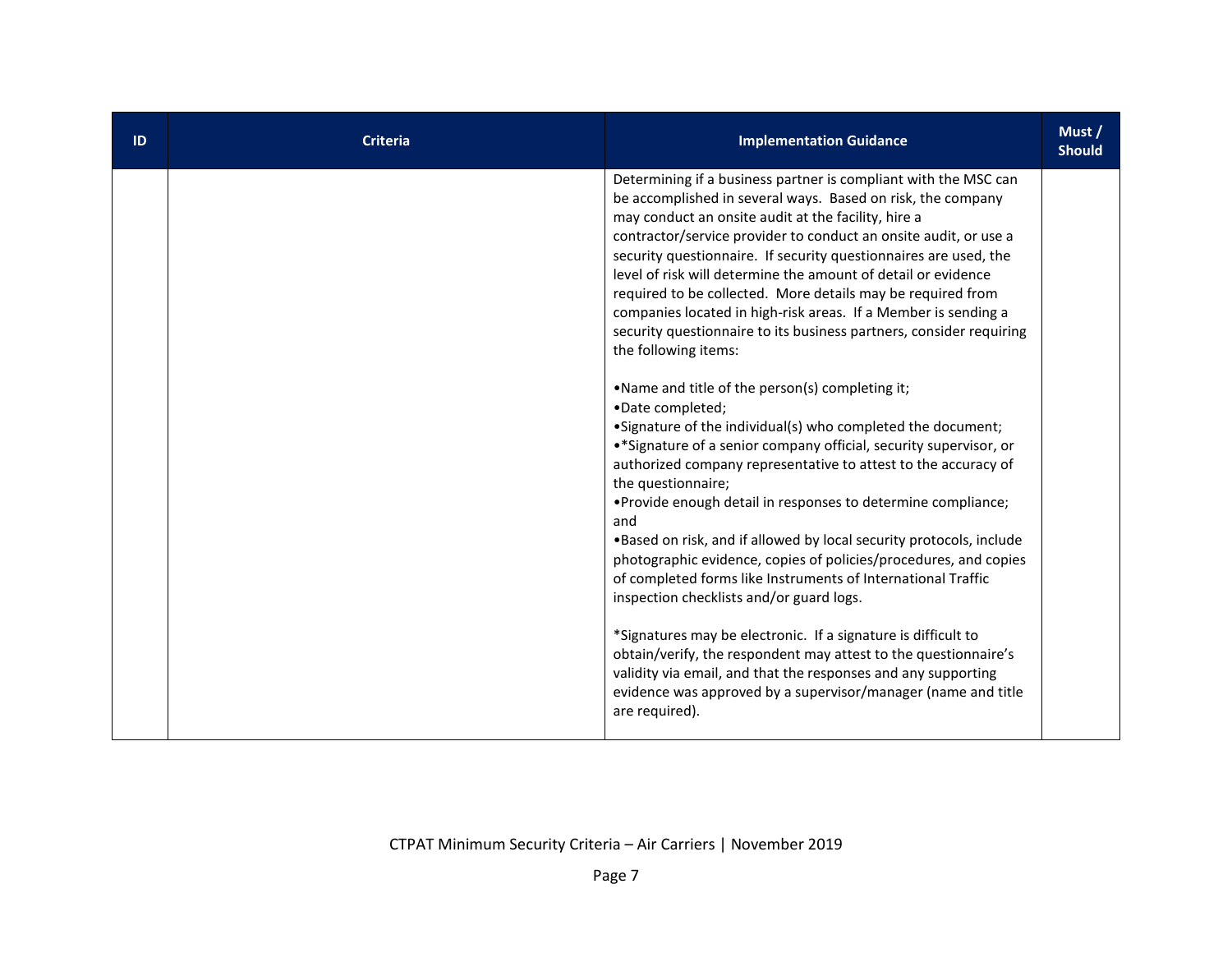| ID  | <b>Criteria</b>                                                                                                                                                                                                                  | <b>Implementation Guidance</b>                                                                                                                                                                                                                                                                                                                                                                                                                                                                                                                                                                                                                                                                                                                                                                                                                                                                                                                                                                                                                                                                                                                                                                                  | Must/<br><b>Should</b> |
|-----|----------------------------------------------------------------------------------------------------------------------------------------------------------------------------------------------------------------------------------|-----------------------------------------------------------------------------------------------------------------------------------------------------------------------------------------------------------------------------------------------------------------------------------------------------------------------------------------------------------------------------------------------------------------------------------------------------------------------------------------------------------------------------------------------------------------------------------------------------------------------------------------------------------------------------------------------------------------------------------------------------------------------------------------------------------------------------------------------------------------------------------------------------------------------------------------------------------------------------------------------------------------------------------------------------------------------------------------------------------------------------------------------------------------------------------------------------------------|------------------------|
| 3.7 | To ensure their business partners continue to comply with<br>CTPAT's security criteria, Members should update their security<br>assessments of their business partners on a regular basis, or as<br>circumstances/risks dictate. | Periodically reviewing business partners' security assessments is<br>important to ensure that a strong security program is still in place<br>and operating properly. If a member never required updates to<br>its assessment of a business partner's security program, the<br>Member would not know that a once viable program was no<br>longer effective, thus putting the member's supply chain at risk.<br>Deciding on how often to review a partner's security assessment<br>is based on the Member's risk assessment process. Higher risk<br>supply chains would be expected to have more frequent reviews<br>than low risk ones. If a Member is evaluating its business<br>partner's security by in person visits, it may want to consider<br>leveraging other types of required visits. For example, cross-train<br>personnel that test for quality control to also conduct security<br>verifications.<br>Circumstances that may require the self-assessment to be<br>updated more frequently include an increased threat level from a<br>source country, changes in source location, new critical business<br>partners (those that actually handle the cargo, provide security to<br>a facility, etc.). | Should                 |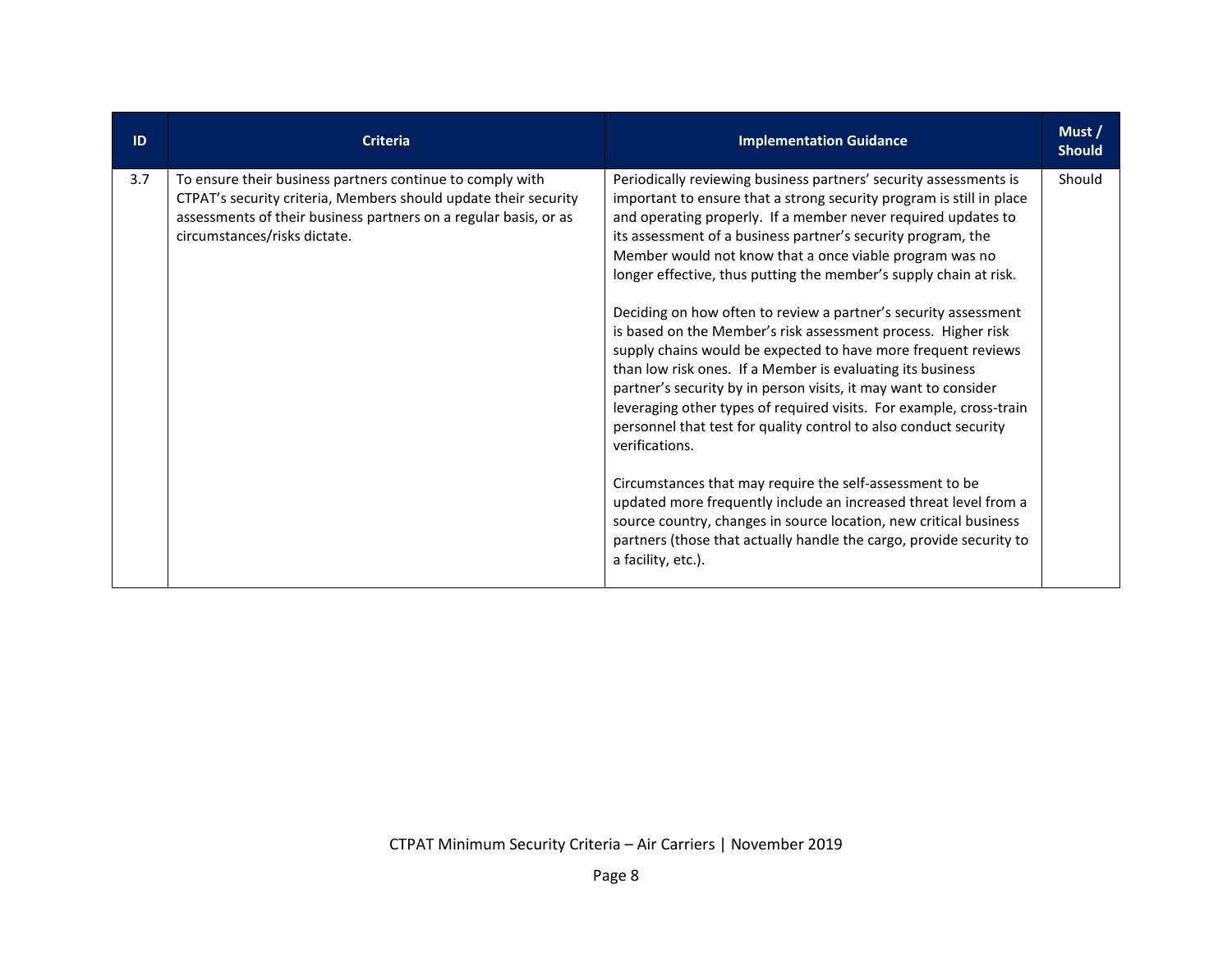**4. Cybersecurity** – In today's digital world, cybersecurity is the key to safeguarding a company's most precious assets – intellectual property, customer information, financial and trade data, and employee records, among others. With increased connectivity to the internet comes the risk of a breach of a company's information systems. This threat pertains to businesses of all types and sizes. Measures to secure a company's information technology (IT) and data are of paramount importance, and the listed criteria provide a foundation for an overall cybersecurity program for Members.

**Key Definitions: Cybersecurity –** Cybersecurity is the activity or process that focuses on protecting computers, networks, programs, and data from unintended or unauthorized access, change or destruction. It is the process of identifying, analyzing, assessing, and communicating a cyber-related risk and accepting, avoiding, transferring, or mitigating it to an acceptable level, considering costs and benefits taken.

**Information Technology (IT)** – IT includes computers, storage, networking and other physical devices, infrastructure and processes to create, process, store, secure, and exchange all forms of electronic data.

| ID  | <b>Criteria</b>                                                                                                                                                                                                                                  | <b>Implementation Guidance</b>                                                                                                                                                                                                                                                                                                                                                                                                                                                                                                                                                                                                                                                                                                                                                                                                                                                                                                                                                                                                                                                                                                          | Must/<br><b>Should</b> |
|-----|--------------------------------------------------------------------------------------------------------------------------------------------------------------------------------------------------------------------------------------------------|-----------------------------------------------------------------------------------------------------------------------------------------------------------------------------------------------------------------------------------------------------------------------------------------------------------------------------------------------------------------------------------------------------------------------------------------------------------------------------------------------------------------------------------------------------------------------------------------------------------------------------------------------------------------------------------------------------------------------------------------------------------------------------------------------------------------------------------------------------------------------------------------------------------------------------------------------------------------------------------------------------------------------------------------------------------------------------------------------------------------------------------------|------------------------|
| 4.1 | CTPAT Members must have comprehensive written<br>cybersecurity policies and/or procedures to protect<br>information technology (IT) systems. The written IT<br>policy, at a minimum, must cover all of the<br>individual Cybersecurity criteria. | Members are encouraged to follow cybersecurity protocols that are based on<br>recognized industry frameworks/standards. The *National Institute of<br>Standards and Technology (NIST) is one such organization that provides a<br>Cybersecurity Framework (https://www.nist.gov/cyberframework) that offers<br>voluntary guidance based upon existing standards, guidelines, and practices to<br>help manage and reduce cybersecurity risks both internally and externally. It<br>can be used to help identify and prioritize actions for reducing cybersecurity<br>risk, and it is a tool for aligning policy, business, and technological approaches<br>to managing that risk. The Framework complements an organization's risk<br>management process and cybersecurity program. Alternatively, an organization<br>without an existing cybersecurity program can use the Framework as a<br>reference to establish one.<br>*NIST is a non-regulatory federal agency under the Department of Commerce<br>that promotes and maintains measurement standards, and it is the technology<br>standards developer for the federal government. | Must                   |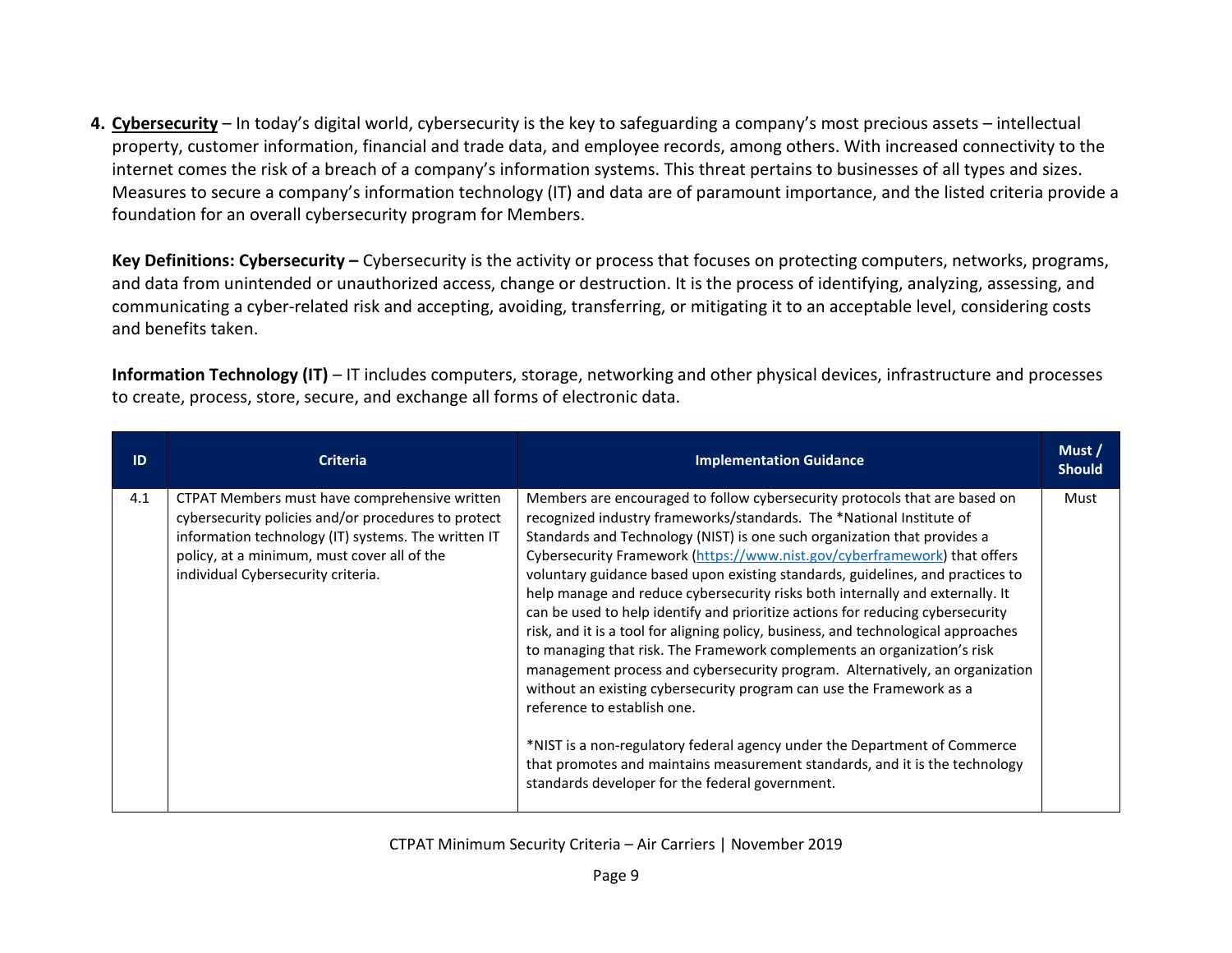| ID  | <b>Criteria</b>                                                                                                                                                                                                                                                                                                                                                                                                                                                                                                                                                                                                                                                                                  | <b>Implementation Guidance</b>                                                                                                                                                                                                                                                                                                                                                                                                                                                                                                                                                                                                                                                                                                                                                                                                                                                                                                                                                                                                                                                                                                                              | Must /<br><b>Should</b> |
|-----|--------------------------------------------------------------------------------------------------------------------------------------------------------------------------------------------------------------------------------------------------------------------------------------------------------------------------------------------------------------------------------------------------------------------------------------------------------------------------------------------------------------------------------------------------------------------------------------------------------------------------------------------------------------------------------------------------|-------------------------------------------------------------------------------------------------------------------------------------------------------------------------------------------------------------------------------------------------------------------------------------------------------------------------------------------------------------------------------------------------------------------------------------------------------------------------------------------------------------------------------------------------------------------------------------------------------------------------------------------------------------------------------------------------------------------------------------------------------------------------------------------------------------------------------------------------------------------------------------------------------------------------------------------------------------------------------------------------------------------------------------------------------------------------------------------------------------------------------------------------------------|-------------------------|
| 4.2 | To defend Information Technology (IT) systems<br>against common cybersecurity threats, a company<br>must install sufficient software/hardware protection<br>from malware (viruses, spyware, worms, Trojans,<br>etc.) and internal/external intrusion (firewalls) in<br>Members' computer systems. Members must<br>ensure that their security software is current and<br>receives regular security updates. Members must<br>have policies and procedures to prevent attacks via<br>social engineering. If a data breach occurs or<br>another unseen event results in the loss of data<br>and/or equipment, procedures must include the<br>recovery (or replacement) of IT systems and/or<br>data. |                                                                                                                                                                                                                                                                                                                                                                                                                                                                                                                                                                                                                                                                                                                                                                                                                                                                                                                                                                                                                                                                                                                                                             | Must                    |
| 4.3 | CTPAT Members using network systems must<br>regularly test the security of their IT infrastructure.<br>If vulnerabilities are found, corrective actions must<br>be implemented as soon as feasible.                                                                                                                                                                                                                                                                                                                                                                                                                                                                                              | A secure computer network is of paramount importance to a business, and<br>ensuring that it is protected requires testing on a regular basis. This can be<br>done by scheduling vulnerability scans. Just like a security guard checks for<br>open doors and windows at a business, a vulnerability scan (VS) identifies<br>openings on your computers (open ports and IP addresses), their operating<br>systems, and software through which a hacker could gain access to the<br>company's IT system. The VS does this by comparing the results of its scan<br>against a database of known vulnerabilities and produces a correction report<br>for the business to act upon. There are many free and commercial versions of<br>vulnerability scanners available.<br>The frequency of the testing will depend on various factors including the<br>company's business model and level of risk. For example, companies should<br>run these tests whenever there are changes to a business's network<br>infrastructure. However, cyber-attacks are increasing among all sizes of<br>businesses, and this needs to be considered when designing a testing plan. | Must                    |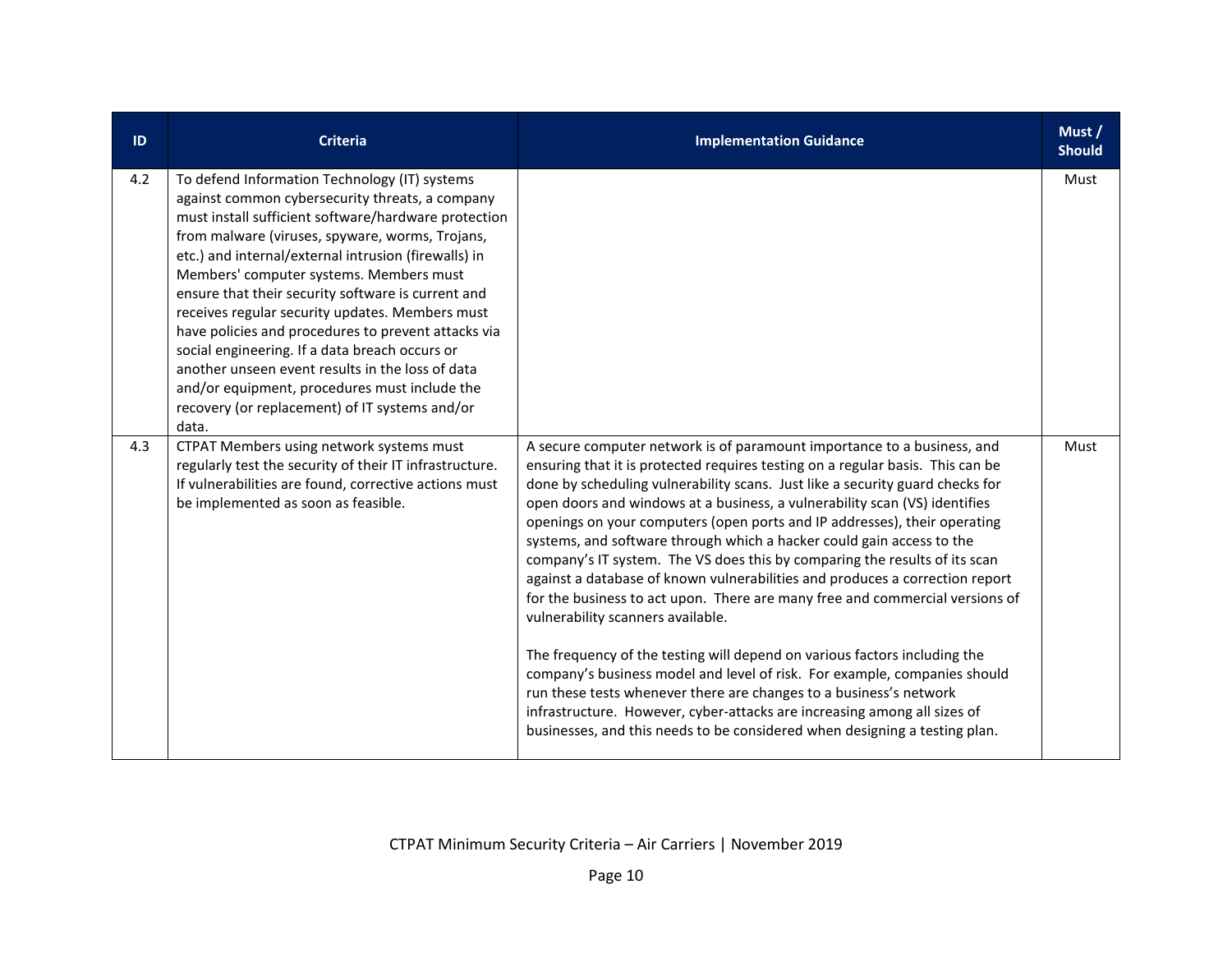| ID  | <b>Criteria</b>                                                                                                                                                                                                                                                                                                                                  | <b>Implementation Guidance</b>                                                                                                                                                                                                                                                                                                                                                                                                                                                                                                                                                                                                                                                                                               | Must /<br><b>Should</b> |
|-----|--------------------------------------------------------------------------------------------------------------------------------------------------------------------------------------------------------------------------------------------------------------------------------------------------------------------------------------------------|------------------------------------------------------------------------------------------------------------------------------------------------------------------------------------------------------------------------------------------------------------------------------------------------------------------------------------------------------------------------------------------------------------------------------------------------------------------------------------------------------------------------------------------------------------------------------------------------------------------------------------------------------------------------------------------------------------------------------|-------------------------|
| 4.4 | Cybersecurity policies should address how a<br>Member shares information on cybersecurity<br>threats with the government and other business<br>partners.                                                                                                                                                                                         | Members are encouraged to share information on cybersecurity threats with<br>the Government and business partners within their supply chain. Information<br>sharing is a key part of the Department of Homeland Security's mission to<br>create shared situational awareness of malicious cyber activity. CTPAT<br>Members may want to join the National Cybersecurity and Communications<br>Integration Center (NCCIC - https://www.us-cert.gov/nccic). The NCCIC shares<br>information among public and private sector partners to build awareness of<br>vulnerabilities, incidents, and mitigations. Cyber and industrial control systems<br>users can subscribe to information products, feeds, and services at no cost. | Should                  |
| 4.5 | A system must be in place to identify unauthorized<br>access of IT systems/data or abuse of policies and<br>procedures including improper access of internal<br>systems or external websites and tampering or<br>altering of business data by employees or<br>contractors. All violators must be subject to<br>appropriate disciplinary actions. |                                                                                                                                                                                                                                                                                                                                                                                                                                                                                                                                                                                                                                                                                                                              | Must                    |
| 4.6 | Cybersecurity policies and procedures must be<br>reviewed annually, or more frequently, as risk or<br>circumstances dictate. Following the review, policies<br>and procedures must be updated if necessary.                                                                                                                                      | An example of a circumstance that would dictate a policy update sooner than<br>annually is a cyber attack. Using the lessons learned from the attack would help<br>strengthen a Member's cybersecurity policy.                                                                                                                                                                                                                                                                                                                                                                                                                                                                                                               | Must                    |
| 4.7 | User access must be restricted based on job<br>description or assigned duties. Authorized access<br>must be reviewed on a regular basis to ensure<br>access to sensitive systems is based on job<br>requirements. Computer and network access must<br>be removed upon employee separation.                                                       |                                                                                                                                                                                                                                                                                                                                                                                                                                                                                                                                                                                                                                                                                                                              | Must                    |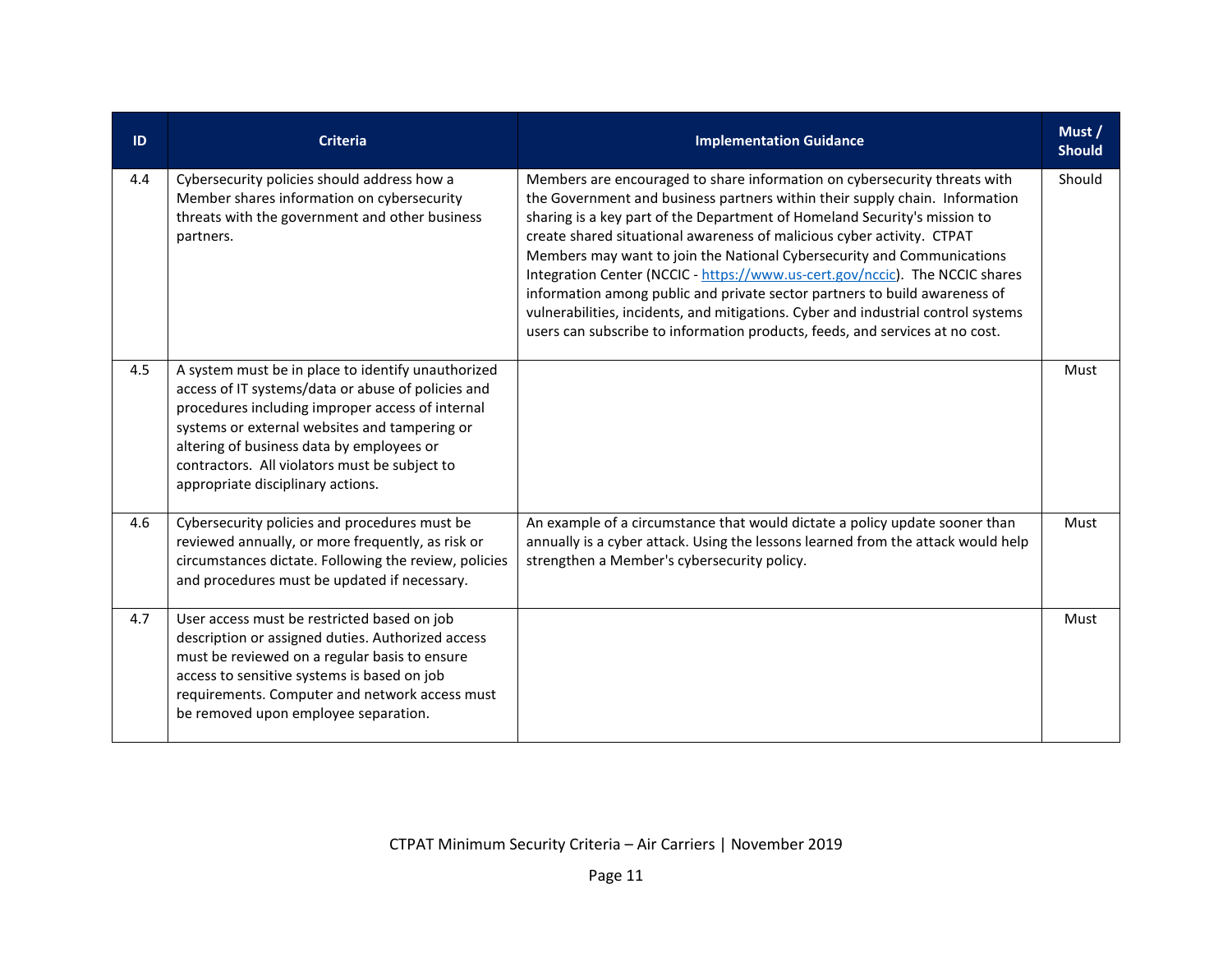| ID  | <b>Criteria</b>                                                                                                                                                                                                                                                                                                                                                                                                                                                                    | <b>Implementation Guidance</b>                                                                                                                                                                                                                                                                                                                                                                                                                                                                                                                                                                                                                                                                                                                                                                                                                                                                                                                                                                                                                                                                                                                                                                                                                                                                                                                                                                                                                                                                                                                    | Must /<br><b>Should</b> |
|-----|------------------------------------------------------------------------------------------------------------------------------------------------------------------------------------------------------------------------------------------------------------------------------------------------------------------------------------------------------------------------------------------------------------------------------------------------------------------------------------|---------------------------------------------------------------------------------------------------------------------------------------------------------------------------------------------------------------------------------------------------------------------------------------------------------------------------------------------------------------------------------------------------------------------------------------------------------------------------------------------------------------------------------------------------------------------------------------------------------------------------------------------------------------------------------------------------------------------------------------------------------------------------------------------------------------------------------------------------------------------------------------------------------------------------------------------------------------------------------------------------------------------------------------------------------------------------------------------------------------------------------------------------------------------------------------------------------------------------------------------------------------------------------------------------------------------------------------------------------------------------------------------------------------------------------------------------------------------------------------------------------------------------------------------------|-------------------------|
| 4.8 | Individuals with access to Information Technology<br>(IT) systems must use individually assigned<br>accounts.<br>Access to IT systems must be protected from<br>infiltration via the use of strong passwords,<br>passphrases, or other forms of authentication, and<br>user access to IT systems must be safeguarded.<br>Passwords and/or passphrases must be changed as<br>soon as possible if there is evidence of compromise<br>or reasonable suspicion of a compromise exists. | To guard IT systems against infiltration, user access must be safeguarded by<br>going through an authentication process. Complex login passwords or<br>passphrases, biometric technologies, and electronic ID cards are three different<br>types of authentication processes. Processes that use more than one measure<br>are preferred. These are referred to as two-factor authentication (2FA) or<br>multi-factor authentication (MFA). MFA is the most secure because it requires<br>a user to present two or more pieces of evidence (credentials) to authenticate<br>the person's identity during the log-on process.<br>MFAs can assist in closing network intrusions exploited by weak passwords or<br>stolen credentials. MFAs can assist in closing these attack vectors by requiring<br>individuals to augment passwords or passphrases (something you know) with<br>something you have, like a token, or one of your physical features - a biometric.<br>If using passwords, they need to be complex. The National Institute of<br>Standards and Technology's (NIST) NIST Special Publication 800-63B: Digital<br>Identity Guidelines, includes password guidelines (https://pages.nist.gov/800-<br>63-3/sp800-63b.html). It recommends the use of long, easy to remember<br>passphrases instead of words with special characters. These longer passphrases<br>(NIST recommends allowing up to 64 characters in length) are considered much<br>harder to crack because they are made up of an easily memorized sentence or<br>phrase. | Must                    |
| 4.9 | Members that allow their users to remotely connect<br>to a network must employ secure technologies, such<br>as virtual private networks (VPNs), to allow<br>employees to access the company's intranet<br>securely when located outside of the office.<br>Members must also have procedures designed to<br>prevent remote access from unauthorized users.                                                                                                                          | VPNs are not the only choice to protect remote access to a network. Multi-<br>factor authentication (MFA) is another method. An example of a multi-factor<br>authentication would be a token with a dynamic security code that the<br>employee must type in to access the network.                                                                                                                                                                                                                                                                                                                                                                                                                                                                                                                                                                                                                                                                                                                                                                                                                                                                                                                                                                                                                                                                                                                                                                                                                                                                | Must                    |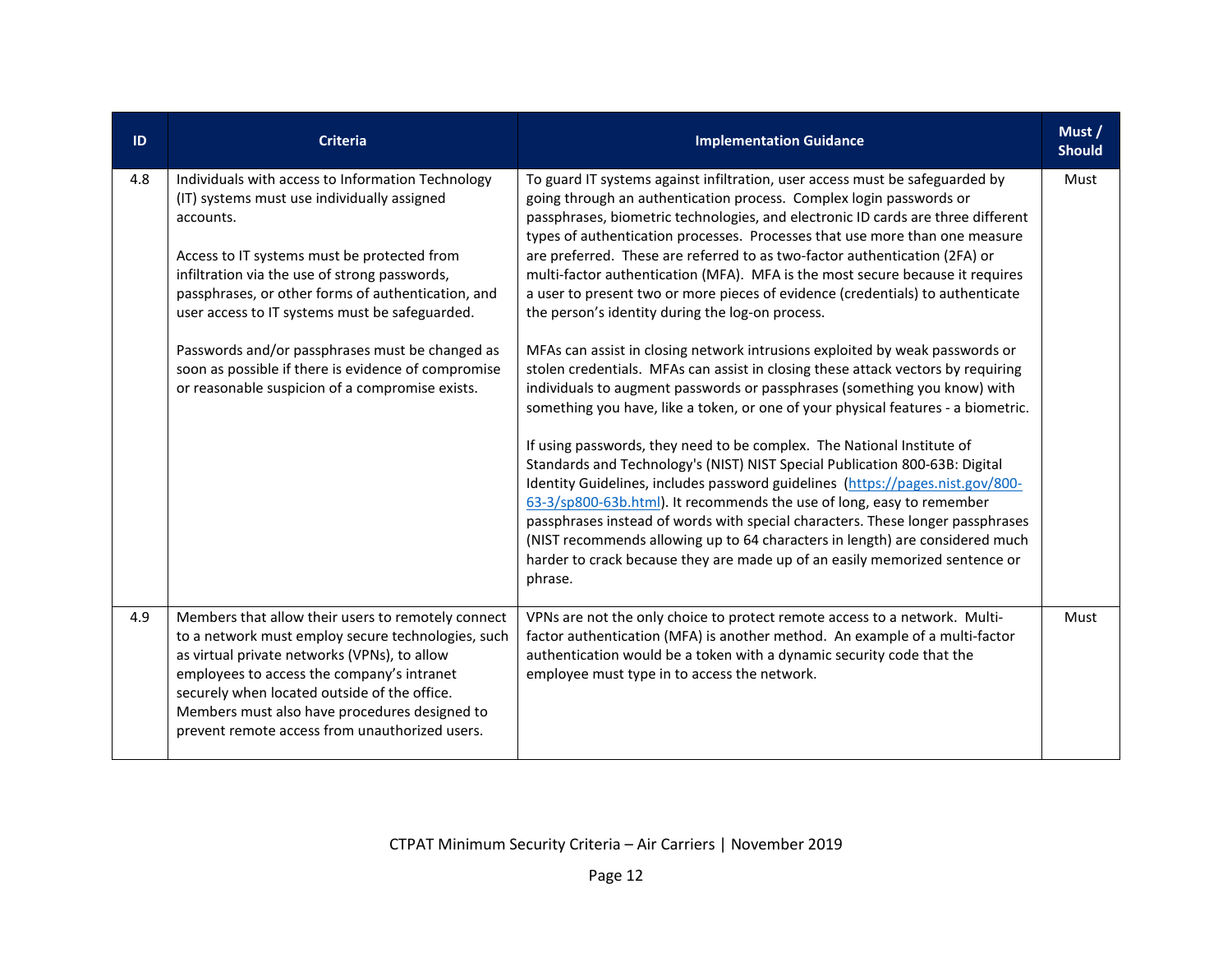| ID   | <b>Criteria</b>                                                                                                                                                                                                                                                           | <b>Implementation Guidance</b>                                                                                                                                                                                                                                                                                                                                                                                                                                                                                                                                                                                                                                                                                                                                                                                                                                                                                                                                                                                                                                                                                                                                                                                                                                                             | Must /<br><b>Should</b> |
|------|---------------------------------------------------------------------------------------------------------------------------------------------------------------------------------------------------------------------------------------------------------------------------|--------------------------------------------------------------------------------------------------------------------------------------------------------------------------------------------------------------------------------------------------------------------------------------------------------------------------------------------------------------------------------------------------------------------------------------------------------------------------------------------------------------------------------------------------------------------------------------------------------------------------------------------------------------------------------------------------------------------------------------------------------------------------------------------------------------------------------------------------------------------------------------------------------------------------------------------------------------------------------------------------------------------------------------------------------------------------------------------------------------------------------------------------------------------------------------------------------------------------------------------------------------------------------------------|-------------------------|
| 4.10 | If Members allow employees to use personal<br>devices to conduct company work, all such devices<br>must adhere to the company's cybersecurity policies<br>and procedures to include regular security updates<br>and a method to securely access the company's<br>network. | Personal devices include storage media like CDs, DVDs, and USB flash drives.<br>Care must be taken if employees are allowed to connect their personal media<br>to individual systems since these data storage devices may be infected with<br>malware that could propagate using the company's network.                                                                                                                                                                                                                                                                                                                                                                                                                                                                                                                                                                                                                                                                                                                                                                                                                                                                                                                                                                                    | Must                    |
| 4.11 | Cybersecurity policies and procedures should<br>include measures to prevent the use of counterfeit<br>or improperly licensed technological products.                                                                                                                      | Computer software is intellectual property (IP) owned by the entity that created<br>it. Without the express permission of the manufacturer or publisher, it is illegal<br>to install software, no matter how it is acquired. That permission almost always<br>takes the form of a license from the publisher, which accompanies authorized<br>copies of software. Unlicensed software is more likely to fail as a result of an<br>inability to update. It is more prone to contain malware, rendering computers<br>and their information useless. Expect no warranties or support for unlicensed<br>software, leaving your company on its own to deal with failures. There are legal<br>consequences for unlicensed software as well, including stiff civil penalties and<br>criminal prosecution. Software pirates increase costs to users of legitimate,<br>authorized software and decrease the capital available to invest in research and<br>development of new software.<br>Members may want to have a policy that requires product key labels and<br>certificates of authenticity to be kept when new media is purchased. CDs, DVDs,<br>and USB media include holographic security features to help ensure you receive<br>authentic products and to protect against counterfeiting. | Should                  |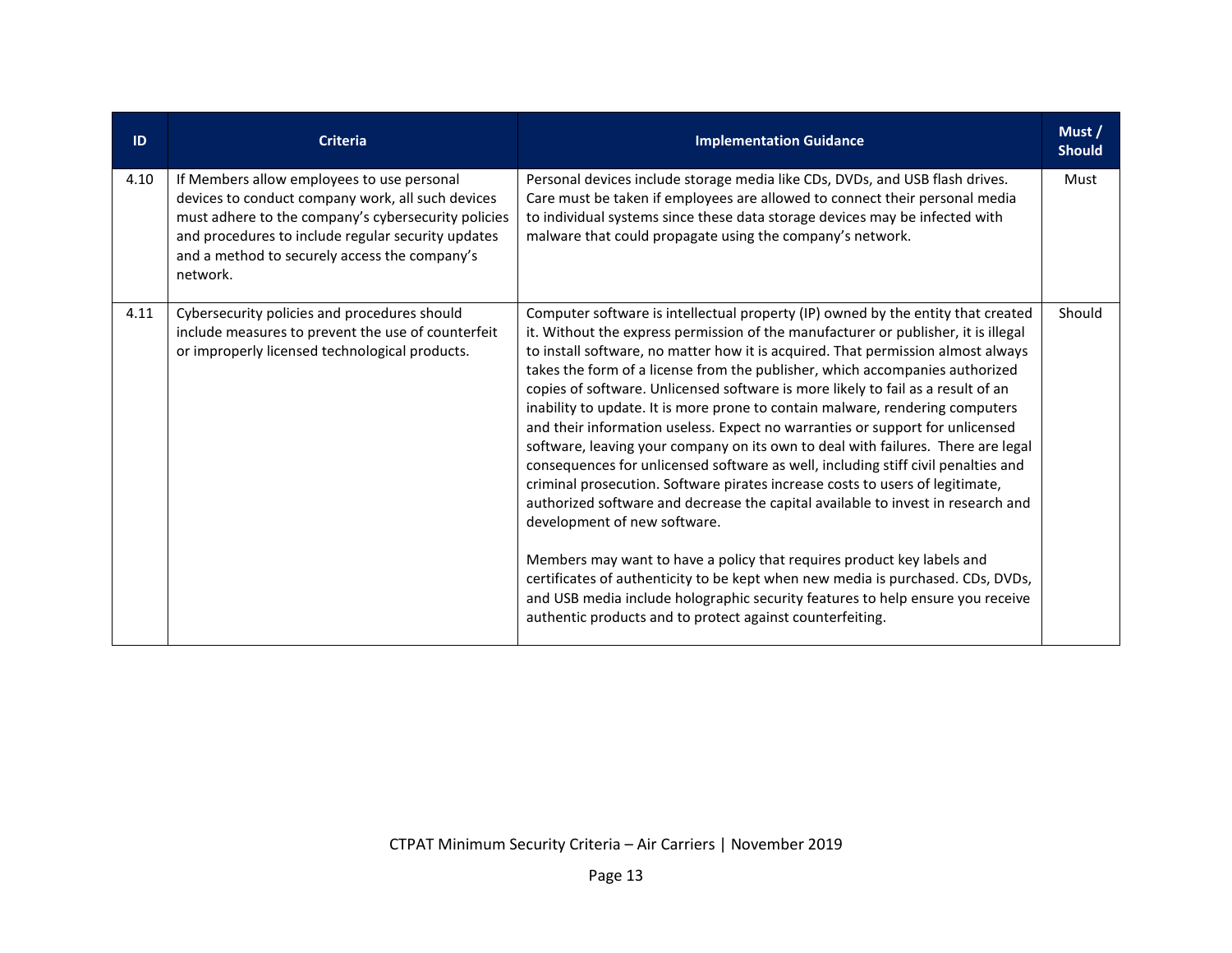| ID   | <b>Criteria</b>                                                                                                                                                                                                                                                                                                                                                                                                        | <b>Implementation Guidance</b>                                                                                                                                                                                                                                                                                                                                                                                                                                                                                                                                                                       | Must/<br><b>Should</b> |
|------|------------------------------------------------------------------------------------------------------------------------------------------------------------------------------------------------------------------------------------------------------------------------------------------------------------------------------------------------------------------------------------------------------------------------|------------------------------------------------------------------------------------------------------------------------------------------------------------------------------------------------------------------------------------------------------------------------------------------------------------------------------------------------------------------------------------------------------------------------------------------------------------------------------------------------------------------------------------------------------------------------------------------------------|------------------------|
| 4.12 | Data should be backed up once a week or as<br>appropriate. All sensitive and confidential data<br>should be stored in an encrypted format.                                                                                                                                                                                                                                                                             | Data backups should take place as data loss may affect individuals within an<br>organization differently. Daily backups are also recommended in case<br>production or shared servers are compromised/lose data. Individual systems<br>may require less frequent backups, depending on what type of information is<br>involved.<br>Media used to store backups should preferably be stored at a facility offsite.<br>Devices used for backing up data should not be on the same network as the one<br>used for production work. Backing up data to a cloud is acceptable as an<br>"offsite" facility. | Should                 |
| 4.13 | All media, hardware, or other IT equipment that<br>contains sensitive information regarding the<br>import/export process must be accounted for<br>through regular inventories. When disposed, they<br>must be properly sanitized and/or destroyed in<br>accordance with the National Institute of Standards<br>and Technology (NIST) Guidelines for Media<br>Sanitization or other appropriate industry<br>guidelines. | Some types of computer media are hard drives, removable drives, CD-ROM or<br>CD-R discs, DVDs, or USB drives.<br>The National Institute for Systems and Technology (NIST) has developed the<br>government's data media destruction standards. Members may want to<br>consult NIST standards for sanitization and destruction of IT equipment and<br>media.<br>Media Sanitization:<br>https://www.nist.gov/publications/nist-special-publication-800-88-revision-1-<br>guidelines-media-sanitization                                                                                                  | Must                   |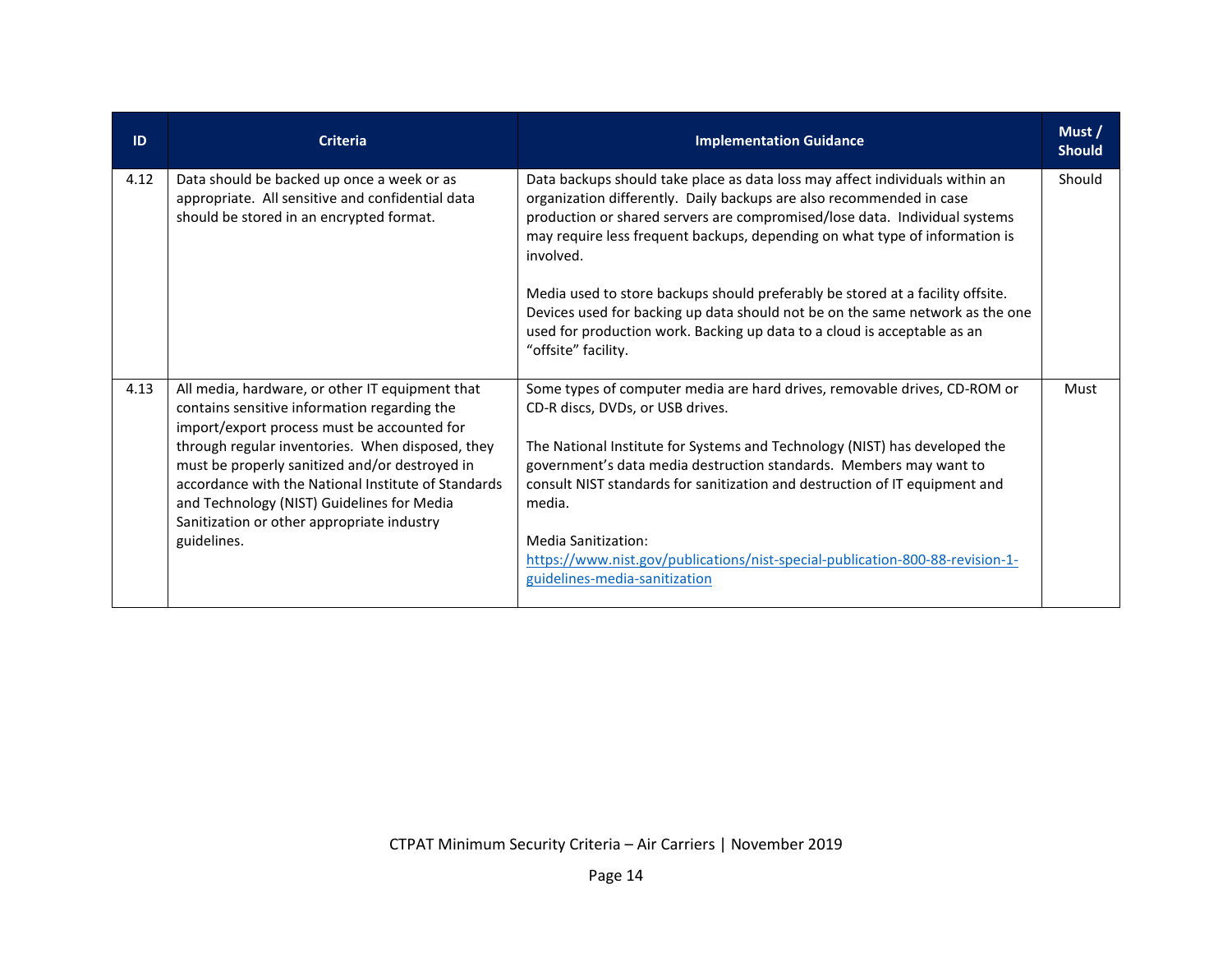## **Second Focus Area: Transportation Security**

**5. Conveyance and Instruments of International Traffic Security** – Smuggling schemes often involve the modification of conveyances and Instruments of International Traffic (IIT), or the hiding of contraband inside IIT. This criteria category covers security measures designed to prevent, detect, and/or deter the altering of IIT structures or surreptitious entry into them, which could allow the introduction of unauthorized material or persons.

At the point of stuffing/loading, procedures need to be in place to inspect IIT and properly seal them. Cargo in transit or "at rest" is under less control, and is therefore more vulnerable to infiltration, which is why seal controls and methods to track cargo/conveyances in transit are key security criteria.

Breaches in supply chains occur most often during the transportation process; therefore, Members must be vigilant that these key cargo criteria be upheld throughout their supply chains.

**Key Definition: Instruments of International Traffic (IIT) –** IIT include containers, flatbeds, unit load devices (ULDs), lift vans, cargo vans, shipping tanks, bins, skids, pallets, caul boards, cores for textile fabrics, or other specialized containers arriving (loaded or empty) in use or to be used in the shipment of merchandise in international trade.

| ID  | <b>Criteria</b>                                                                                                                                                                                                                                                                               | <b>Implementation Guidance</b>                                                                                                                                                                                                                                                                                                                                                                                                                                                                               | Must/<br><b>Should</b> |
|-----|-----------------------------------------------------------------------------------------------------------------------------------------------------------------------------------------------------------------------------------------------------------------------------------------------|--------------------------------------------------------------------------------------------------------------------------------------------------------------------------------------------------------------------------------------------------------------------------------------------------------------------------------------------------------------------------------------------------------------------------------------------------------------------------------------------------------------|------------------------|
| 5.1 | Conveyances and Instruments of International Traffic (IIT) must be<br>stored in a secure area to prevent unauthorized access, which could<br>result in an alteration to the structure of an Instrument of International<br>Traffic or (as applicable) allow the seal/doors to be compromised. | The secure storage of conveyances and Instruments of<br>International Traffic (both empty and full) is important to guard<br>against unauthorized access.                                                                                                                                                                                                                                                                                                                                                    | Must                   |
| 5.2 | The CTPAT inspection process must have written procedures for both<br>security and agricultural inspections.                                                                                                                                                                                  | With the prevalence of smuggling schemes that involve the<br>modification of conveyances or Instruments of International<br>Traffic, it is imperative that Members conduct inspections of<br>conveyances and Instruments of International Traffic to look for<br>visible pests and serious structural deficiencies. Likewise, the<br>prevention of pest contamination via conveyances and IIT is of<br>paramount concern, so an agricultural component has been<br>added to the security inspection process. | Must                   |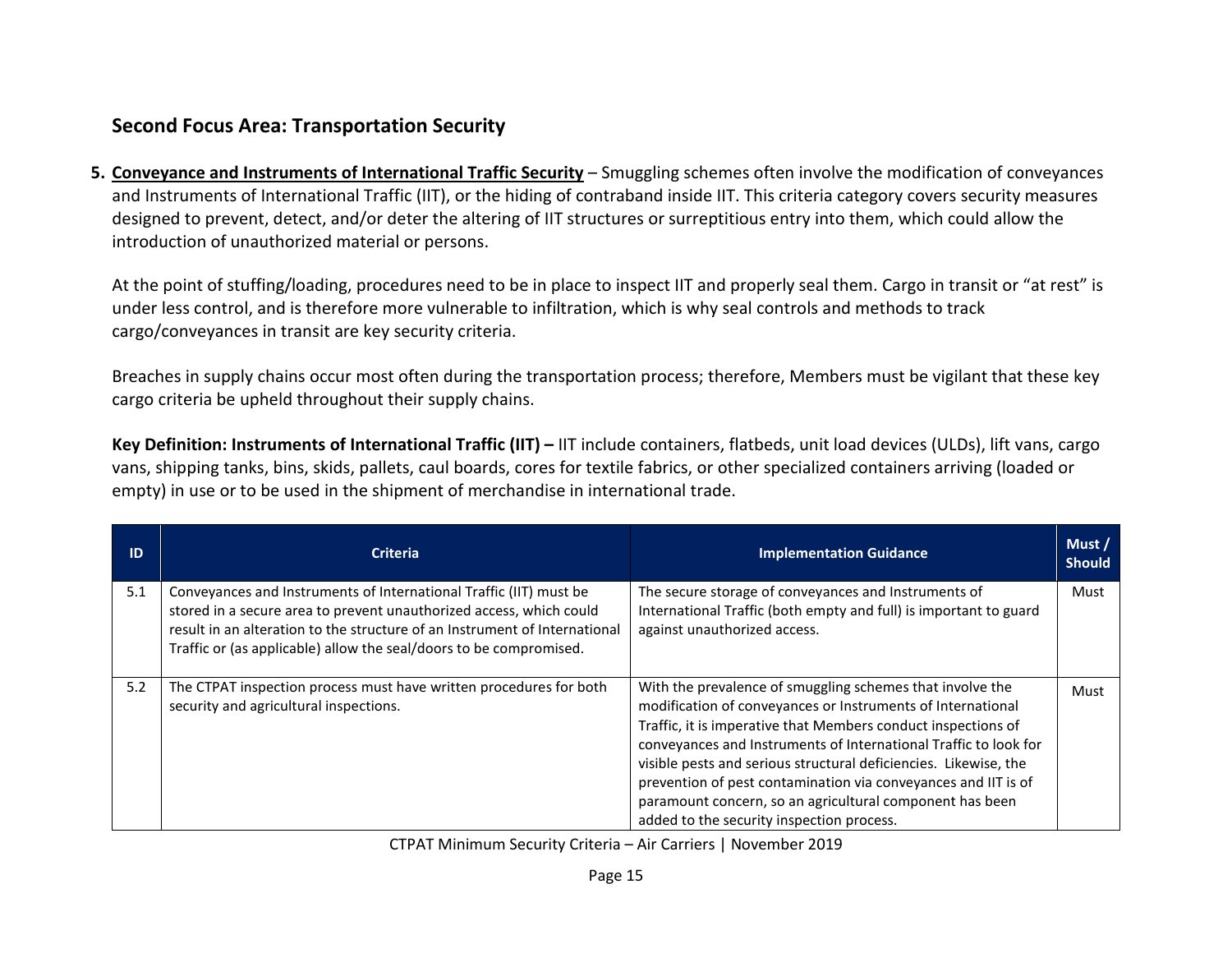| ID  | <b>Criteria</b>                                                                                                                                                                                                                                                                                                                                                                                                                                                                                                                                                                                                                                                                                                                                                                                                  | <b>Implementation Guidance</b>                                                                                                                                                                                                                                                                                                                                                                                                                                                                                                                                                                                                                                                                                                                                                                       | Must /<br><b>Should</b> |
|-----|------------------------------------------------------------------------------------------------------------------------------------------------------------------------------------------------------------------------------------------------------------------------------------------------------------------------------------------------------------------------------------------------------------------------------------------------------------------------------------------------------------------------------------------------------------------------------------------------------------------------------------------------------------------------------------------------------------------------------------------------------------------------------------------------------------------|------------------------------------------------------------------------------------------------------------------------------------------------------------------------------------------------------------------------------------------------------------------------------------------------------------------------------------------------------------------------------------------------------------------------------------------------------------------------------------------------------------------------------------------------------------------------------------------------------------------------------------------------------------------------------------------------------------------------------------------------------------------------------------------------------|-------------------------|
|     |                                                                                                                                                                                                                                                                                                                                                                                                                                                                                                                                                                                                                                                                                                                                                                                                                  | Pest contamination is defined as visible forms of animals, insects<br>or other invertebrates (alive or dead, in any lifecycle stage,<br>including egg casings or rafts), or any organic material of animal<br>origin (including blood, bones, hair, flesh, secretions,<br>excretions); viable or non-viable plants or plant products<br>(including fruit, seeds, leaves, twigs, roots, bark); or other<br>organic material, including fungi; or soil, or water; where such<br>products are not the manifested cargo within instruments of<br>international traffic (i.e. containers, unit load devices, etc.).                                                                                                                                                                                       |                         |
| 5.3 | CTPAT Members must ensure that the following systematic CTPAT<br>security and agricultural inspections are conducted. Requirements for<br>these inspections will vary depending upon if the supply chain is land-<br>based (Canada or Mexico) or if the supply chain originates overseas<br>(ocean and air modes). Prior to stuffing/packing, all empty Instruments<br>of International Traffic (IIT) must be inspected, and conveyances must<br>also be inspected when they are crossing land borders into the United<br>States.<br>Inspection requirements for CTPAT shipments via ocean, air, and land<br>borders (as applicable) by rail or intermodal freight:<br>A seven-point inspection must be conducted on all empty containers<br>and unit load devices (ULDs); and an eight-point inspection must be | Security and agricultural inspections are conducted on<br>instruments of international traffic (IIT) and conveyances to<br>ensure their structures have not been modified to conceal<br>contraband or have been contaminated with visible agricultural<br>pests.<br>Expectations for overseas supply chains are to inspect all<br>instruments of IIT at the point of stuffing/packing. However, if<br>an ocean/air based supply chain is higher risk, it may warrant<br>including more extensive inspection procedures to include<br>conveyances and/or inspections at marine port terminals or air<br>logistics facilities. Usually, there are higher levels of risk<br>involved in shipments with land border crossings, which is why<br>both the conveyance and IIT undergo multiple inspections. | Must                    |
|     | conducted on all empty refrigerated containers and ULDs:<br>1. Front wall;<br>2. Left side;<br>3. Right side;<br>4. Floor;<br>5. Ceiling/Roof;<br>6. Inside/outside doors, including the reliability of the<br>locking mechanisms of the doors;<br>7. Outside/Undercarriage; and<br>8. Fan housing on refrigerated containers.                                                                                                                                                                                                                                                                                                                                                                                                                                                                                   | Some examples of IIT for various modes are ocean containers,<br>refrigerated containers/trailers, over-the-road trailers, flatbed<br>trailers, tank containers, rail/boxcars, hoppers, and unit load<br>devices (ULDs).<br>The Public Library Section of the CTPAT Portal contains training<br>material on security and agricultural conveyance/Instruments of<br>International Traffic inspections.                                                                                                                                                                                                                                                                                                                                                                                                 |                         |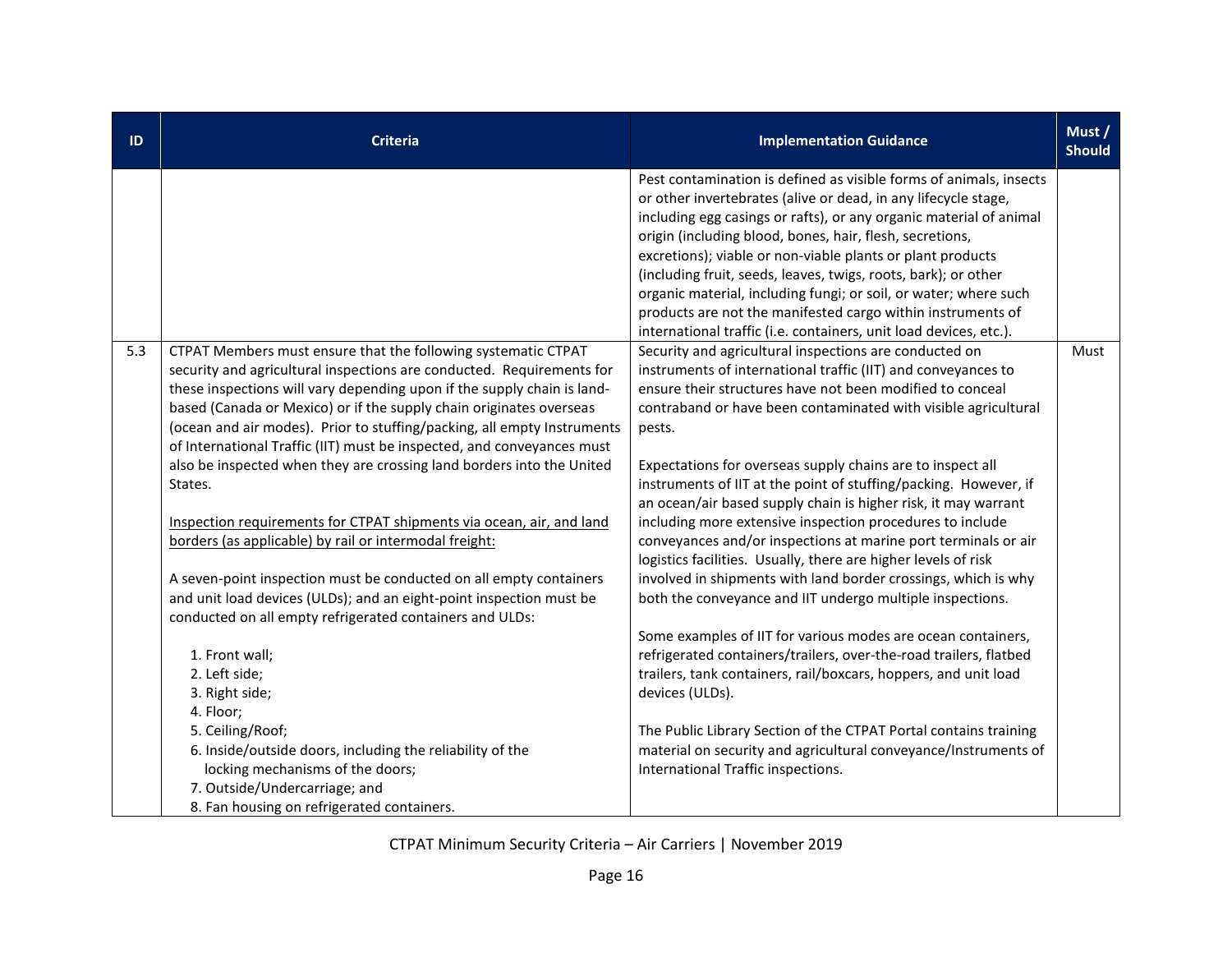| ID | <b>Criteria</b>                                                                                                                                                                                                                                                                                | <b>Implementation Guidance</b> | Must /<br><b>Should</b> |
|----|------------------------------------------------------------------------------------------------------------------------------------------------------------------------------------------------------------------------------------------------------------------------------------------------|--------------------------------|-------------------------|
|    | Additional inspection requirements for land border crossings via<br>highway carriers:                                                                                                                                                                                                          |                                |                         |
|    | Inspections of conveyances and IIT must be conducted at<br>conveyance/IIT storage yards.                                                                                                                                                                                                       |                                |                         |
|    | Where feasible, inspections must be conducted upon entering and<br>departing the storage yards and at the point of loading/stuffing.<br>These systematic inspections must include 17-point inspections:                                                                                        |                                |                         |
|    | Tractors:                                                                                                                                                                                                                                                                                      |                                |                         |
|    | 1. Bumper/tires/rims;<br>2. Doors, tool compartments and locking mechanisms;<br>3. Battery box;<br>4. Air breather;<br>5. Fuel tanks;<br>6. Interior cab compartments/sleeper; and<br>7. Faring/roof.                                                                                          |                                |                         |
|    | Trailers:                                                                                                                                                                                                                                                                                      |                                |                         |
|    | 1. Fifth wheel area - check natural compartment/skid plate;<br>2. Exterior - front/sides;<br>3. Rear - bumper/doors;<br>4. Front wall;<br>5. Left side;<br>6. Right side;<br>7. Floor;<br>8. Ceiling/roof;<br>9. Inside/outside doors and locking mechanisms; and<br>10.Outside/Undercarriage. |                                |                         |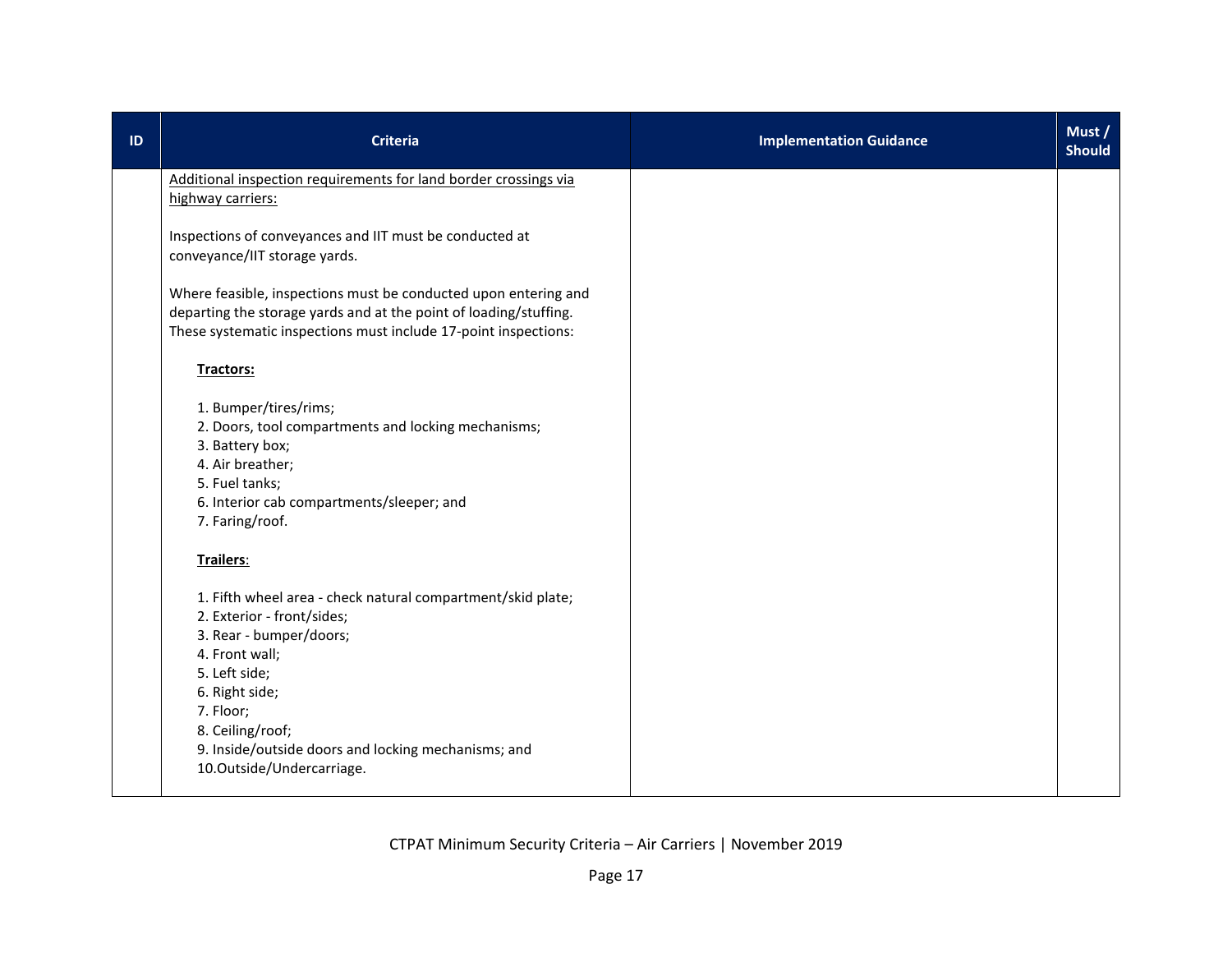| ID   | <b>Criteria</b>                                                                                                                                                                                                                                                                                                                                                                                                        | <b>Implementation Guidance</b>                                                                                                                                                                                                              | Must /<br><b>Should</b> |
|------|------------------------------------------------------------------------------------------------------------------------------------------------------------------------------------------------------------------------------------------------------------------------------------------------------------------------------------------------------------------------------------------------------------------------|---------------------------------------------------------------------------------------------------------------------------------------------------------------------------------------------------------------------------------------------|-------------------------|
| 5.4  | Conveyances and Instruments of International Traffic (as appropriate)<br>must be equipped with external hardware that can reasonably<br>withstand attempts to remove it. The door, handles, rods, hasps, rivets,<br>brackets, and all other parts of a container's locking mechanism must<br>be fully inspected to detect tampering and any hardware<br>inconsistencies prior to the attachment of any sealing device. | Consider using containers/trailers with tamper resistant hinges.<br>Members may also place protective plates or pins on at least<br>two of the hinges of the doors and/or place adhesive seal/tape<br>over at least one hinge on each side. | Must                    |
| 5.5  | The inspection of all conveyances and empty Instruments of<br>International Traffic should be recorded on a checklist. The following<br>elements should be documented on the checklist:<br>• Container/Trailer/Instruments of International Traffic number;<br>• Date of inspection;<br>• Time of inspection;                                                                                                          |                                                                                                                                                                                                                                             | Should                  |
|      | • Name of employee conducting the inspection; and<br>• Specific areas of the Instruments of International Traffic that were<br>inspected.                                                                                                                                                                                                                                                                              |                                                                                                                                                                                                                                             |                         |
|      | If the inspections are supervised, the supervisor should also sign the<br>checklist.                                                                                                                                                                                                                                                                                                                                   |                                                                                                                                                                                                                                             |                         |
|      | The completed container/Instruments of International Traffic<br>inspection sheet should be part of the shipping documentation packet.<br>The consignee should receive the complete shipping documentation<br>packet prior to receiving the merchandise.                                                                                                                                                                |                                                                                                                                                                                                                                             |                         |
| 5.6  | All security inspections should be performed in an area of controlled<br>access and, if available, monitored via a CCTV system.                                                                                                                                                                                                                                                                                        |                                                                                                                                                                                                                                             | Should                  |
| 5.10 | Before departure, aircraft must undergo thorough inspections to<br>ensure they are free of pest contamination and for security purposes.                                                                                                                                                                                                                                                                               | Both of these inspections (security and pest contamination) may<br>be conducted simultaneously.                                                                                                                                             | Must                    |
|      | Upon arrival, aircraft inspections must verify the proper disposal of<br>unfinished meals and other organic waste (regulated garbage) via                                                                                                                                                                                                                                                                              | Per Title 7 the Code of Federal Regulations (CFR) 330.400 -<br>330.403 and Title 9 CFR 94.5, regulated garbage arriving on                                                                                                                  |                         |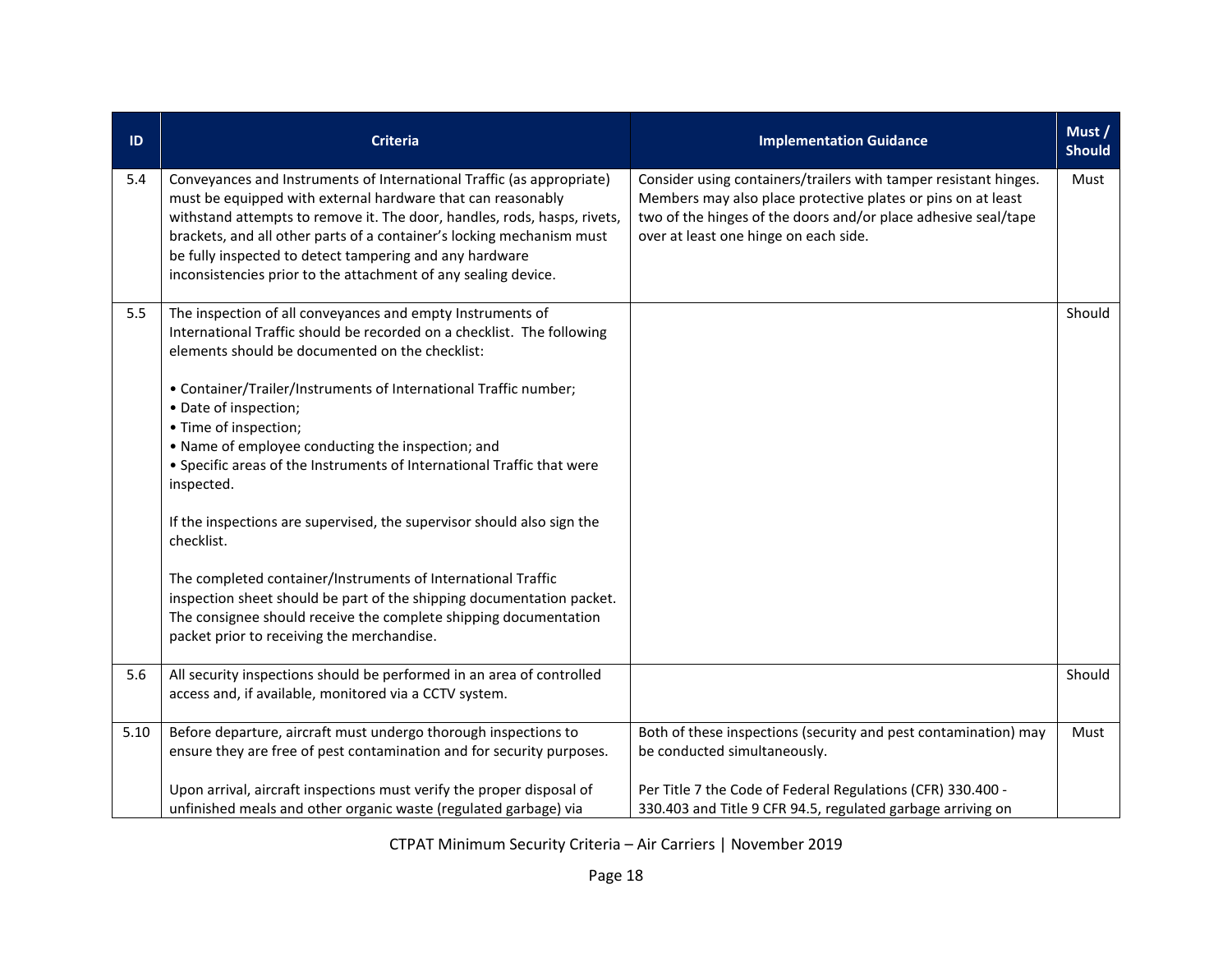| ID | <b>Criteria</b>                                                                                                                                                                                                                                                                                                                                                                                                                                                                   | <b>Implementation Guidance</b>                                                                                                                                                                                                                                                                                                                                                                                                                                                                                                                                                                                                                                                                                                                                                                                                                                                                                                                                                                                                                                                                                                                                                                                                                                                                                                                                                                                                                                                                                                                                                                                                                       | Must /<br><b>Should</b> |
|----|-----------------------------------------------------------------------------------------------------------------------------------------------------------------------------------------------------------------------------------------------------------------------------------------------------------------------------------------------------------------------------------------------------------------------------------------------------------------------------------|------------------------------------------------------------------------------------------------------------------------------------------------------------------------------------------------------------------------------------------------------------------------------------------------------------------------------------------------------------------------------------------------------------------------------------------------------------------------------------------------------------------------------------------------------------------------------------------------------------------------------------------------------------------------------------------------------------------------------------------------------------------------------------------------------------------------------------------------------------------------------------------------------------------------------------------------------------------------------------------------------------------------------------------------------------------------------------------------------------------------------------------------------------------------------------------------------------------------------------------------------------------------------------------------------------------------------------------------------------------------------------------------------------------------------------------------------------------------------------------------------------------------------------------------------------------------------------------------------------------------------------------------------|-------------------------|
|    | companies approved for the effective disposal of these items.<br>The following areas must be inspected for security reasons:<br>• All baggage/cargo *hold areas;<br>• All *galleys, *stores, and food carts;<br>• All overheads;<br>• All lavatories;<br>• Cockpit and areas housing electronic equipment;<br>• Exterior inspection of all wheel wells and landing gears; and,<br>• Avionic compartments and bays as warranted.<br>*Must also be inspected for pest contamination | means of conveyances from foreign regions, other than Canada,<br>is allowed entry under certain conditions. Garbage arriving from<br>Hawaii, the U.S. territories and/or U.S. possessions is also<br>allowed entry under certain conditions.<br>The United States Department of Agriculture (USDA) defines<br>"trash" as refuse that neither contains nor is visually<br>contaminated with regulated garbage. For example, trash that<br>solely contains empty soda cans would be unrestricted.<br>Newspapers and magazines in the passenger cabin would also<br>be unrestricted. An empty cardboard milk carton, sandwich, or<br>fruit found in the passenger cabin, however, would be<br>considered as regulated garbage as opposed to trash and would<br>be restricted.<br>Garbage, per USDA, is all waste material that is derived in whole<br>or in part from fruits, vegetables, meats, or other plant or animal<br>(including poultry) material, and other refuse of any character<br>whatsoever that has been associated with any such material.<br>Garbage is regulated by USDA's Animal and Plant Health<br>Inspection Service (APHIS) when the garbage is on or removed<br>from a means of conveyance, if the means of conveyance has<br>been in any port outside the United States and Canada within<br>the previous two-year period or to any port in Hawaii or any<br>United States territory.<br>Refer to "APHIS/Plant Protection Quarantine (PPQ) Compliance<br>Agreement" (PPQ Form 519). Most airline carriers have already<br>contracted companies that have demonstrated compliance with<br>APHIS regulated garbage regulations. |                         |
|    |                                                                                                                                                                                                                                                                                                                                                                                                                                                                                   |                                                                                                                                                                                                                                                                                                                                                                                                                                                                                                                                                                                                                                                                                                                                                                                                                                                                                                                                                                                                                                                                                                                                                                                                                                                                                                                                                                                                                                                                                                                                                                                                                                                      |                         |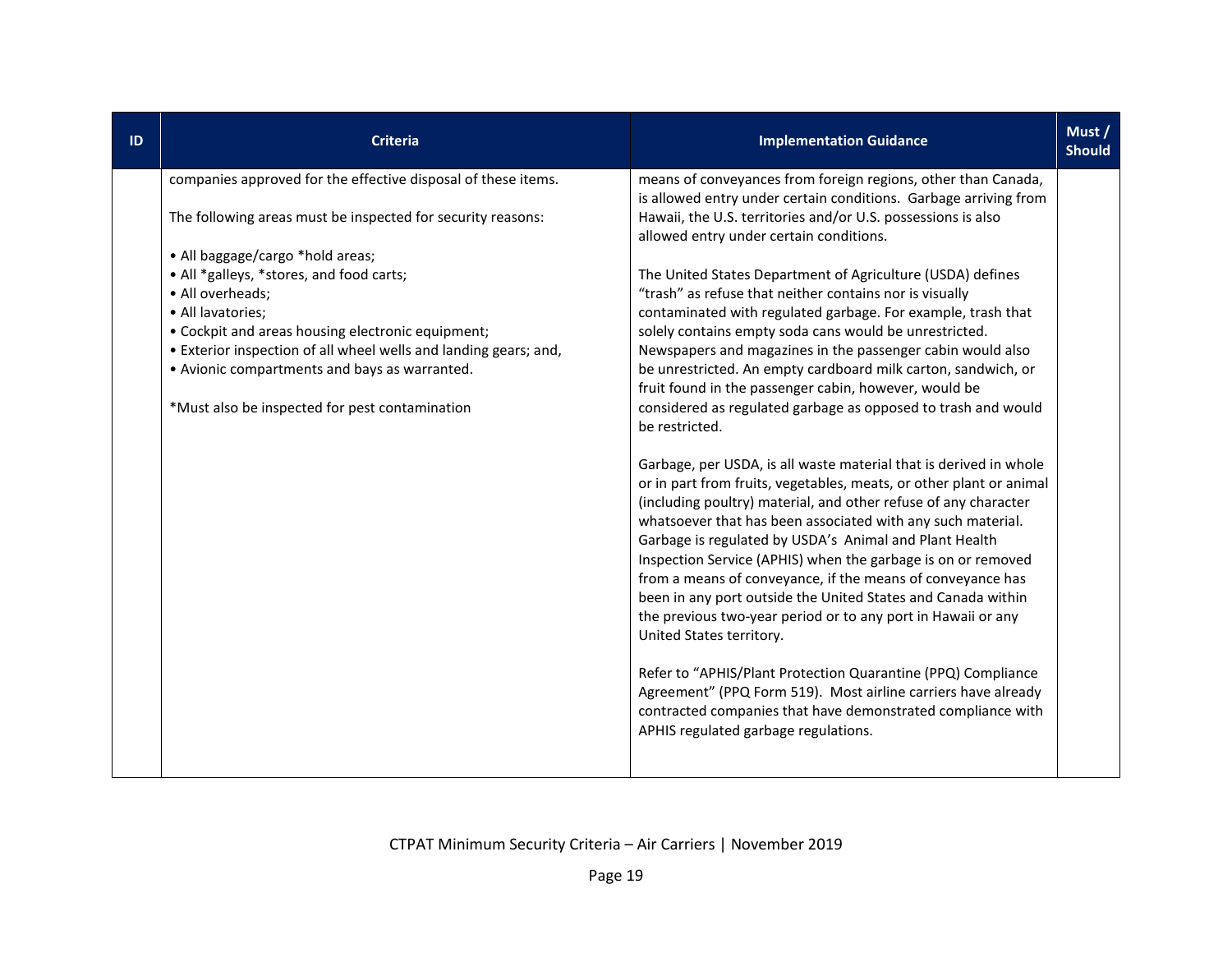| ID   | <b>Criteria</b>                                                                                                                                                                                                                                                              | <b>Implementation Guidance</b> | Must/<br><b>Should</b> |
|------|------------------------------------------------------------------------------------------------------------------------------------------------------------------------------------------------------------------------------------------------------------------------------|--------------------------------|------------------------|
| 5.13 | When an air carrier allows a Unit Load Device (ULD) to leave their<br>control, written procedures must be in place to track the ULD and its<br>return into the carrier's custody. Security procedures must include<br>transport from the cargo area to the aircraft.         |                                | Must                   |
| 5.29 | If a credible (or detected) threat to the security of a shipment or<br>conveyance is discovered, the Member must alert (as soon as feasibly<br>possible) any business partners in the supply chain that may be<br>affected and any law enforcement agencies, as appropriate. |                                | Must                   |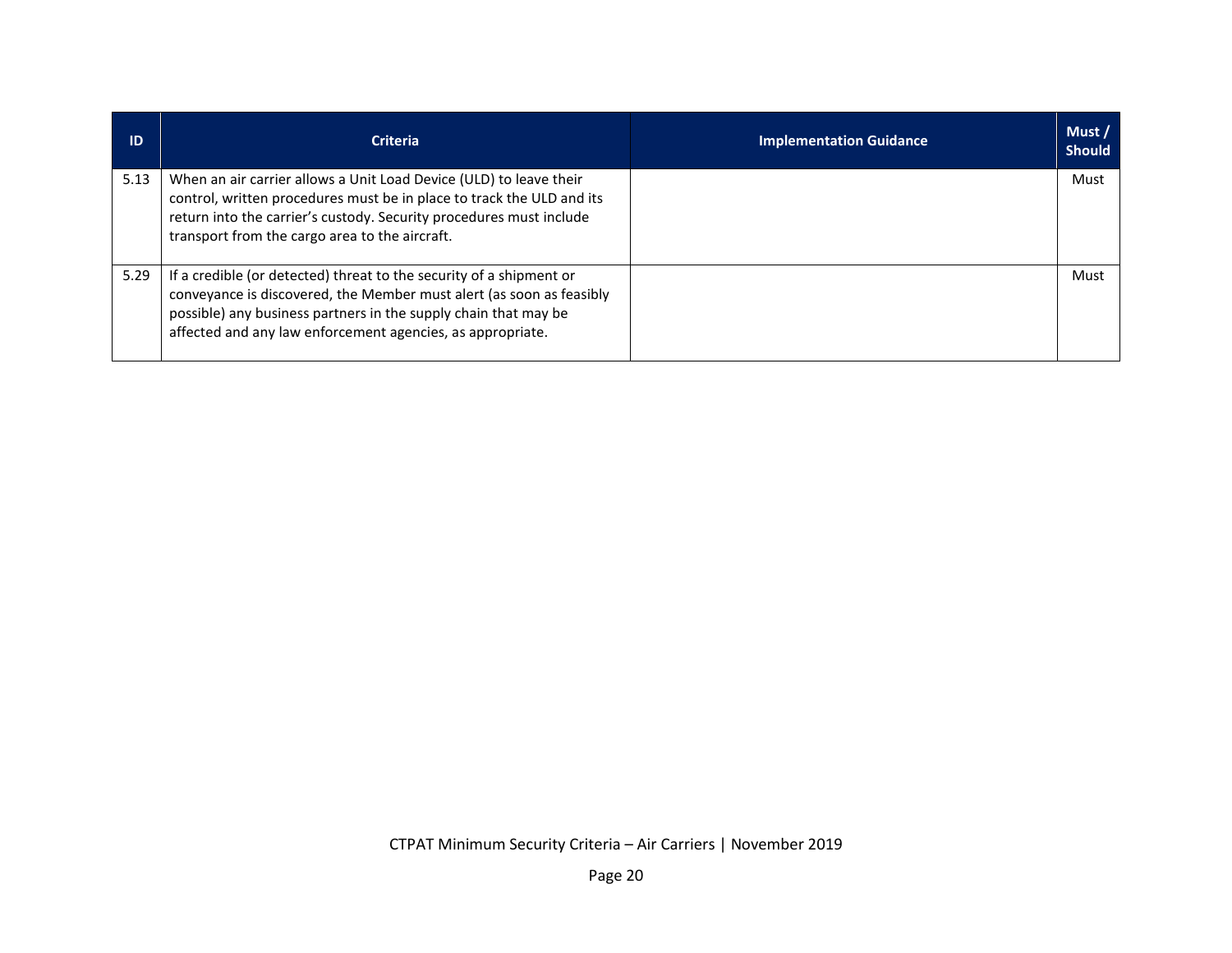**6. Seal Security –** The sealing of trailers and containers to attain continuous seal integrity, continues to be a crucial element of a secure supply chain. Seal security includes having a comprehensive written seal policy that addresses all aspects of seal security, such as using the correct seals per CTPAT requirements; properly placing a seal on IIT, and verifying that the seal has been affixed properly.

| ID  | <b>Criteria</b>                                                                                                                                          | <b>Implementation Guidance</b> | Must /<br><b>Should</b> |
|-----|----------------------------------------------------------------------------------------------------------------------------------------------------------|--------------------------------|-------------------------|
| 6.1 | CTPAT Members must have detailed, written high-security seal procedures                                                                                  |                                | Must                    |
|     | that describe how seals are issued and controlled at the facility and during<br>transit. Procedures must provide the steps to take if a seal is altered, |                                |                         |
|     | tampered with, or has the incorrect seal number, including documentation                                                                                 |                                |                         |
|     | of the event, communication protocols to partners, and investigation of the                                                                              |                                |                         |
|     | incident. The findings from the investigation must be documented, and any                                                                                |                                |                         |
|     | corrective actions must be implemented as quickly as possible.                                                                                           |                                |                         |
|     | These written procedures must be maintained at the local operating level so                                                                              |                                |                         |
|     | that they are easily accessible. Procedures must be reviewed at least once a                                                                             |                                |                         |
|     | year and updated as necessary.                                                                                                                           |                                |                         |
|     | Written seal controls must include the following elements:                                                                                               |                                |                         |
|     | <b>Controlling Access to Seals:</b>                                                                                                                      |                                |                         |
|     | • Management of seals is restricted to authorized personnel.                                                                                             |                                |                         |
|     | • Secure storage.                                                                                                                                        |                                |                         |
|     | Inventory, Distribution, & Tracking (Seal Log):                                                                                                          |                                |                         |
|     | • Recording the receipt of new seals.                                                                                                                    |                                |                         |
|     | · Issuance of seals recorded in log.                                                                                                                     |                                |                         |
|     | • Track seals via the log.                                                                                                                               |                                |                         |
|     | • Only trained, authorized personnel may affix seals to Instruments of                                                                                   |                                |                         |
|     | International Traffic (IIT).                                                                                                                             |                                |                         |
|     | <b>Controlling Seals in Transit:</b>                                                                                                                     |                                |                         |
|     | . When picking up sealed IIT (or after stopping) verify the seal is intact with                                                                          |                                |                         |
|     | no signs of tampering.                                                                                                                                   |                                |                         |
|     | • Confirm the seal number matches what is noted on the shipping                                                                                          |                                |                         |
|     | documents.                                                                                                                                               |                                |                         |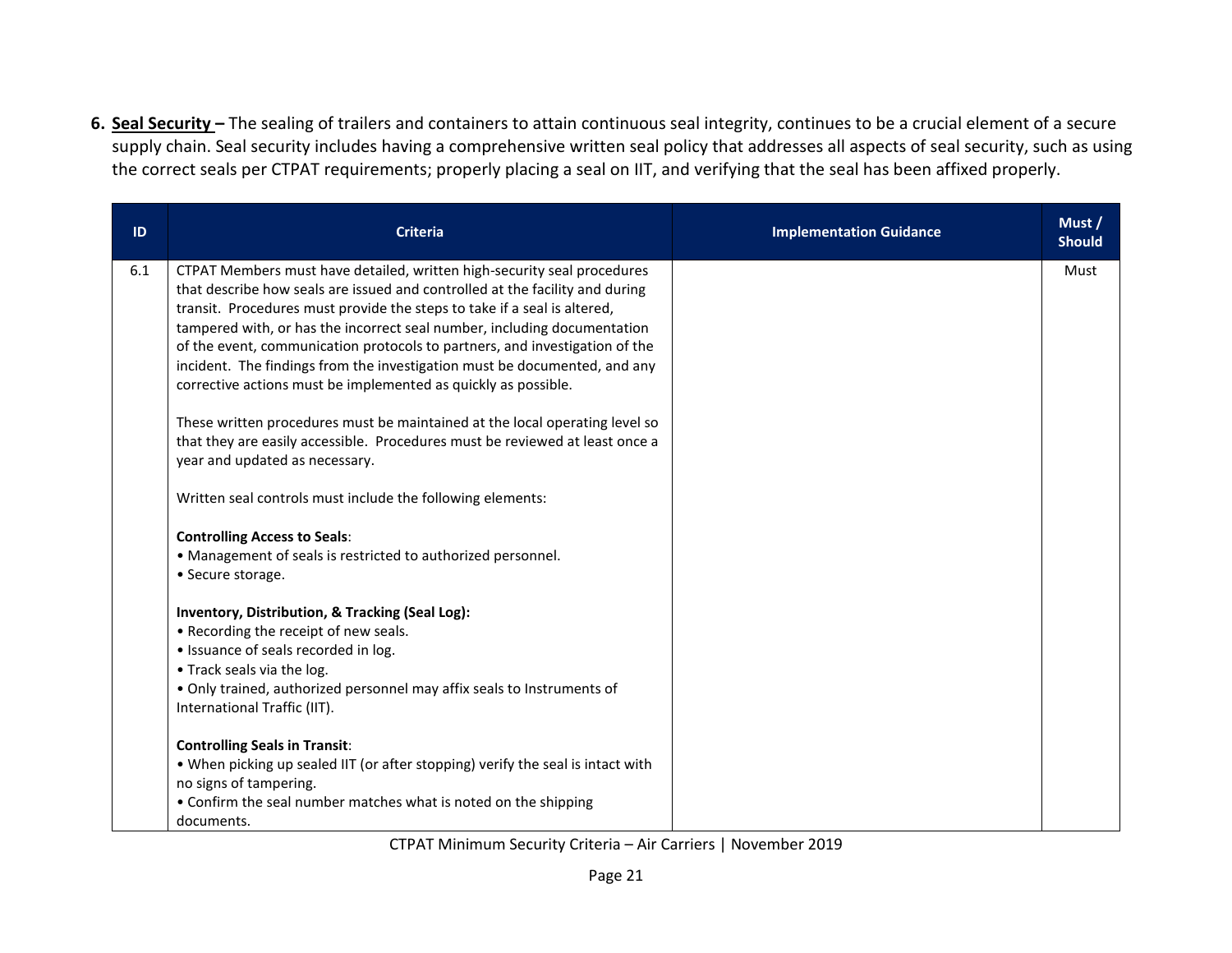| ID  | <b>Criteria</b>                                                                                                                                                                                                                                                                                                                                                                                                                                                                                                                                                                                                                                                                                                                                                     | <b>Implementation Guidance</b>                                                                                                                                                                                                                                                                                                                                                                                                                                                                                                                                                         | Must/<br><b>Should</b> |
|-----|---------------------------------------------------------------------------------------------------------------------------------------------------------------------------------------------------------------------------------------------------------------------------------------------------------------------------------------------------------------------------------------------------------------------------------------------------------------------------------------------------------------------------------------------------------------------------------------------------------------------------------------------------------------------------------------------------------------------------------------------------------------------|----------------------------------------------------------------------------------------------------------------------------------------------------------------------------------------------------------------------------------------------------------------------------------------------------------------------------------------------------------------------------------------------------------------------------------------------------------------------------------------------------------------------------------------------------------------------------------------|------------------------|
|     | <b>Seals Broken in Transit:</b><br>. If a load is examined, record the replacement seal number.<br>. The driver must immediately notify dispatch when a seal is broken,<br>indicate who broke the seal, and provide the new seal number.<br>• The carrier must immediately notify the shipper, broker, and importer of<br>the seal change and the replacement seal number.<br>. The shipper must note the replacement seal number in the seal log.<br><b>Seal Discrepancies:</b><br>• Retain altered or tampered seals to aid in investigations.<br>• Investigate the discrepancy; follow-up with corrective measures (if<br>warranted).<br>• As applicable, report compromised seals to CBP and the appropriate<br>foreign government to aid in the investigation. |                                                                                                                                                                                                                                                                                                                                                                                                                                                                                                                                                                                        |                        |
| 6.2 | All CTPAT shipments that can be sealed must be secured immediately after<br>loading/stuffing/packing by the responsible party (i.e. the shipper or packer<br>acting on the shipper's behalf) with a high-security seal that meets or<br>exceeds the most current International Organization for Standardization<br>(ISO) 17712 standard for high-security seals. Qualifying cable and bolt seals<br>are both acceptable. All seals used must be securely and properly affixed to<br>Instruments of International Traffic that are transporting CTPAT Members'<br>cargo to/from the United States.                                                                                                                                                                   | The high-security seal used must be placed on the<br>secure cam position, if available, instead of the right<br>door handle. The seal must be placed at the bottom of<br>the center most vertical bar of the right container door.<br>Alternatively, the seal could be placed on the center<br>most left-hand locking handle on the right container<br>door if the secure cam position is not available. If a<br>bolt seal is being used, it is recommended that the bolt<br>seal be placed with the barrel portion or insert facing<br>upward with the barrel portion above the hasp. | Must                   |
| 6.4 | In instances where cargo is not transported in a Unit Load Device (ULD),<br>security methods must be put in place to ensure, to the greatest extent<br>possible, cargo is rendered tamper resistant and/or tamper evident.                                                                                                                                                                                                                                                                                                                                                                                                                                                                                                                                          | Any packed IIT that can be sealed must be sealed.<br>Some packed Instruments of International Traffic<br>cannot be sealed such as flatbed trailers, and other<br>conveyances may vary with certain types that can be<br>sealed and others that cannot. If a tank container has<br>openings that can be sealed, they must be sealed, and<br>the party filling the container is responsible for sealing<br>it.                                                                                                                                                                           | Must                   |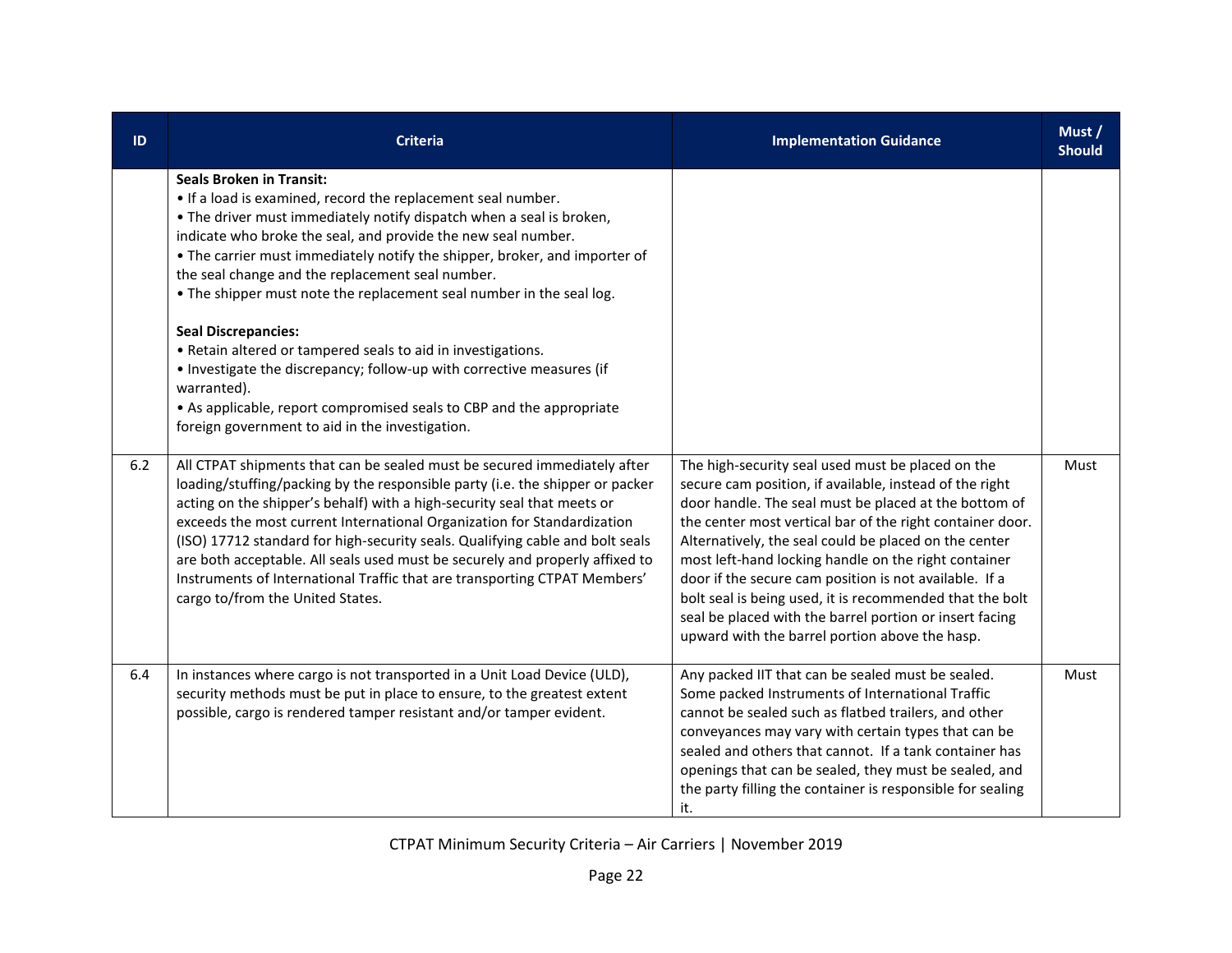| ID  | <b>Criteria</b>                                                                                                                                                                                                                                                                                                                                                                                                                                                                                                                                                                                                | <b>Implementation Guidance</b>                                                                                                                                                                                                                                                                                                                                                                                                                                                                                | Must /<br><b>Should</b> |
|-----|----------------------------------------------------------------------------------------------------------------------------------------------------------------------------------------------------------------------------------------------------------------------------------------------------------------------------------------------------------------------------------------------------------------------------------------------------------------------------------------------------------------------------------------------------------------------------------------------------------------|---------------------------------------------------------------------------------------------------------------------------------------------------------------------------------------------------------------------------------------------------------------------------------------------------------------------------------------------------------------------------------------------------------------------------------------------------------------------------------------------------------------|-------------------------|
|     |                                                                                                                                                                                                                                                                                                                                                                                                                                                                                                                                                                                                                | When cargo is transported via sealable air cargo<br>containers/IIT like Unit Load Devices (ULDs), high-<br>security seals must be used.                                                                                                                                                                                                                                                                                                                                                                       |                         |
| 6.5 | CTPAT Members (that maintain seal inventories) must be able to document<br>that the high-security seals they use meet or exceed the most current ISO<br>17712 standard.                                                                                                                                                                                                                                                                                                                                                                                                                                        | Acceptable evidence of compliance is a copy of a<br>laboratory testing certificate that demonstrates<br>compliance with the ISO high-security seal standard.<br>CTPAT Members are expected to be aware of the<br>tamper indicative features of the seals they purchase.                                                                                                                                                                                                                                       | Must                    |
| 6.6 | If a Member maintains an inventory of seals, company management or a<br>security supervisor must conduct a seal audit that includes periodic<br>inventory of stored seals and reconciliation against seal inventory logs and<br>shipping documents. All audits must be documented.<br>As part of the overall seal audit process, dock supervisors and/or warehouse<br>managers must periodically verify seal numbers used on conveyances and<br>Instruments of International Traffic.                                                                                                                          |                                                                                                                                                                                                                                                                                                                                                                                                                                                                                                               | Must                    |
| 6.7 | CTPAT's seal verification process must be followed to ensure all high-security<br>seals (bolt/cable) have been affixed properly to Instruments of International<br>Traffic, and are operating as designed. The procedure is known as the VVTT<br>process:<br>V - View seal and container locking mechanisms; ensure they are OK;<br>V - Verify seal number against shipment documents for accuracy;<br>T-Tug on seal to make sure it is affixed properly;<br>T - Twist and turn the bolt seal to make sure its components do not<br>unscrew, separate from one another, or any part of the seal becomes loose. | When applying cable seals, they need to envelop the<br>rectangular hardware base of the vertical bars in order<br>to eliminate any upward or downward movement of<br>the seal. Once the seal is applied, make sure that all<br>slack has been removed from both sides of the cable.<br>The VVTT process for cable seals needs to ensure the<br>cables are taut. Once it has been properly applied, tug<br>and pull the cable in order to determine if there is any<br>cable slippage within the locking body. | Must                    |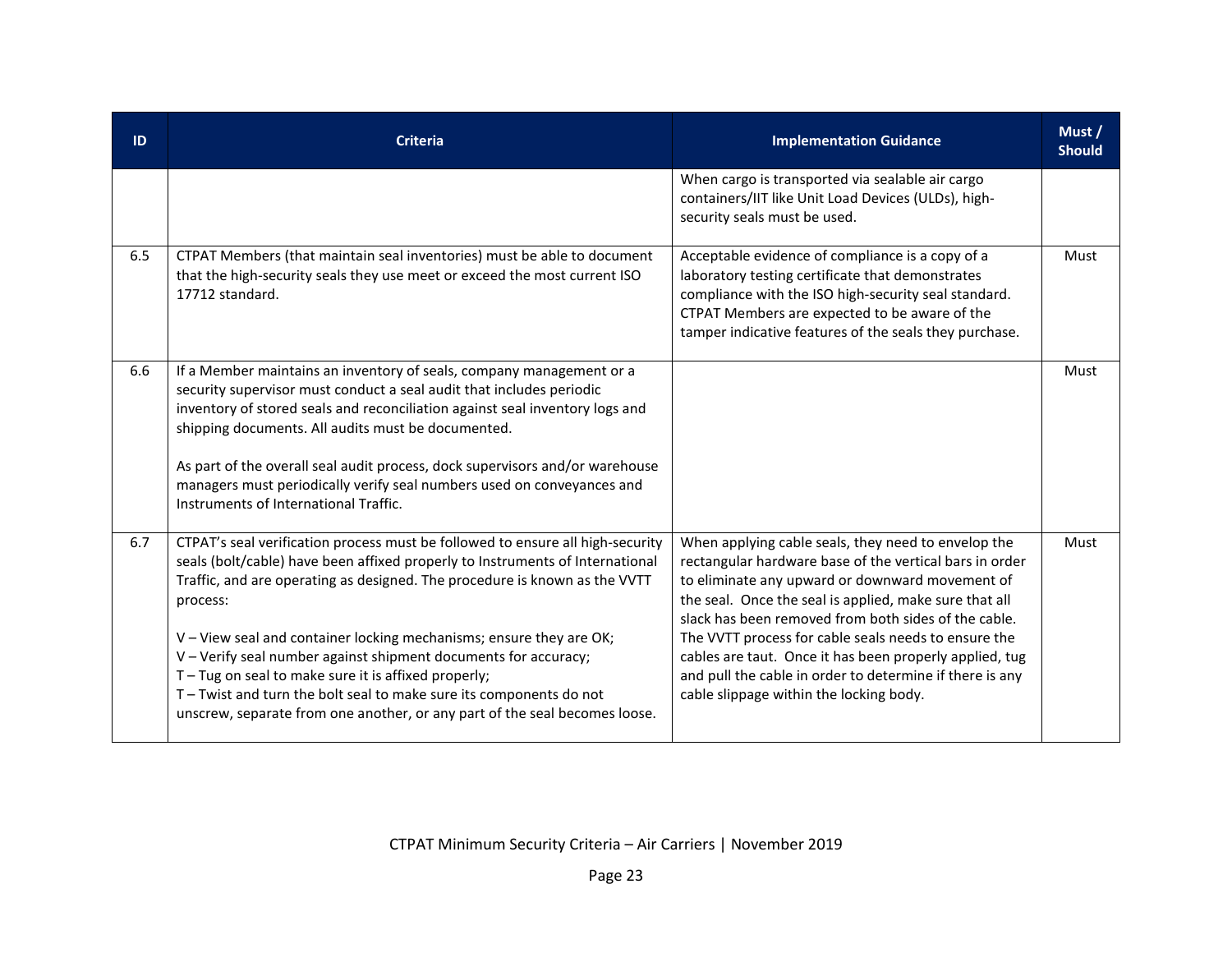**7. Procedural Security –** Procedural Security encompasses many aspects of the import-export process, documentation, and cargo storage and handling requirements. Other vital procedural criteria pertain to reporting incidents and notification to pertinent law enforcement. Additionally, CTPAT often requires that procedures be written because it helps maintain a uniform process over time. Nevertheless, the amount of detail needed for these written procedures will depend upon various elements such as a company's business model or what is covered by the procedure.

CTPAT recognizes that the technology used in supply chains continues to evolve. The terminology used throughout the criteria references written, paper-based procedures, documents, and forms. Electronic documents and signatures, and other digital technologies, however, are also acceptable ways to document required procedures.

The CTPAT program is not designed to be a "one size fits all" model. Each company must decide (based on its risk assessment) how to implement and maintain procedures. However, it is more effective to incorporate security processes within existing procedures rather than create a separate manual for security protocols. This creates a more sustainable structure and helps emphasize that supply chain security is everyone's responsibility.

| ID  | <b>Criteria</b>                                                                                                                                                                                                                                                                                                                                                                                                                                                                                                                                                  | <b>Implementation Guidance</b>                                                                                                                                                                                                                                                                                                                                                               | Must /<br><b>Should</b> |
|-----|------------------------------------------------------------------------------------------------------------------------------------------------------------------------------------------------------------------------------------------------------------------------------------------------------------------------------------------------------------------------------------------------------------------------------------------------------------------------------------------------------------------------------------------------------------------|----------------------------------------------------------------------------------------------------------------------------------------------------------------------------------------------------------------------------------------------------------------------------------------------------------------------------------------------------------------------------------------------|-------------------------|
| 7.3 | Passenger flights carrying cargo must have developed (risk based)<br>written policies and procedures for passenger aircraft transporting<br>cargo to include more intrusive examination of the cargo prior to<br>packaging and loading, such as x-ray inspections.                                                                                                                                                                                                                                                                                               |                                                                                                                                                                                                                                                                                                                                                                                              | Must                    |
| 7.7 | If paper documents are used, forms and other import/export related<br>documentation should be secured to prevent unauthorized use.                                                                                                                                                                                                                                                                                                                                                                                                                               | Measures, such as using a locked filing cabinet, can be taken to<br>secure the storage of unused forms, including manifests, to<br>prevent unauthorized use of such documentation.                                                                                                                                                                                                           | Should                  |
| 7.8 | The shipper or its agent must ensure that bill of ladings (BOLs) and/or<br>manifests accurately reflect the information provided to the carrier,<br>and carriers must exercise due diligence to ensure these documents<br>are accurate. BOLs and manifests must be filed with U.S. Customs and<br>Border Protection (CBP) in a timely manner. BOL information filed with<br>CBP must show the first foreign location/facility where the carrier takes<br>possession of the cargo destined for the United States. The weight and<br>piece count must be accurate. | When picking up sealed Instruments of International Traffic,<br>carriers may rely on the information provided in the shipper's<br>shipping instructions.<br>Requiring the seal number to be electronically printed on the<br>bill of lading (BOL) or other export documents helps guard<br>against changing the seal and altering the pertinent<br>document(s) to match the new seal number. | Must                    |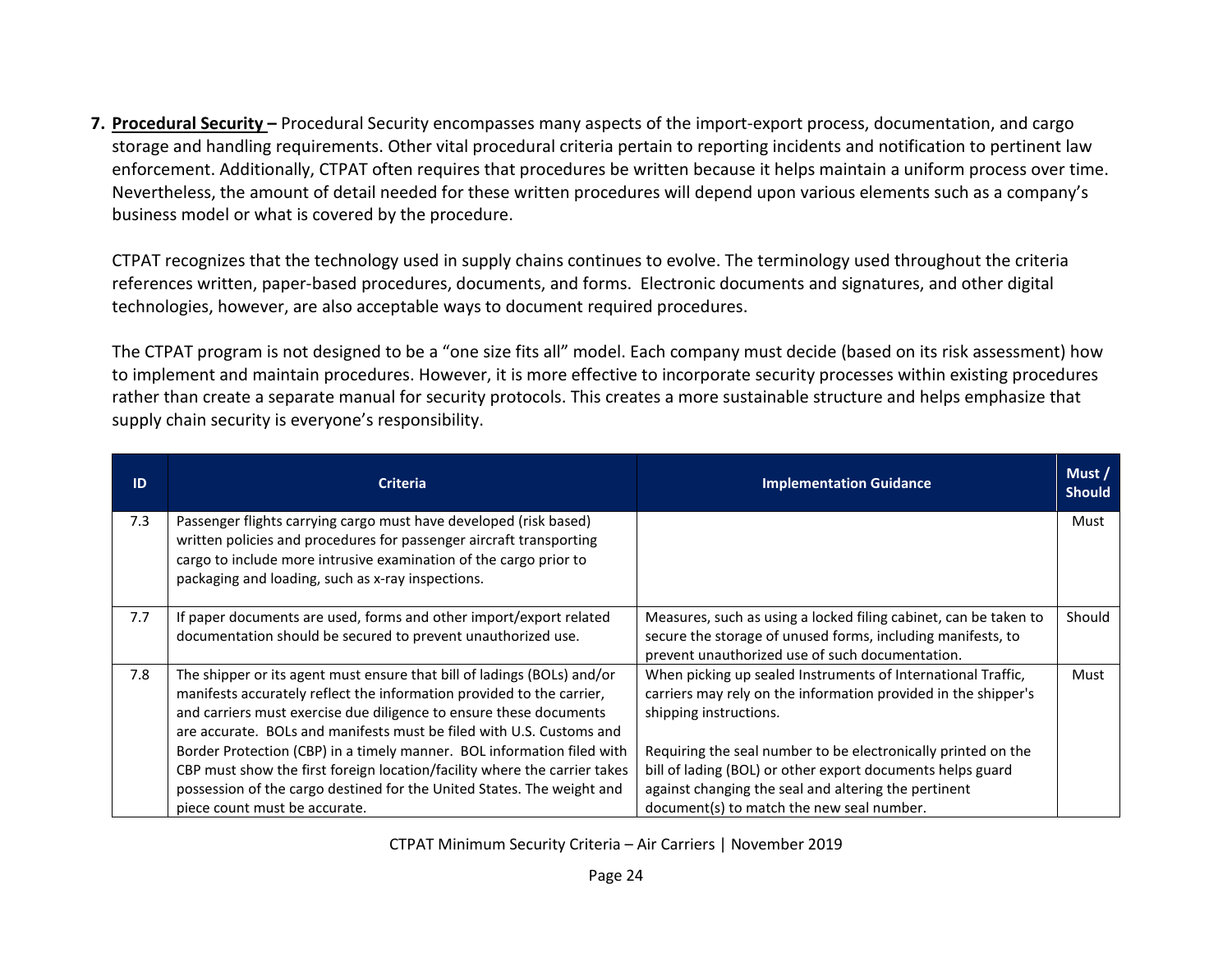| ID   | <b>Criteria</b>                                                                                                                                                                                                                                                                                                                                                                                                                                                                                                                                                                                                                                                                                                                                                                                                                                                                                                                                                | <b>Implementation Guidance</b>                                                                                                                                                                                                                                                                                                                                                                                                                                                                                                                                               | Must /<br><b>Should</b> |
|------|----------------------------------------------------------------------------------------------------------------------------------------------------------------------------------------------------------------------------------------------------------------------------------------------------------------------------------------------------------------------------------------------------------------------------------------------------------------------------------------------------------------------------------------------------------------------------------------------------------------------------------------------------------------------------------------------------------------------------------------------------------------------------------------------------------------------------------------------------------------------------------------------------------------------------------------------------------------|------------------------------------------------------------------------------------------------------------------------------------------------------------------------------------------------------------------------------------------------------------------------------------------------------------------------------------------------------------------------------------------------------------------------------------------------------------------------------------------------------------------------------------------------------------------------------|-------------------------|
|      |                                                                                                                                                                                                                                                                                                                                                                                                                                                                                                                                                                                                                                                                                                                                                                                                                                                                                                                                                                | However, for certain supply chains, goods may be examined in<br>transit, by a foreign Customs authority, or by CBP. Once the<br>seal is broken by the government, there needs to be a process<br>to record the new seal number applied to the IIT after<br>examination. In some cases, this may be handwritten.                                                                                                                                                                                                                                                              |                         |
| 7.23 | CTPAT Members must have written procedures for reporting an<br>incident, which includes a description of the facility's internal<br>escalation process.                                                                                                                                                                                                                                                                                                                                                                                                                                                                                                                                                                                                                                                                                                                                                                                                        | Examples of incidents warranting notification to U.S. Customs<br>and Border Protection include (but are not limited to) the<br>following:                                                                                                                                                                                                                                                                                                                                                                                                                                    | Must                    |
|      | A notification protocol must be in place to report any suspicious<br>activities or security incidents (such as drug seizures, discovery of<br>stowaways, etc.) that take place anywhere around the world and which<br>affects the security of the member's supply chain. As applicable, the<br>Member must report any global incidents to its Supply Chain Security<br>Specialist, the closest port of entry, any pertinent law enforcement<br>agencies, and business partners that may be part of the affected supply<br>chain. Notifications to CBP must be made as soon as feasibly possible<br>and in advance of any conveyance or IIT crossing the border.<br>Notification procedures must include the accurate contact information<br>that lists the name(s) and phone number(s) of personnel requiring<br>notification, as well as for law enforcement agencies. Procedures must<br>be periodically reviewed to ensure contact information is accurate. | • Discovery of tampering with a container/IIT or high-security<br>seal;<br>. Discovery of a hidden compartment in a conveyance or IIT;<br>• An unaccounted new seal has been applied to an IIT;<br>• Smuggling of contraband, including people; stowaways;<br>• Unauthorized entry into conveyances, locomotives, vessels,<br>or aircraft carriers;<br>• Extortion, payments for protection, threats, and/or<br>intimidation;<br>• Unauthorized use of a business entity identifier (i.e., Importer<br>of Record (IOR) number, Standard Carrier Alpha (SCAC) code,<br>etc.). |                         |
| 7.24 | Procedures must be in place to identify, challenge, and address<br>unauthorized/unidentified persons. Personnel must know the protocol<br>to challenge an unknown/unauthorized person, how to respond to the<br>situation, and be familiar with the procedure for removing an<br>unauthorized individual from the premises.                                                                                                                                                                                                                                                                                                                                                                                                                                                                                                                                                                                                                                    |                                                                                                                                                                                                                                                                                                                                                                                                                                                                                                                                                                              | Must                    |
| 7.25 | CTPAT Members should set up a mechanism to report security related<br>issues anonymously. When an allegation is received, it should be<br>investigated, and if applicable, corrective actions should be taken.                                                                                                                                                                                                                                                                                                                                                                                                                                                                                                                                                                                                                                                                                                                                                 | Internal problems such as theft, fraud, and internal<br>conspiracies may be reported more readily if the reporting<br>party knows the concern may be reported anonymously.                                                                                                                                                                                                                                                                                                                                                                                                   | Should                  |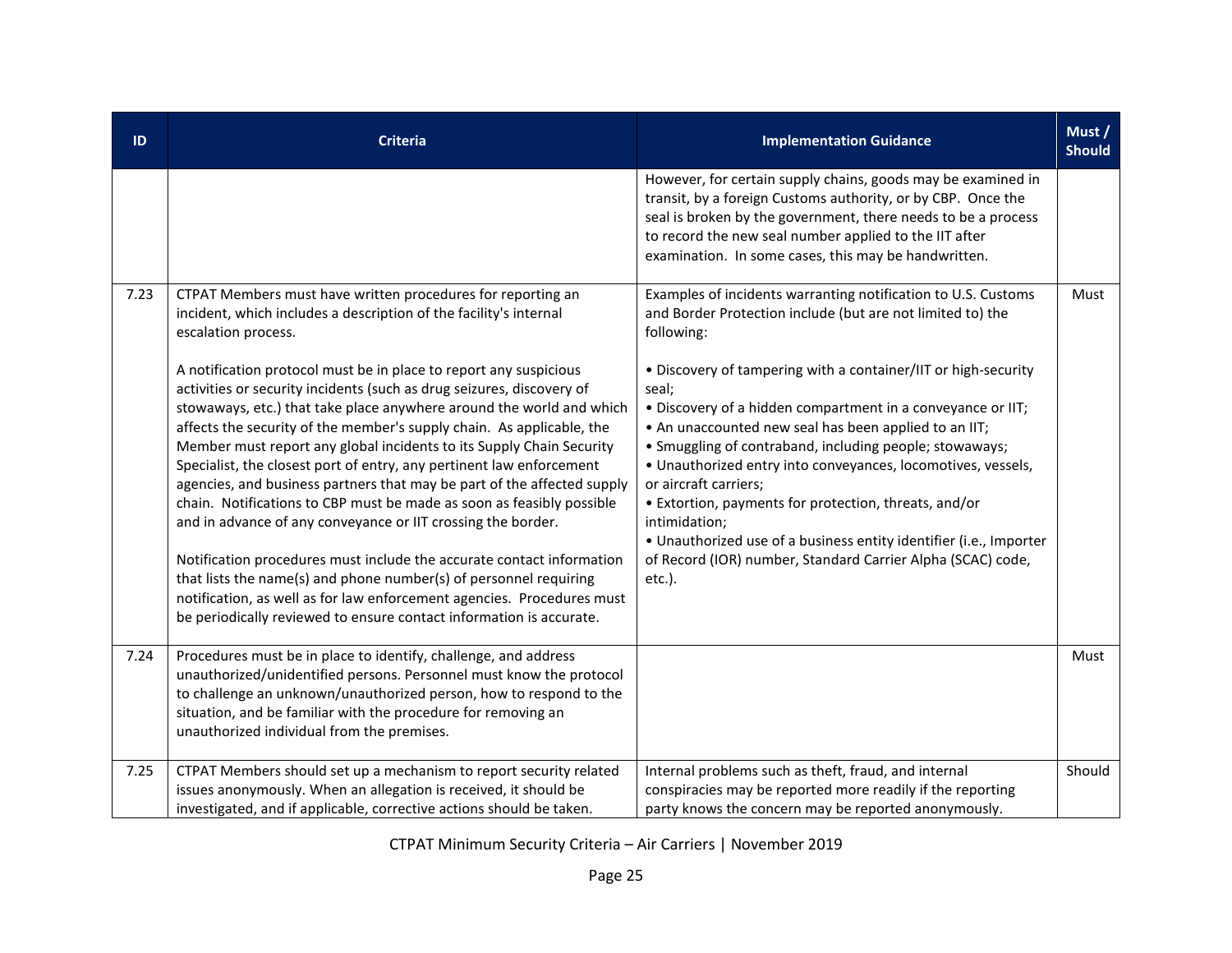| ID   | <b>Criteria</b>                                                                                                                                                                                                                                                                                                                                                                                                                                                                                                                                      | <b>Implementation Guidance</b>                                                                                                                                                                                                                                                                           | Must /<br><b>Should</b> |
|------|------------------------------------------------------------------------------------------------------------------------------------------------------------------------------------------------------------------------------------------------------------------------------------------------------------------------------------------------------------------------------------------------------------------------------------------------------------------------------------------------------------------------------------------------------|----------------------------------------------------------------------------------------------------------------------------------------------------------------------------------------------------------------------------------------------------------------------------------------------------------|-------------------------|
|      |                                                                                                                                                                                                                                                                                                                                                                                                                                                                                                                                                      | Members can set up a hotline program or similar mechanism<br>that allows people to remain anonymous if they fear reprisal<br>for their actions. It is recommended that any report be kept as<br>evidence to document that each reported item was<br>investigated and that corrective actions were taken. |                         |
| 7.29 | Seal numbers assigned to specific shipments should be transmitted to<br>the consignee prior to departure.                                                                                                                                                                                                                                                                                                                                                                                                                                            |                                                                                                                                                                                                                                                                                                          | Should                  |
| 7.32 | Carriers must comply with CBP's Advance Passenger Information<br>System (APIS) requirements. Procedures must be in place to record<br>and report all anomalies regarding passenger and/or crew to CBP or<br>other law enforcement agencies.                                                                                                                                                                                                                                                                                                          |                                                                                                                                                                                                                                                                                                          | Must                    |
| 7.37 | Members must initiate their own internal investigations of any<br>security-related incidents (terrorism, narcotics, stowaways,<br>absconders, etc.) immediately after becoming aware of the incident.<br>The company investigation must not impede/interfere with any<br>investigation conducted by a government law enforcement agency.<br>The internal company investigation must be documented, completed<br>as soon as feasibly possible, and made available to CBP/CTPAT and any<br>other law enforcement agency, as appropriate, upon request. |                                                                                                                                                                                                                                                                                                          | Must                    |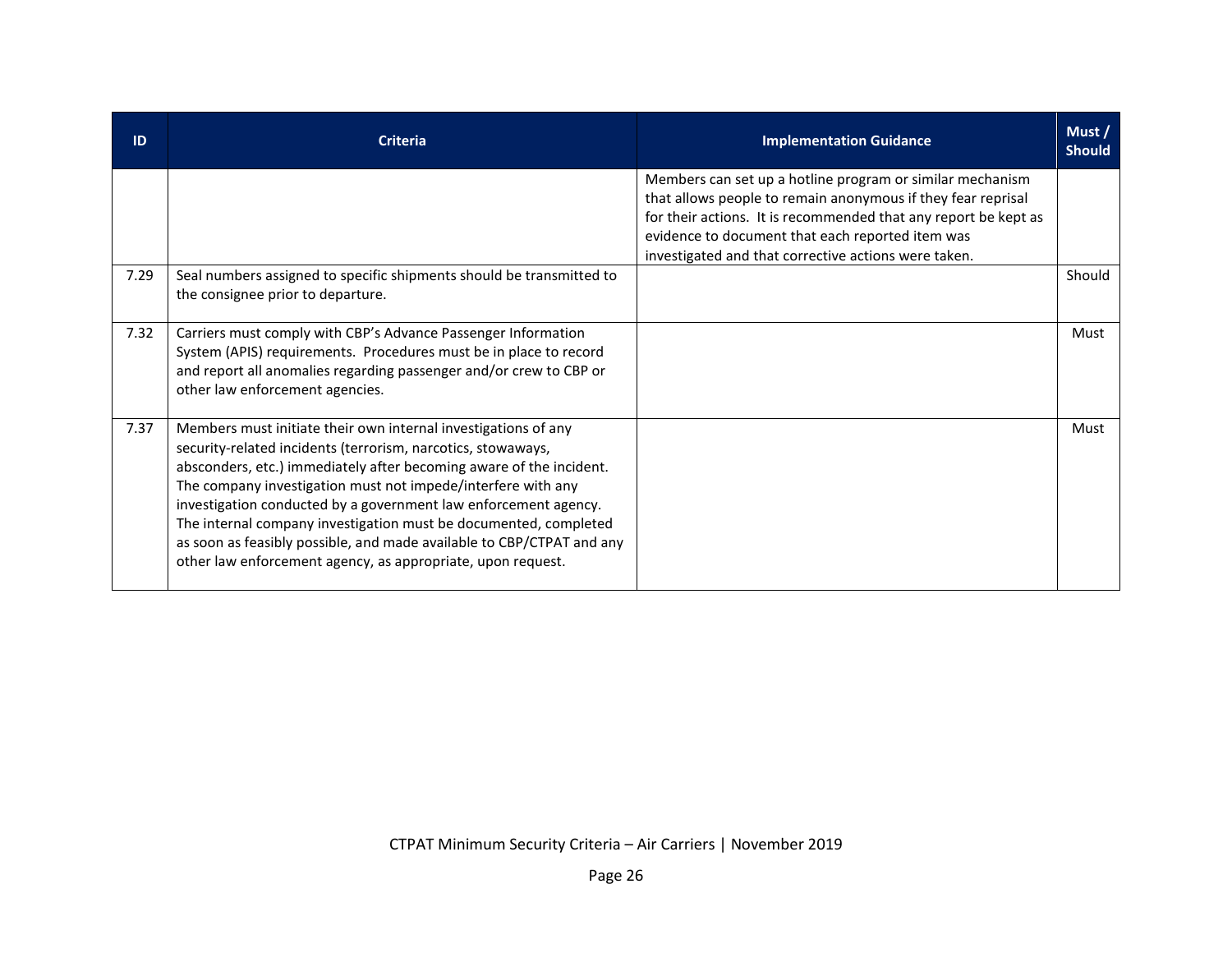**8. Agricultural Security –** Agriculture is the largest industry and employment sector in the U.S. It is also an industry threatened by the introduction of foreign animal and plant contaminants such as soil, manure, seeds, and plant and animal material which may harbor invasive and destructive pests and diseases. Eliminating contaminants in all conveyances and in all types of cargo may decrease CBP cargo holds, delays, and commodity returns or treatments. Ensuring compliance with CTPAT's agricultural requirements will also help protect a key industry in the U.S. and the overall global food supply.

**Key Definition: Pest contamination** – The International Maritime Organization defines pest contamination as visible forms of animals, insects or other invertebrates (alive or dead, in any lifecycle stage, including egg casings or rafts), or any organic material of animal origin (including blood, bones, hair, flesh, secretions, excretions); viable or non-viable plants or plant products (including fruit, seeds, leaves, twigs, roots, bark); or other organic material, including fungi; or soil, or water; where such products are not the manifested cargo within instruments of international traffic (i.e. containers, unit load devices, etc.).

| ID  | <b>Criteria</b>                                                                                                                                                                                                                                                                  | <b>Implementation Guidance</b>                                                                                                                                                                                                                                                                                                                                                                                                                                                                                                                                                                                                                              | Must/<br><b>Should</b> |
|-----|----------------------------------------------------------------------------------------------------------------------------------------------------------------------------------------------------------------------------------------------------------------------------------|-------------------------------------------------------------------------------------------------------------------------------------------------------------------------------------------------------------------------------------------------------------------------------------------------------------------------------------------------------------------------------------------------------------------------------------------------------------------------------------------------------------------------------------------------------------------------------------------------------------------------------------------------------------|------------------------|
| 8.1 | CTPAT Members must, in accordance<br>with their business model, have written<br>procedures designed to prevent visible<br>pest contamination to include<br>compliance with Wood Packaging<br>Materials (WPM) regulations. Visible pest<br>prevention measures must be adhered to | WPM is defined as wood or wood products (excluding paper products) used in supporting,<br>protecting, or carrying a commodity. WPM includes items such as pallets, crates, boxes,<br>reels, and dunnage. Frequently, these items are made of raw wood that may not have<br>undergone sufficient processing or treatment to remove or kill pests, and therefore remain<br>a pathway for the introduction and spread of pests. Dunnage in particular has been shown<br>to present a high risk of introduction and spread of pests.                                                                                                                            | Must                   |
|     | throughout the supply chain. Measures<br>regarding WPM must meet the<br>International Plant Protection<br>Convention's (IPPC) International                                                                                                                                      | The IPPC is a multilateral treaty overseen by the United Nation's Food and Agriculture<br>Organization that aims to secure coordinated, effective action to prevent and to control<br>the introduction and spread of pests and contaminants.                                                                                                                                                                                                                                                                                                                                                                                                                |                        |
|     | <b>Standards for Phytosanitary Measures</b><br>No. 15 (ISPM 15).                                                                                                                                                                                                                 | ISPM 15 includes internationally accepted measures that may be applied to WPM to<br>reduce significantly the risk of introduction and spread of most pests that may be<br>associated with WPM. ISPM 15 affects all wood packaging material requiring that they be<br>debarked and then heat treated or fumigated with methyl bromide and stamped or<br>branded with the IPPC mark of compliance. This mark of compliance is colloquially known<br>as the "wheat stamp". Products exempt from the ISPM 15 are made from alternative<br>materials, like paper, metal, plastic or wood panel products (i.e. oriented strand board,<br>hardboard, and plywood). |                        |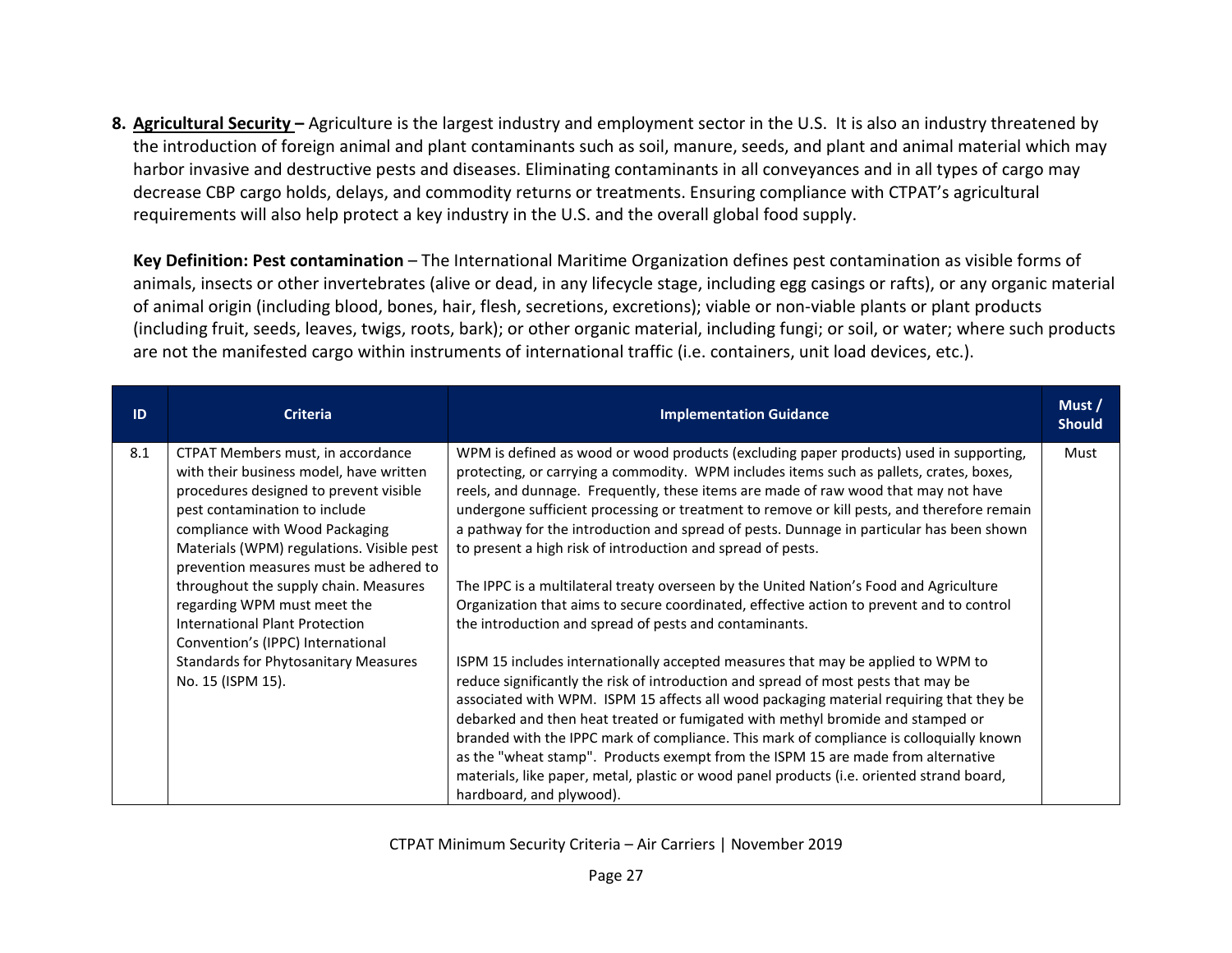## **Third Focus Area: People and Physical Security**

**9. Physical Security –** Cargo handling and storage facilities, Instruments of International Traffic storage areas, and facilities where import/export documentation is prepared in domestic and foreign locations must have physical barriers and deterrents that guard against unauthorized access.

One of the cornerstones of CTPAT is flexibility, and security programs should be customized to fit each company's circumstances. The need for physical security can vary greatly based on the Member's role in the supply chain, its business model, and level of risk. The physical security criteria provides a number of deterrents/obstacles that will help prevent unwarranted access to cargo, sensitive equipment, and/or information, and Members should employ these security measures throughout their supply chains.

| ID  | <b>Criteria</b>                                                                                                                                                                                                                                                                                                                                                                                                                                                                                                                                            | <b>Implementation Guidance</b>                                                                                                                                                                          | Must/<br><b>Should</b> |
|-----|------------------------------------------------------------------------------------------------------------------------------------------------------------------------------------------------------------------------------------------------------------------------------------------------------------------------------------------------------------------------------------------------------------------------------------------------------------------------------------------------------------------------------------------------------------|---------------------------------------------------------------------------------------------------------------------------------------------------------------------------------------------------------|------------------------|
| 9.1 | All cargo handling and storage facilities, including trailer yards<br>and offices must have physical barriers and/or deterrents that<br>prevent unauthorized access.                                                                                                                                                                                                                                                                                                                                                                                       |                                                                                                                                                                                                         | Must                   |
| 9.2 | Perimeter fencing should enclose the areas around cargo<br>handling and storage facilities. If a facility handles cargo,<br>interior fencing should be used to secure cargo and cargo<br>handling areas. Based on risk, additional interior fencing<br>should segregate various types of cargo such as domestic,<br>international, high value, and/or hazardous materials. Fencing<br>should be regularly inspected for integrity and damage by<br>designated personnel. If damage is found in the fencing,<br>repairs should be made as soon as possible. | Other acceptable barriers may be used instead of fencing, such as a<br>dividing wall or natural features that are impenetrable or, otherwise<br>impede, access such as a steep cliff or dense thickets. | Should                 |
| 9.4 | Gates where vehicles and/or personnel enter or exit (as well as<br>other points of egress) must be manned or monitored.<br>Individuals and vehicles may be subject to search in accordance<br>with local and labor laws.                                                                                                                                                                                                                                                                                                                                   | It is recommended that the number of gates be kept to the minimum<br>necessary for proper access and safety. Other points of egress would<br>be entrances to facilities that are not gated.             | Must                   |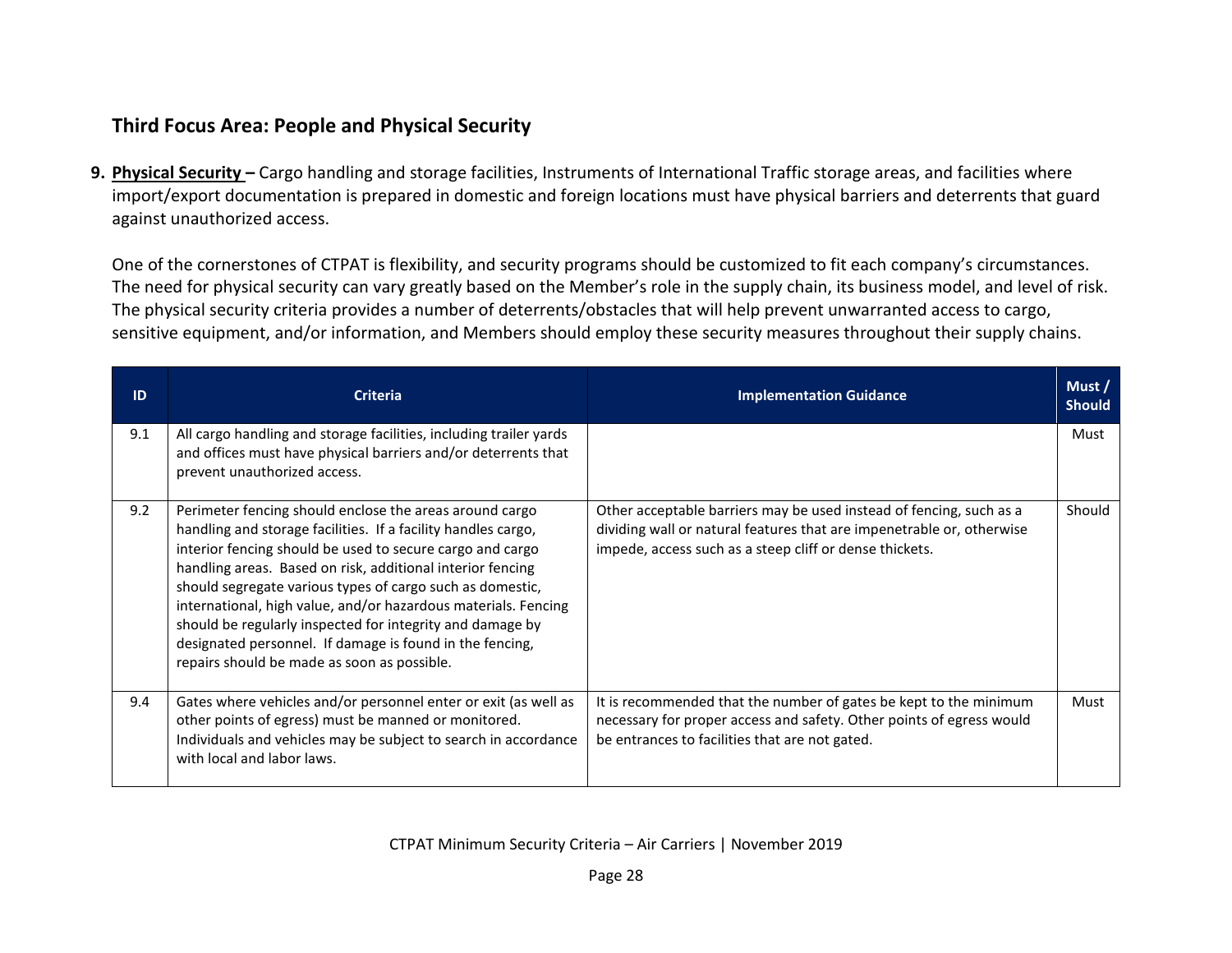| ID  | <b>Criteria</b>                                                                                                                                                                                                    | <b>Implementation Guidance</b>                                                                                                                                                                                                                                                                                                                                                                                                                                                                                                                                                                                                                                                                                                                                                                                                                                                        | Must /<br><b>Should</b> |
|-----|--------------------------------------------------------------------------------------------------------------------------------------------------------------------------------------------------------------------|---------------------------------------------------------------------------------------------------------------------------------------------------------------------------------------------------------------------------------------------------------------------------------------------------------------------------------------------------------------------------------------------------------------------------------------------------------------------------------------------------------------------------------------------------------------------------------------------------------------------------------------------------------------------------------------------------------------------------------------------------------------------------------------------------------------------------------------------------------------------------------------|-------------------------|
| 9.5 | Private passenger vehicles should be prohibited from parking in<br>or adjacent to cargo handling and storage areas, and<br>conveyances.                                                                            | Locate parking areas outside of fenced and/or operational areas - or at<br>least at substantial distances from cargo handling and storage areas.                                                                                                                                                                                                                                                                                                                                                                                                                                                                                                                                                                                                                                                                                                                                      | Should                  |
| 9.6 | Adequate lighting must be provided inside and outside the<br>facility including, as appropriate, the following areas: entrances<br>and exits, cargo handling and storage areas, fence lines, and<br>parking areas. | Automatic timers or light sensors that automatically turn on<br>appropriate security lights are useful additions to lighting apparatus.                                                                                                                                                                                                                                                                                                                                                                                                                                                                                                                                                                                                                                                                                                                                               | Must                    |
| 9.7 | Security technology should be utilized to monitor premises and<br>prevent unauthorized access to sensitive areas.                                                                                                  | Electronic security technology used to secure/monitor sensitive areas<br>and access points includes: burglary alarm systems (perimeter and<br>interior) - these are also known as Intrusion Detection Systems (IDS);<br>access control devices; and video surveillance systems (VSS) -including<br>Closed Circuit Television Cameras (CCTVs). A CCTV/VSS system could<br>include components such as Analog Cameras (coax-based), Internet<br>Protocol-based (IP) cameras (network-based), recording devices, and<br>video management software.<br>Secure/sensitive areas, which would benefit from video surveillance,<br>may include: cargo handling and storage areas, shipping/receiving<br>areas where import documents are kept, IT servers, yard and storage<br>areas for Instruments of International Traffic (IIT), areas where IIT are<br>inspected, and seal storage areas. | Should                  |
| 9.8 | Members who rely on security technology for physical security<br>must have written policies and procedures governing the use,<br>maintenance, and protection of this technology.                                   | Security technology needs to be tested on a regular basis to ensure it is<br>working properly. There are general guidelines to follow:                                                                                                                                                                                                                                                                                                                                                                                                                                                                                                                                                                                                                                                                                                                                                | Must                    |
|     | At a minimum, these policies and procedures must stipulate:                                                                                                                                                        | • Test security systems after any service work and during and after<br>major repairs, modifications, or additions to a building or facility. A<br>system's component may have been compromised, either intentionally                                                                                                                                                                                                                                                                                                                                                                                                                                                                                                                                                                                                                                                                  |                         |
|     | • That access to the locations where the technology is<br>controlled or managed is limited to authorized personnel;                                                                                                | or unintentionally.                                                                                                                                                                                                                                                                                                                                                                                                                                                                                                                                                                                                                                                                                                                                                                                                                                                                   |                         |
|     | • The procedures that have been implemented to test/inspect<br>the technology on a regular basis;                                                                                                                  | • Test security systems after any major changes to phone or internet<br>services. Anything that might affect the system's ability to<br>communicate with the monitoring center should be double-checked.                                                                                                                                                                                                                                                                                                                                                                                                                                                                                                                                                                                                                                                                              |                         |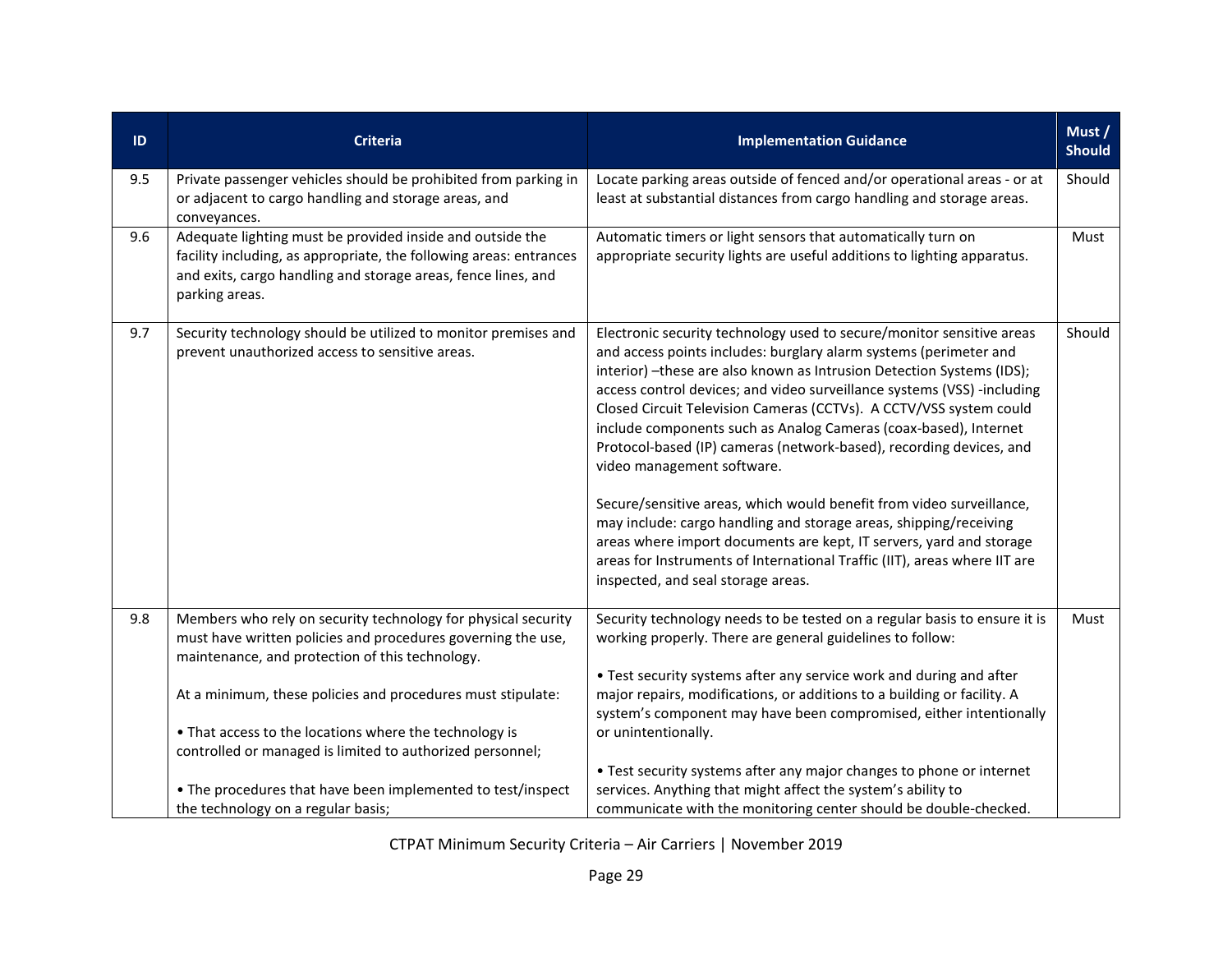| ID  | <b>Criteria</b>                                                                                                                                                                                                                                                                                                                                         | <b>Implementation Guidance</b>                                                                                                                                                                                                                                                                                                 | Must /<br><b>Should</b> |
|-----|---------------------------------------------------------------------------------------------------------------------------------------------------------------------------------------------------------------------------------------------------------------------------------------------------------------------------------------------------------|--------------------------------------------------------------------------------------------------------------------------------------------------------------------------------------------------------------------------------------------------------------------------------------------------------------------------------|-------------------------|
|     | . That the inspections include verifications that all of the<br>equipment is working properly, and if applicable, that the<br>equipment is positioned correctly;                                                                                                                                                                                        | • Make sure video settings such as motion activated recording; motion<br>detection alerts; images per second (IPS), and quality level, have been<br>set up properly.                                                                                                                                                           |                         |
|     | • That the results of the inspections and performance testing is<br>documented;                                                                                                                                                                                                                                                                         | • Make sure camera lenses (or domes that protect the cameras) are<br>clean and lenses are focused. Visibility should not be limited by<br>obstacles or bright lights.                                                                                                                                                          |                         |
|     | • That if corrective actions are necessary, they are to be<br>implemented as soon as possible and the corrective actions are<br>documented;                                                                                                                                                                                                             | • Test to make sure security cameras are positioned correctly and<br>remain in the proper position (cameras may have been deliberately or<br>accidentally moved).                                                                                                                                                              |                         |
|     | • That the documented results of these inspections be<br>maintained for a sufficient time for audit purposes.                                                                                                                                                                                                                                           |                                                                                                                                                                                                                                                                                                                                |                         |
|     | If a third party central monitoring station (off-site) is used, the<br>CTPAT Member must have written procedures stipulating<br>critical systems functionality and authentication protocols such<br>as (but not limited to) security code changes, adding or<br>subtracting authorized personnel, password revisions, and<br>systems access or denials. |                                                                                                                                                                                                                                                                                                                                |                         |
|     | Security technology policies and procedures must be reviewed<br>and updated annually, or more frequently, as risk or<br>circumstances dictate.                                                                                                                                                                                                          |                                                                                                                                                                                                                                                                                                                                |                         |
| 9.9 | CTPAT Members should use licensed/certified resources when<br>considering the design and installation of security technology.                                                                                                                                                                                                                           | Today's security technology is complex and evolves rapidly. Oftentimes<br>companies purchase the wrong security technology that proves to be<br>ineffective when needed and/or pay more than was necessary. Seeking<br>qualified guidance will help a buyer select the right technology options<br>for their needs and budget. | Should                  |
|     |                                                                                                                                                                                                                                                                                                                                                         | According to the National Electrical Contractors Association (NECA), in<br>the U.S. 33 states currently have licensing requirements for<br>professionals engaged in the installation of security and alarm systems.                                                                                                            |                         |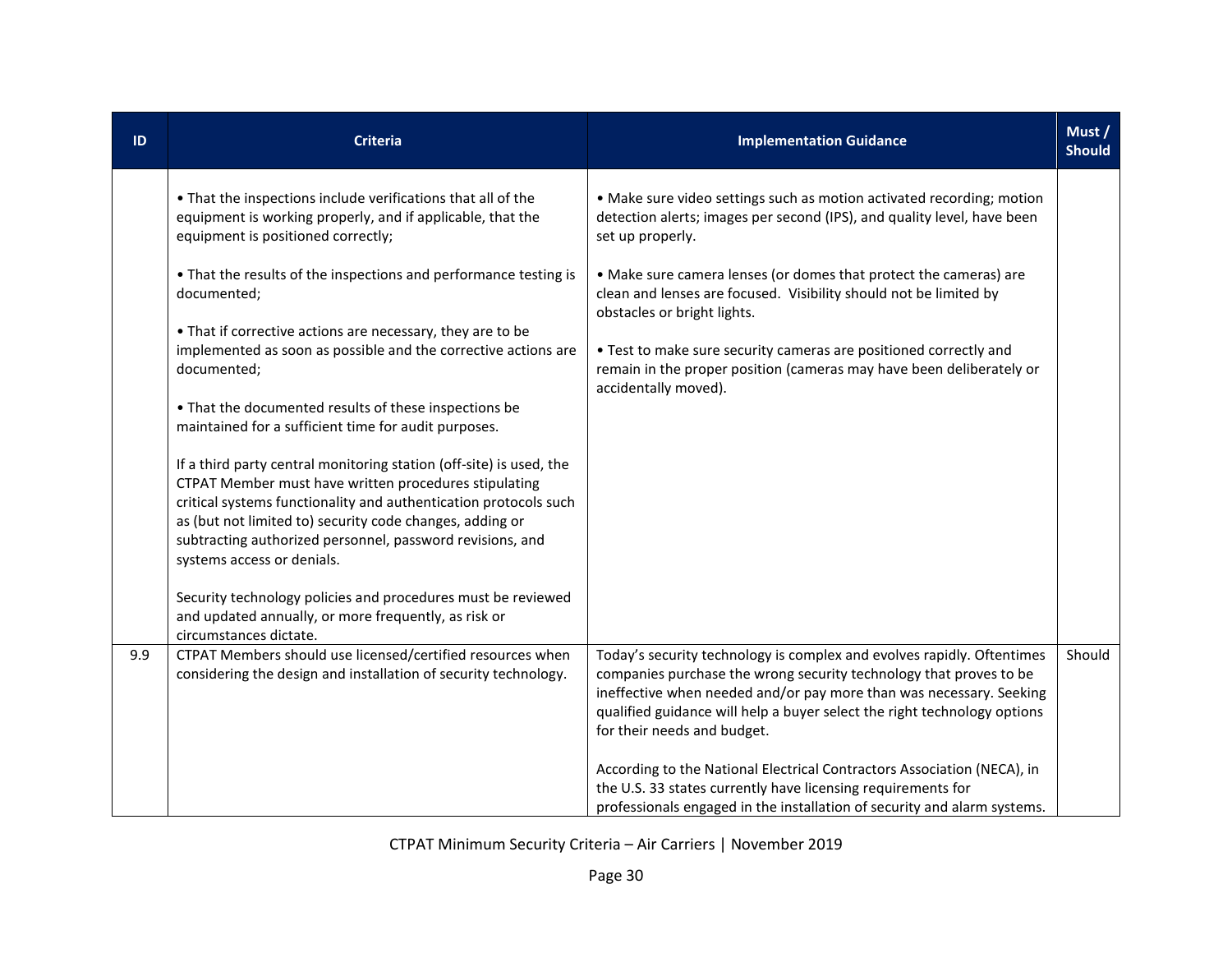| ID   | <b>Criteria</b>                                                                                                                                                                                                                                                                                 | <b>Implementation Guidance</b>                                                                                                                                                                                                                                                                                                                                                                                                     | Must /<br><b>Should</b> |
|------|-------------------------------------------------------------------------------------------------------------------------------------------------------------------------------------------------------------------------------------------------------------------------------------------------|------------------------------------------------------------------------------------------------------------------------------------------------------------------------------------------------------------------------------------------------------------------------------------------------------------------------------------------------------------------------------------------------------------------------------------|-------------------------|
| 9.10 | All security technology infrastructure must be physically<br>secured from unauthorized access.                                                                                                                                                                                                  | Security technology infrastructure includes computers, security<br>software, electronic control panels, video surveillance or closed circuit<br>television cameras, power and hard drive components for cameras, as<br>well as recordings.                                                                                                                                                                                         | Must                    |
| 9.11 | Security technology systems should be configured with an<br>alternative power source that will allow the systems to<br>continue to operate in the event of an unexpected loss of<br>direct power.                                                                                               | A criminal trying to breach your security may attempt to disable the<br>power to your security technology in order to circumnavigate it. Thus,<br>it is important to have an alternative source of power for your security<br>technology. An alternative power source may be an auxiliary power<br>generation source or backup batteries. Backup power generators may<br>also be used for other critical systems such as lighting. | Should                  |
| 9.12 | If camera systems are deployed, cameras should monitor a<br>facility's premises and sensitive areas to deter unauthorized<br>access. Alarms should be used to alert a company to<br>unauthorized access into sensitive areas.                                                                   | Sensitive areas, as appropriate, may include cargo handling and storage<br>areas, shipping/receiving areas where import documents are kept, IT<br>servers, yards and storage areas for Instruments of International Traffic<br>(IIT), areas where IIT are inspected, and seal storage areas.                                                                                                                                       | Should                  |
| 9.13 | If camera systems are deployed, cameras must be positioned to<br>cover key areas of facilities that pertain to the import/export<br>process.<br>Cameras should be programmed to record at the highest<br>picture quality setting reasonably available, and be set to<br>record on a 24/7 basis. | Positioning cameras correctly is important to enable the cameras to<br>record as much as possible of the physical "chain of custody" within<br>the facility's control.<br>Based on risk, key areas or processes may include cargo handling and<br>storage; shipping/receiving; the cargo loading process; the sealing<br>process; conveyance arrival/exit; IT servers; container inspections                                       | Must                    |
|      |                                                                                                                                                                                                                                                                                                 | (security and agricultural); seal storage; and any other areas that<br>pertain to securing international shipments.                                                                                                                                                                                                                                                                                                                |                         |
| 9.14 | If camera systems are deployed, cameras should have an<br>alarm/notification feature, which would signal a "failure to<br>operate/record" condition.                                                                                                                                            | A failure of video surveillance systems could be the result of someone<br>disabling the system in order to breach a supply chain without leaving<br>video evidence of the crime. The failure to operate feature can result<br>in an electronic notification sent to predesignated person(s) notifying<br>them that the device requires immediate attention.                                                                        | Should                  |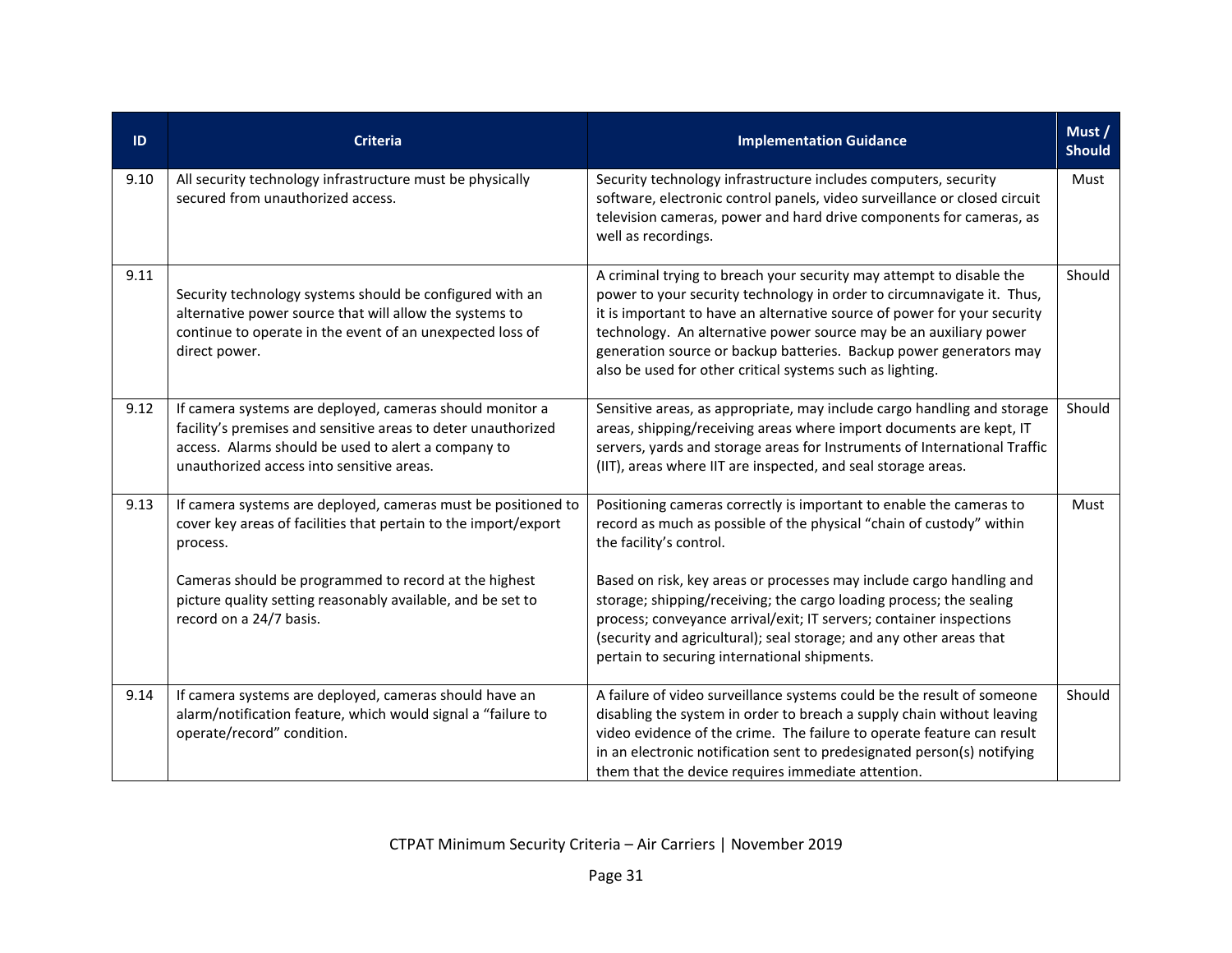| ID   | Criteria                                                                                                                                                                                                                                                                                                                                                                                                                                            | <b>Implementation Guidance</b>                                                                                                                                                                                                                                                                                                                                                                                                                                                                                                                                                                                                                                                                                                                | Must /<br><b>Should</b> |
|------|-----------------------------------------------------------------------------------------------------------------------------------------------------------------------------------------------------------------------------------------------------------------------------------------------------------------------------------------------------------------------------------------------------------------------------------------------------|-----------------------------------------------------------------------------------------------------------------------------------------------------------------------------------------------------------------------------------------------------------------------------------------------------------------------------------------------------------------------------------------------------------------------------------------------------------------------------------------------------------------------------------------------------------------------------------------------------------------------------------------------------------------------------------------------------------------------------------------------|-------------------------|
| 9.15 | If camera systems are deployed, periodic, random reviews of<br>the camera footage must be conducted (by management,<br>security, or other designated personnel) to verify that cargo<br>security procedures are being properly followed in accordance<br>with the law. Results of the reviews must be summarized in<br>writing to include any corrective actions taken. The results<br>must be maintained for a sufficient time for audit purposes. | If camera footage is only reviewed for cause (as part of an investigation<br>following a security breach etc.), the full benefit of having cameras is<br>not being realized. Cameras are not only investigative tools. If used<br>proactively, they may help prevent a security breach from occurring in<br>the first place.<br>Focus the random review of the footage on the physical chain of<br>custody to ensure the shipment remained secure and all security<br>protocols were followed. Some examples of processes that may be<br>reviewed are the following:<br>• Cargo handling activities;<br>• Container inspections;<br>• The loading process;<br>• Sealing process;<br>• Conveyance arrival/exit; and<br>• Cargo departure, etc. | Must                    |
|      |                                                                                                                                                                                                                                                                                                                                                                                                                                                     | Purpose of the review: The review is intended to evaluate overall<br>adherence and effectiveness of established security processes, identify<br>gaps or perceived weaknesses, and prescribe corrective actions in<br>support of improvement to security processes. Based on risk (previous<br>incidents or an anonymous report on an employee failing to follow<br>security protocols at the loading dock, etc.), the Member may target a<br>review periodically.<br>Items to include in the written summary:<br>• The date of the review;<br>. Date of the footage that was reviewed;<br>• Which camera/area was the recording from;<br>• Brief description of any findings; and<br>• If warranted, corrective actions.                      |                         |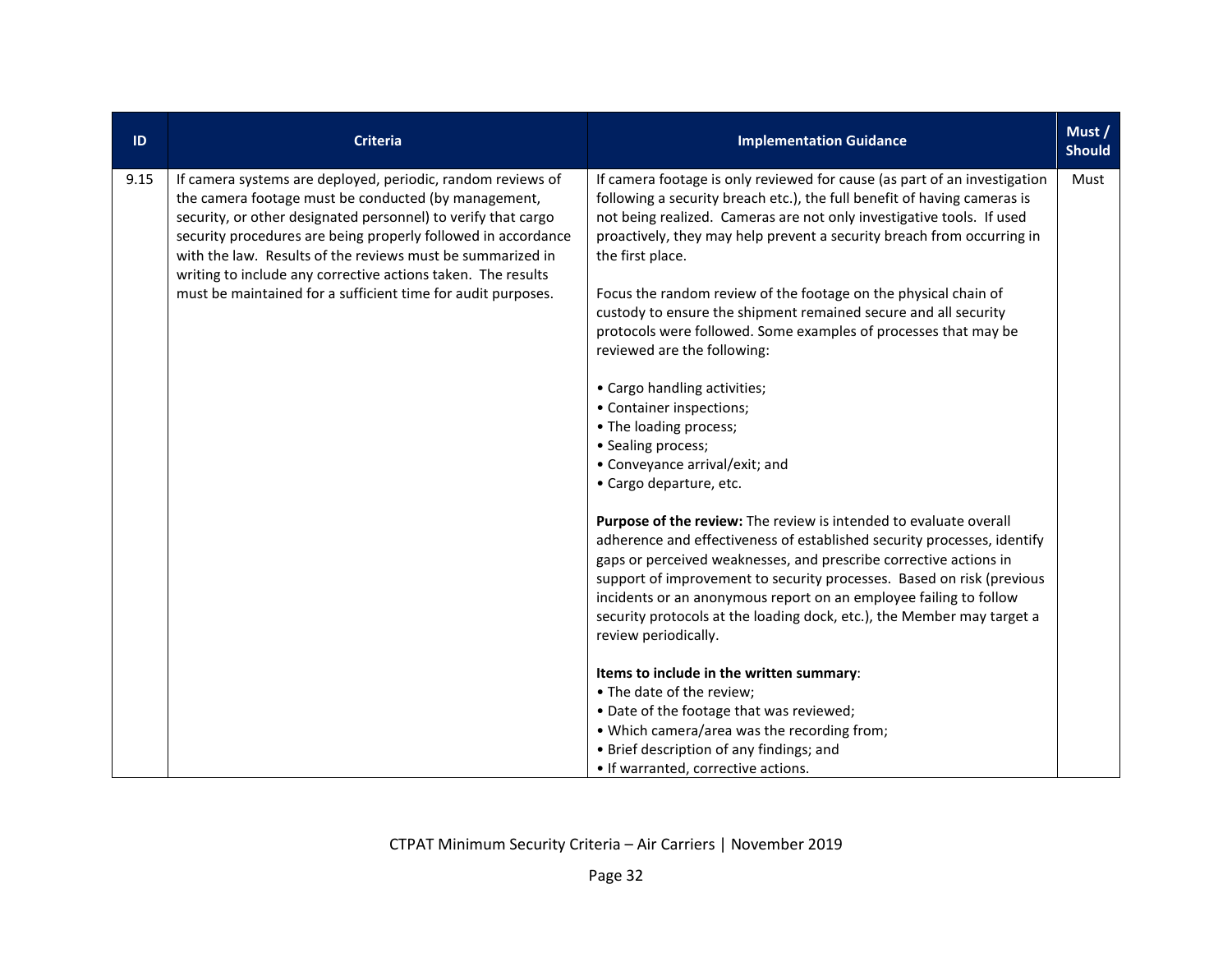| ID   | <b>Criteria</b>                                                                                                                                                                                             | <b>Implementation Guidance</b>                                                                                                                                                                                                                                                                                                                                                                                                                                                                                      | Must /<br><b>Should</b> |
|------|-------------------------------------------------------------------------------------------------------------------------------------------------------------------------------------------------------------|---------------------------------------------------------------------------------------------------------------------------------------------------------------------------------------------------------------------------------------------------------------------------------------------------------------------------------------------------------------------------------------------------------------------------------------------------------------------------------------------------------------------|-------------------------|
| 9.16 | If cameras are being used, recordings of footage covering key<br>import/export processes should be maintained on monitored<br>shipments for a sufficient time to allow an investigation to be<br>completed. | If a breach were to happen, an investigation would need to be<br>conducted, and maintaining any camera footage that covered the<br>packing (for export) and loading/sealing processes would be of<br>paramount importance in discovering where the supply chain may<br>have been compromised.<br>For monitoring, the CTPAT program recommends allotting at least 14<br>days after a shipment has arrived at its first point of distribution. This<br>is where the container is first opened after clearing Customs. | Should                  |

**10. Physical Access Controls –** Access controls prevent unauthorized access into facilities/areas, help maintain control of employees and visitors, and protect company assets. Access controls include the positive identification of all employees, visitors, service providers, and vendors at all points of entry.

| ID   | <b>Criteria</b>                                                                                                                                                                                                                                                                                                                                                                                                                                                           | <b>Implementation Guidance</b>                                                                                                                                                                                                                                                                                                                                                                                                                                                                                                        | Must/<br><b>Should</b> |
|------|---------------------------------------------------------------------------------------------------------------------------------------------------------------------------------------------------------------------------------------------------------------------------------------------------------------------------------------------------------------------------------------------------------------------------------------------------------------------------|---------------------------------------------------------------------------------------------------------------------------------------------------------------------------------------------------------------------------------------------------------------------------------------------------------------------------------------------------------------------------------------------------------------------------------------------------------------------------------------------------------------------------------------|------------------------|
| 10.1 | CTPAT Members must have written procedures governing how<br>identification badges and access devices are granted, changed,<br>and removed.<br>Where applicable, a personnel identification system must be in<br>place for positive identification and access control purposes.<br>Access to sensitive areas must be restricted based on job<br>description or assigned duties. Removal of access devices must<br>take place when the employees separate from the company. | Access devices include employee identification badges, visitor and<br>vendor temporary badges, biometric identification systems,<br>proximity key cards, codes, and keys. When employees are<br>separated from a company, the use of exit checklists help ensure<br>that all access devices have been returned and/or deactivated.<br>For smaller companies, where personnel know each other, no<br>identification system is required. Generally, for a company with<br>more than 50 employees, an identification system is required. | Must                   |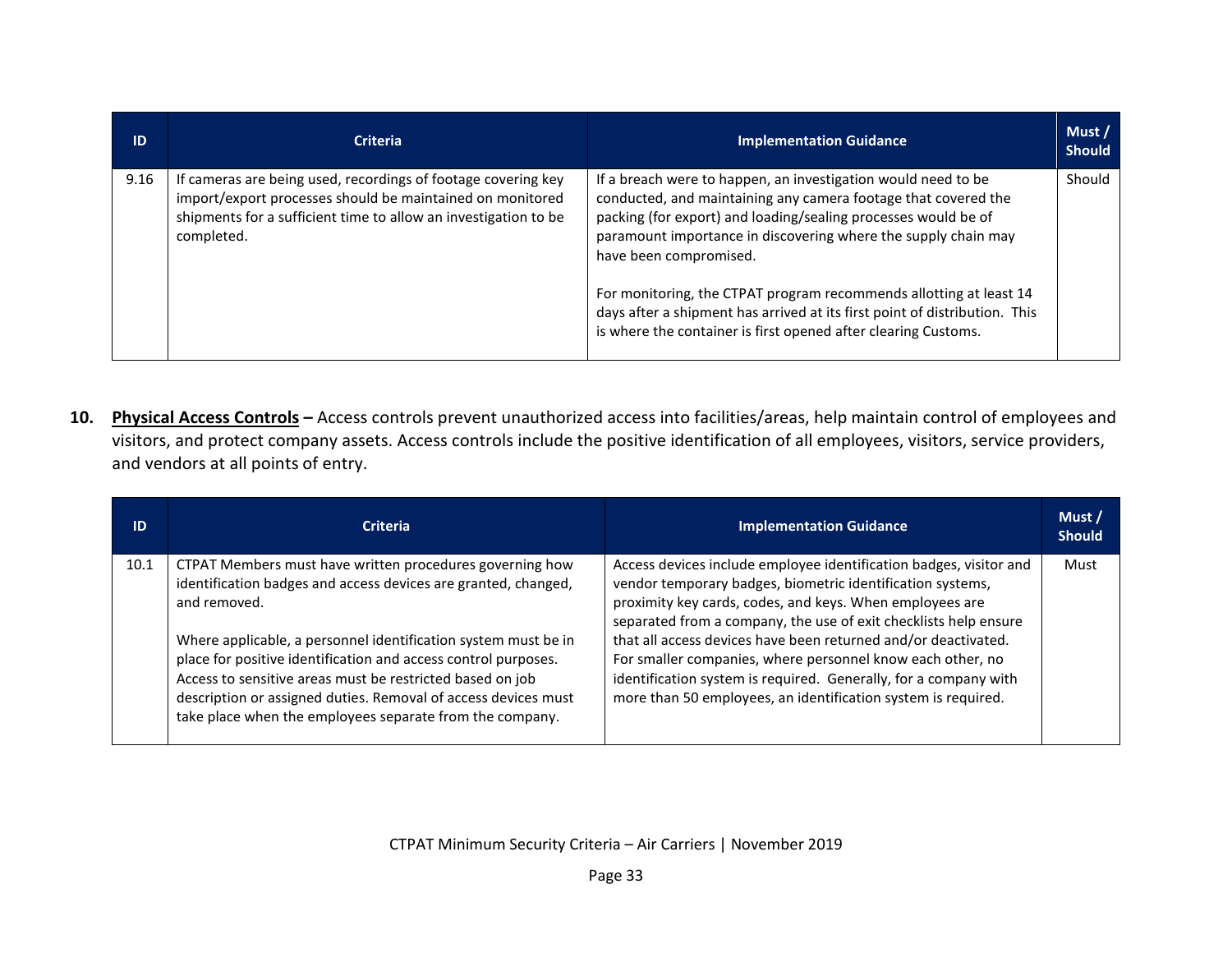| ID    | <b>Criteria</b>                                                                                                                                                                                                                                                                                                                                                                                                                                                                                                                                                                                                                                                                                                                                                                                                                                    | <b>Implementation Guidance</b>                                                                                                                                                                                                                | Must /<br><b>Should</b> |
|-------|----------------------------------------------------------------------------------------------------------------------------------------------------------------------------------------------------------------------------------------------------------------------------------------------------------------------------------------------------------------------------------------------------------------------------------------------------------------------------------------------------------------------------------------------------------------------------------------------------------------------------------------------------------------------------------------------------------------------------------------------------------------------------------------------------------------------------------------------------|-----------------------------------------------------------------------------------------------------------------------------------------------------------------------------------------------------------------------------------------------|-------------------------|
| 10.2  | Visitors, vendors, and service providers must present photo<br>identification upon arrival, and a log must be maintained that<br>records the details of the visit. All visitors should be escorted. In<br>addition, all visitors and service providers should be issued<br>temporary identification. If temporary identification is used, it<br>must be visibly displayed at all times during the visit.<br>The registration log must include the following:<br>• Date of the visit;<br>· Visitor's name;<br>• Verification of photo identification (type verified such as license<br>or national ID card). Frequent, well known visitors such as regular<br>vendors may forego the photo identification, but must still be<br>logged in and out of the facility;<br>• Time of arrival;<br>• Company point of contact; and<br>• Time of departure. |                                                                                                                                                                                                                                               | Must                    |
| 10.8  | Arriving packages and mail should be periodically screened for<br>contraband before being admitted.                                                                                                                                                                                                                                                                                                                                                                                                                                                                                                                                                                                                                                                                                                                                                | Examples of such contraband include, but are not limited to,<br>explosives, illegal drugs, and currency.                                                                                                                                      | Should                  |
| 10.9  | Delivery of goods to the consignee or other persons accepting<br>delivery of cargo at the partner's facility should be limited to a<br>specific monitored area.                                                                                                                                                                                                                                                                                                                                                                                                                                                                                                                                                                                                                                                                                    |                                                                                                                                                                                                                                               | Should                  |
| 10.10 | If security guards are used, work instructions for security guards<br>must be contained in written policies and procedures.<br>Management must periodically verify compliance and<br>appropriateness with these procedures through audits and policy<br>reviews.                                                                                                                                                                                                                                                                                                                                                                                                                                                                                                                                                                                   | Though guards may be employed at any facility, they are often<br>employed at manufacturing sites, seaports, distribution centers,<br>storage yards for Instruments of International Traffic,<br>consolidator, and forwarders operating sites. | Must                    |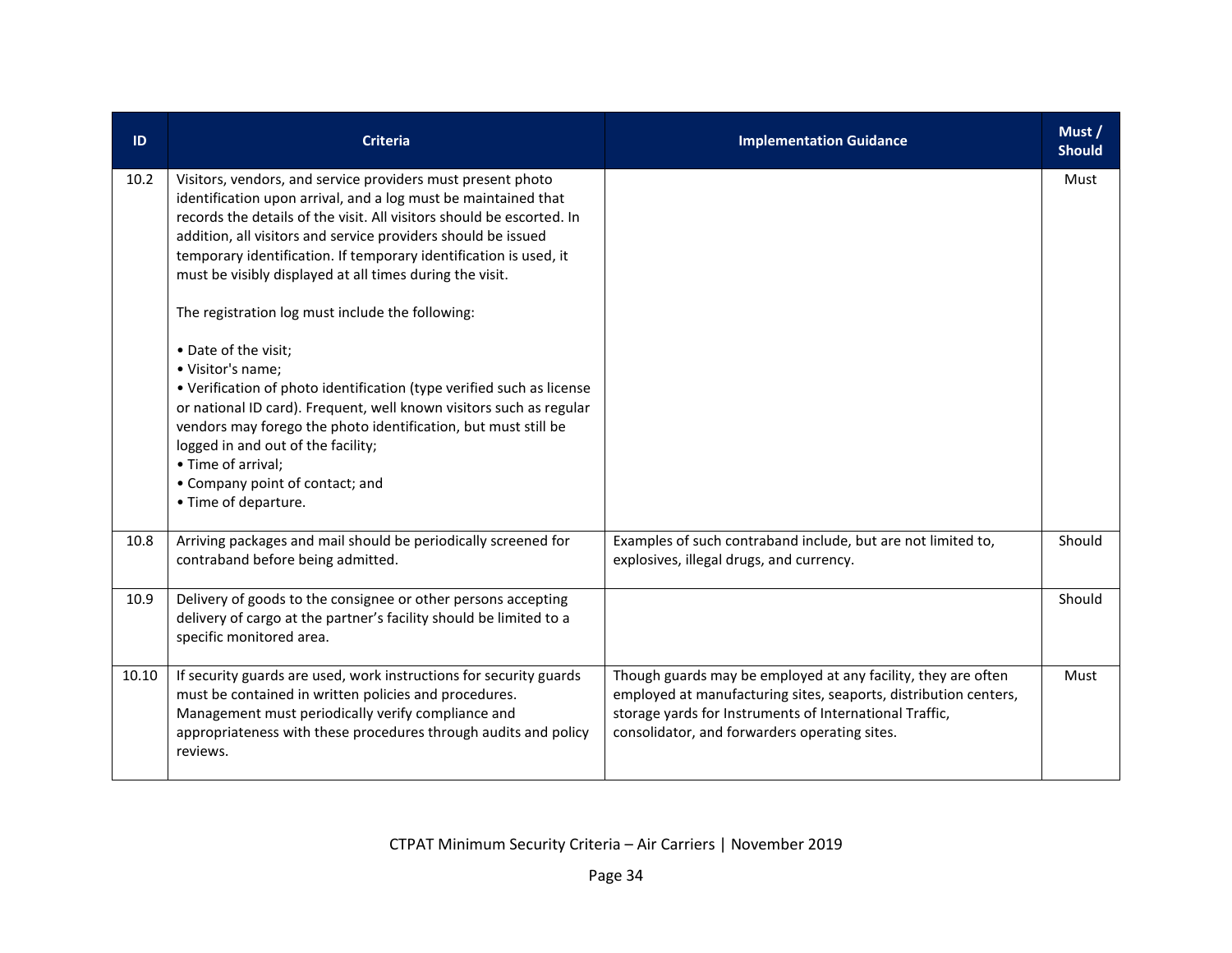**11. Personnel Security –** A company's human resource force is one of its most critical assets, but it may also be one of its weakest security links. The criteria in this category focus on issues such as employee screening and pre-employment verifications. Many security breaches are caused by internal conspiracies, which is where one or more employees collude to circumvent security procedures aimed at allowing an infiltration of the supply chain. Therefore, Members must exercise due diligence to verify that employees filling sensitive positions are reliable and trustworthy. Sensitive positions include staff working directly with cargo or its documentation, as well as personnel involved in controlling access to sensitive areas or equipment. Such positions include, but are not limited to, shipping, receiving, mailroom personnel, drivers, dispatch, security guards, any individuals involved in load assignments, tracking of conveyances, and/or seal controls.

| ID   | <b>Criteria</b>                                                                                                                                                                                                                                                                                                                                                                                                                                                                                                                                                                                                                                                                                                                                                                                                                                                                                                                                              | <b>Implementation Guidance</b>                                                                                                                                                                                                 | Must/<br><b>Should</b> |
|------|--------------------------------------------------------------------------------------------------------------------------------------------------------------------------------------------------------------------------------------------------------------------------------------------------------------------------------------------------------------------------------------------------------------------------------------------------------------------------------------------------------------------------------------------------------------------------------------------------------------------------------------------------------------------------------------------------------------------------------------------------------------------------------------------------------------------------------------------------------------------------------------------------------------------------------------------------------------|--------------------------------------------------------------------------------------------------------------------------------------------------------------------------------------------------------------------------------|------------------------|
| 11.1 | Written processes must be in place to screen prospective<br>employees and to periodically check current employees.<br>Application information, such as employment history and<br>references, must be verified prior to employment, to the extent<br>possible and allowed under the law.                                                                                                                                                                                                                                                                                                                                                                                                                                                                                                                                                                                                                                                                      | CTPAT is aware that labor and privacy laws in certain countries<br>may not allow all of the application information to be verified.<br>However, due diligence is expected to verify application<br>information when permitted. | Must                   |
| 11.2 | In accordance with applicable legal limitations, and the availability<br>of criminal record databases, employee background screenings<br>should be conducted. Based on the sensitivity of the position,<br>employee vetting requirements should extend to temporary<br>workforce and contractors. Once employed, periodic<br>reinvestigations should be performed based on cause, and/or the<br>sensitivity of the employee's position.<br>Employee background screening should include verification of the<br>employee's identity and criminal history, encompassing city, state,<br>provincial, and country databases. CTPAT Members and their<br>business partners should factor in the results of background<br>checks, as permitted by local statutes, in making hiring decisions.<br>Background checks are not limited to verification of identity and<br>criminal records. In areas of greater risk, it may warrant more in-<br>depth investigations. |                                                                                                                                                                                                                                | Should                 |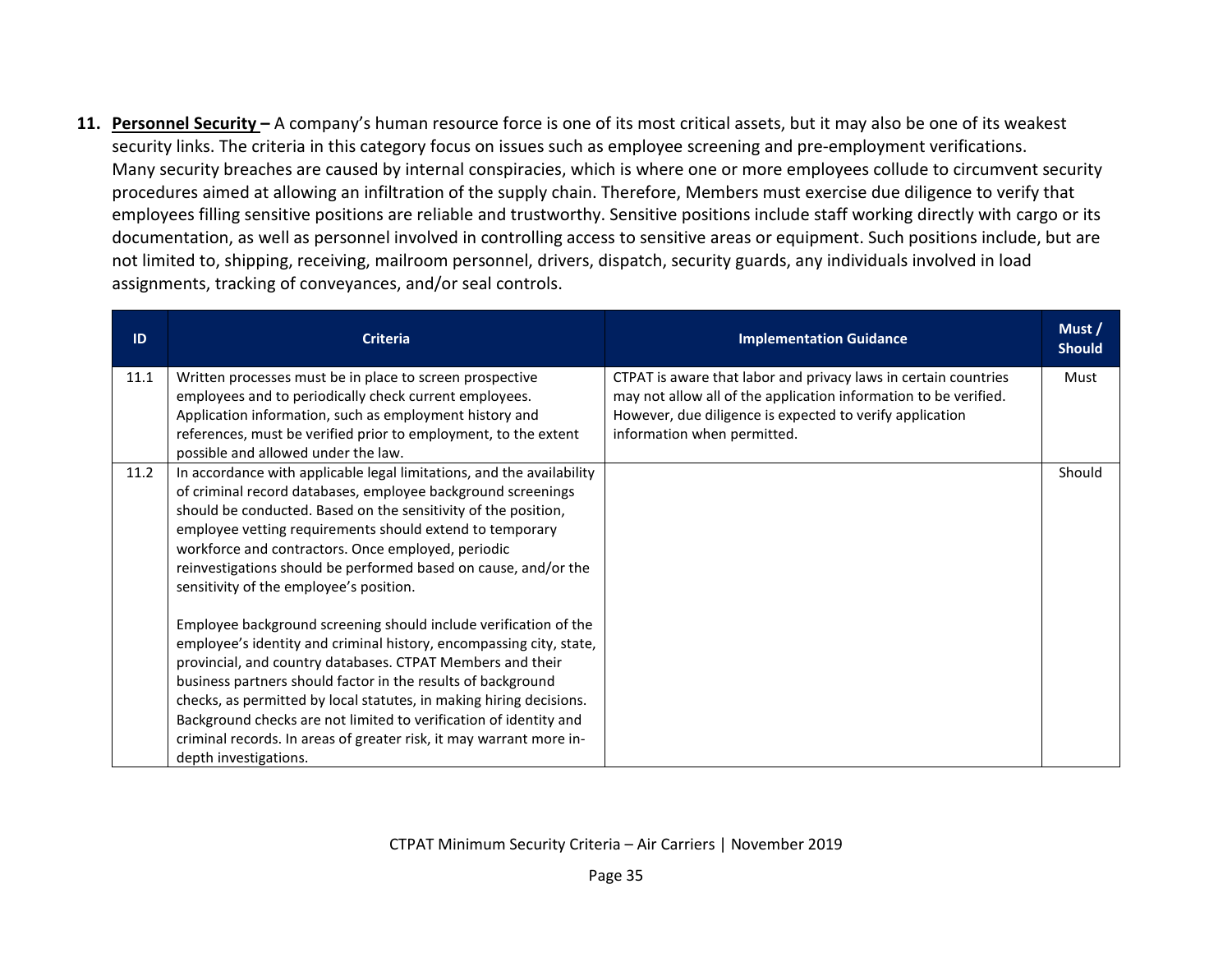| ID   | <b>Criteria</b>                                                                                                                                                                                                                                                                                                                                                                                                | <b>Implementation Guidance</b>                                                                                                                                                                                                                                                                                                                                                                                                           | Must /<br><b>Should</b> |
|------|----------------------------------------------------------------------------------------------------------------------------------------------------------------------------------------------------------------------------------------------------------------------------------------------------------------------------------------------------------------------------------------------------------------|------------------------------------------------------------------------------------------------------------------------------------------------------------------------------------------------------------------------------------------------------------------------------------------------------------------------------------------------------------------------------------------------------------------------------------------|-------------------------|
| 11.5 | CTPAT Members must have an Employee Code of Conduct that<br>includes expectations and defines acceptable behaviors. Penalties<br>and disciplinary procedures must be included in the Code of<br>Conduct. Employees/contractors must acknowledge that they<br>have read and understood the Code of Conduct by signing it, and<br>this acknowledgement must be kept in the employee's file for<br>documentation. | A Code of Conduct helps protect your business and informs<br>employees of expectations. Its purpose is to develop and<br>maintain a standard of conduct that is acceptable to the company.<br>It helps companies develop a professional image and establish a<br>strong ethical culture. Even a small company needs to have a<br>Code of Conduct; however, it does not need to be elaborate in<br>design or contain complex information. | Must                    |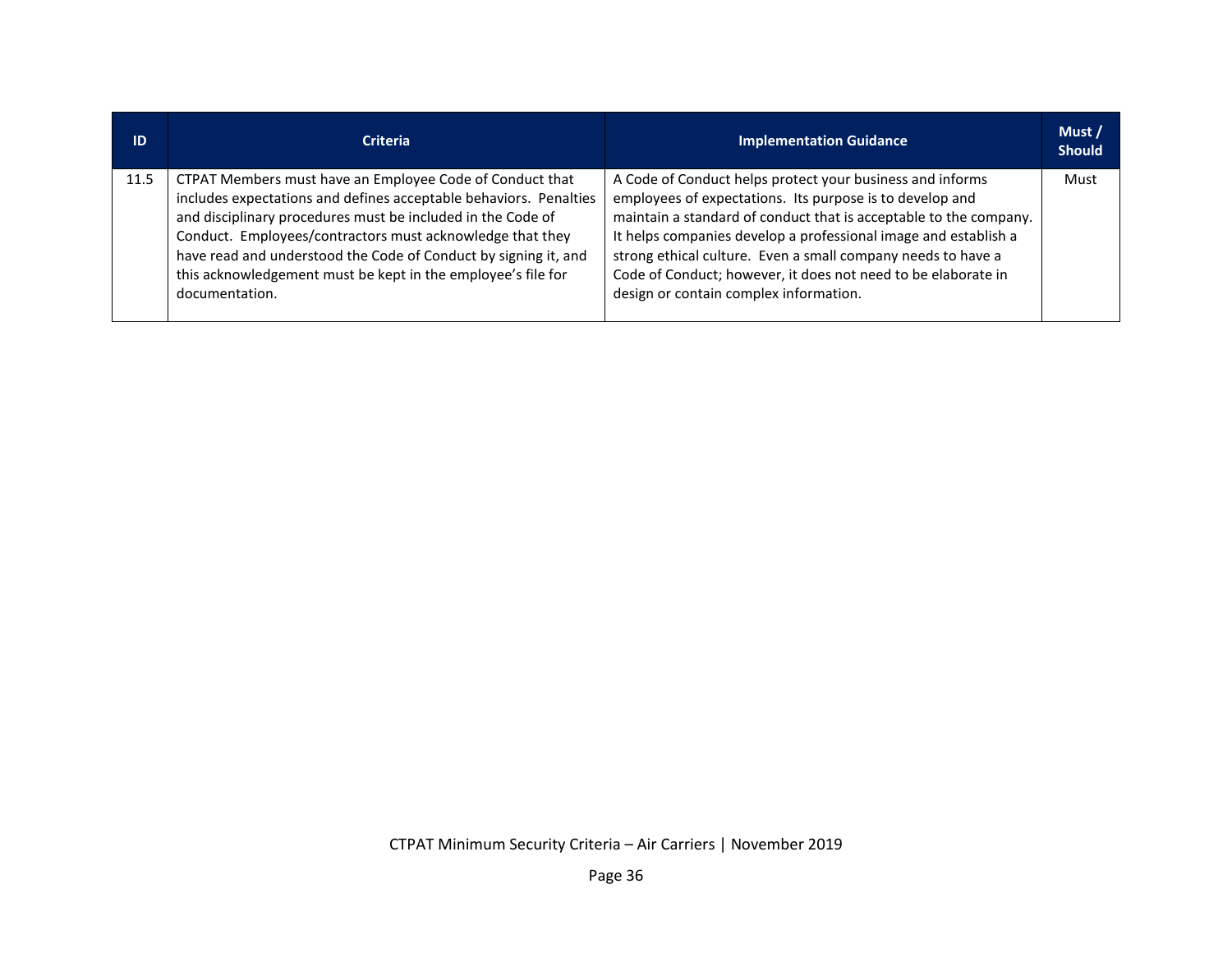**12. Education, Training and Awareness –** CTPAT's security criteria are designed to form the basis of a layered security system. If one layer of security is overcome, another layer should prevent a security breach, or alert a company to a breach. Implementing and maintaining a layered security program needs the active participation and support of several departments and various personnel. One of the key aspects to maintaining a security program is training. Educating employees on what the threats are and how their role is important in protecting the company's supply chain is a significant aspect to the success and endurance of a supply chain security program. Moreover, when employees understand why security procedures are in place, they are much more likely to adhere to them.

| ID   | <b>Criteria</b>                                                                                                                                                                                                                                                                                                                                                                                                                                                                                                                                                                                                                                                                                                                                                                                                                                                                                                                                                                                                                                                                                                                                                                                                 | <b>Implementation Guidance</b>                                                                                                                                                                                                                                                                                                                                                                                                                                                                                                                                                                                                                                                                                                                                                                                                                            | Must /<br><b>Should</b> |
|------|-----------------------------------------------------------------------------------------------------------------------------------------------------------------------------------------------------------------------------------------------------------------------------------------------------------------------------------------------------------------------------------------------------------------------------------------------------------------------------------------------------------------------------------------------------------------------------------------------------------------------------------------------------------------------------------------------------------------------------------------------------------------------------------------------------------------------------------------------------------------------------------------------------------------------------------------------------------------------------------------------------------------------------------------------------------------------------------------------------------------------------------------------------------------------------------------------------------------|-----------------------------------------------------------------------------------------------------------------------------------------------------------------------------------------------------------------------------------------------------------------------------------------------------------------------------------------------------------------------------------------------------------------------------------------------------------------------------------------------------------------------------------------------------------------------------------------------------------------------------------------------------------------------------------------------------------------------------------------------------------------------------------------------------------------------------------------------------------|-------------------------|
| 12.1 | Members must establish and maintain a security training and awareness<br>program to recognize and foster awareness of the security<br>vulnerabilities to facilities, conveyances, and cargo at each point in the<br>supply chain, which could be exploited by terrorists or contraband<br>smugglers. The training program must be comprehensive and cover all<br>of CTPAT's security requirements. Personnel in sensitive positions must<br>receive additional specialized training geared toward the responsibilities<br>that the position holds.<br>One of the key aspects of a security program is training. Employees who<br>understand why security measures are in place are more likely to<br>adhere to them. Security training must be provided to employees, as<br>required, based on their functions and position on a regular basis, and<br>newly hired employees must receive this training as part of their<br>orientation/job skills training.<br>Members must retain evidence of training such as training logs, sign in<br>sheets (roster), or electronic training records. Training records should<br>include the date of the training, names of attendees, and the topics of<br>the training. | Training topics may include protecting access controls,<br>recognizing internal conspiracies, and reporting procedures<br>for suspicious activities and security incidents. When<br>possible, specialized training should include a hands-on<br>demonstration. If a hands-on demonstration is conducted,<br>the instructor should allow time for the students to<br>demonstrate the process.<br>For CTPAT purposes, sensitive positions include staff<br>working directly with import/export cargo or its<br>documentation, as well as personnel involved in controlling<br>access to sensitive areas or equipment. Such positions<br>include, but are not limited to, shipping, receiving,<br>mailroom personnel, drivers, dispatch, security guards, any<br>individuals involved in load assignments, tracking of<br>conveyances, and/or seal controls. | Must                    |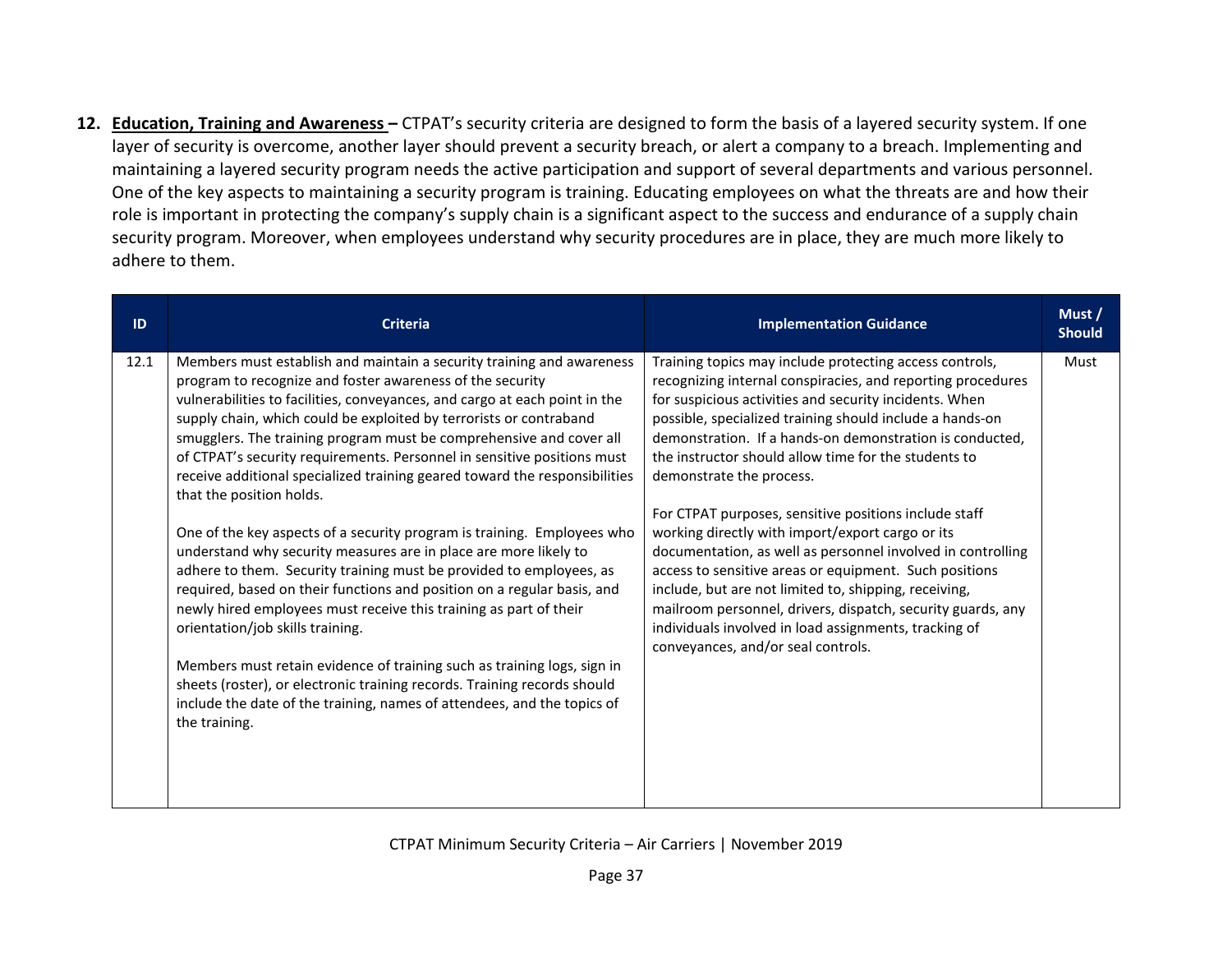| ID   | <b>Criteria</b>                                                                                                                                                                                                                                                                                                                                                                                                                                                                                                                                                                                                          | <b>Implementation Guidance</b>                                                                                                                                                                                                                                                                                                                                                                 | Must /<br><b>Should</b> |
|------|--------------------------------------------------------------------------------------------------------------------------------------------------------------------------------------------------------------------------------------------------------------------------------------------------------------------------------------------------------------------------------------------------------------------------------------------------------------------------------------------------------------------------------------------------------------------------------------------------------------------------|------------------------------------------------------------------------------------------------------------------------------------------------------------------------------------------------------------------------------------------------------------------------------------------------------------------------------------------------------------------------------------------------|-------------------------|
| 12.2 | Drivers and other personnel that conduct security and agricultural<br>inspections of empty conveyances and Instruments of International<br>Traffic (IIT) must be trained to inspect their conveyances/IIT for both<br>security and agricultural purposes.<br>Refresher training must be conducted periodically, as needed after an<br>incident or security breach, or when there are changes to company<br>procedures.<br>Inspection training must include the following topics:<br>· Signs of hidden compartments;<br>• Concealed contraband in naturally occurring compartments; and<br>• Signs of pest contamination. |                                                                                                                                                                                                                                                                                                                                                                                                | Must                    |
| 12.4 | CTPAT Members should have measures in place to verify that the<br>training provided met all training objectives.                                                                                                                                                                                                                                                                                                                                                                                                                                                                                                         | Understanding the training and being able to use that<br>training in one's position (for sensitive employees) is of<br>paramount importance. Exams or quizzes, a simulation<br>exercise/drill, or regular audits of procedures etc. are some<br>of the measures that the Member may implement to<br>determine the effectiveness of the training.                                               | Should                  |
| 12.7 | Training must, in accordance with the Member's business model, be<br>provided to applicable personnel on preventing visible pest<br>contamination. Training must encompass pest prevention measures,<br>regulatory requirements applicable to wood packaging materials<br>(WPM), and identification of infested wood.                                                                                                                                                                                                                                                                                                    | U.S. Customs and Border Protection has collaborated with<br>the U.S. Department of Agriculture to develop training on<br>visible pest contamination. Different training modules have<br>been developed for the different trade environments: air,<br>sea, and land border (rail and highway carrier). These<br>training modules will be made available to all Members via<br>the CTPAT Portal. | Must                    |
| 12.8 | As applicable, based on their functions and/or positions, personnel must<br>be trained on the company's cybersecurity policies and procedures. This<br>must include the need for employees to protect passwords/passphrases<br>and computer access.                                                                                                                                                                                                                                                                                                                                                                      | Quality training is important to lessen vulnerability to<br>cyberattacks. A robust cybersecurity training program is<br>usually one that is delivered to applicable personnel in a<br>formal setting rather than simply through emails or memos.                                                                                                                                               | Must                    |